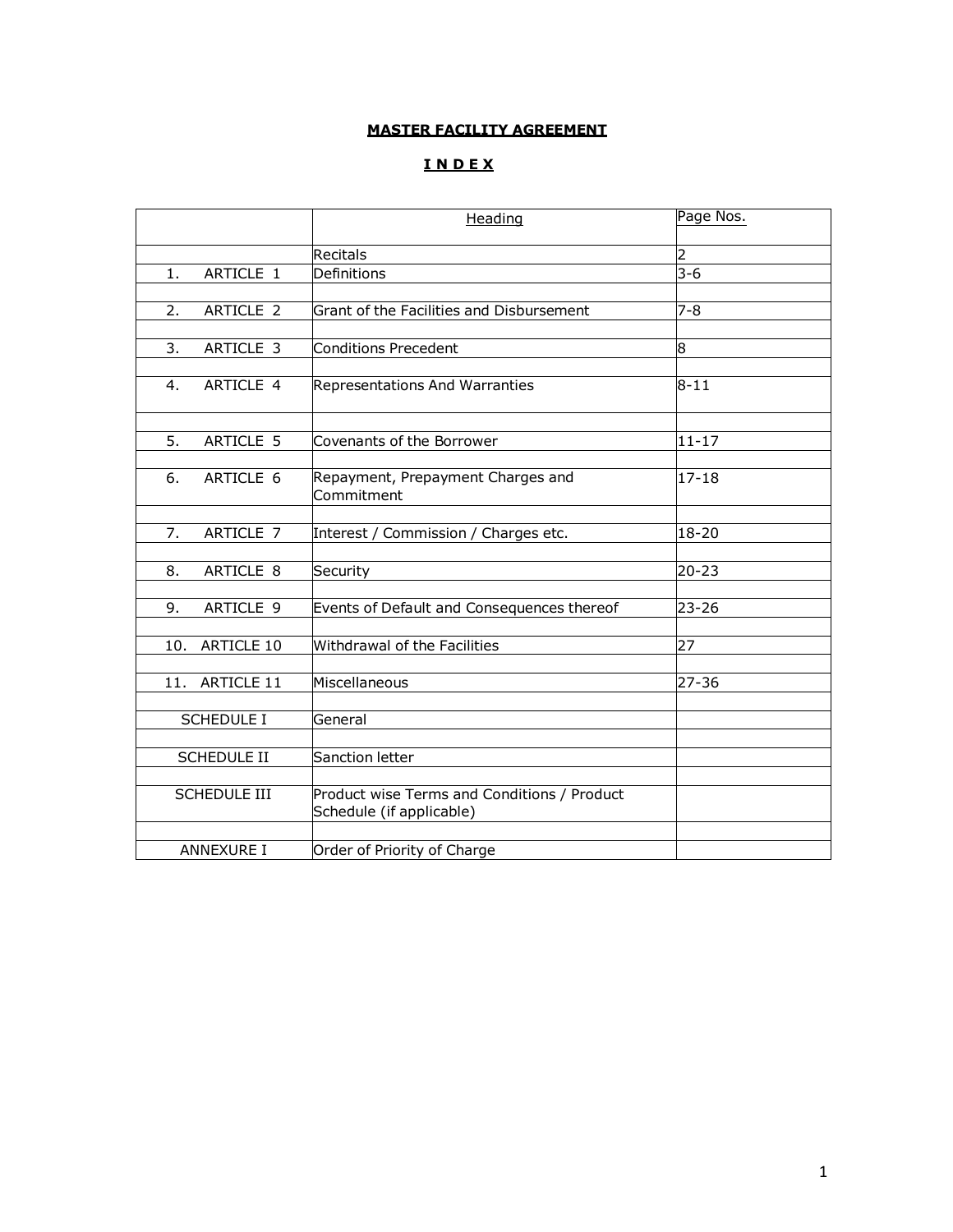**(To be stamped as Agreement, Indemnity, Power of Attorney)**

This Agreement made and executed and/or deemed to be executed on the dates and at the places mentioned in Schedule I annexed hereto between the Borrower as described in the Schedule I annexed hereto, hereinafter referred to as "**the Borrower**"

and

**KOTAK MAHINDRA BANK LTD.**, a banking Company incorporated under the provisions of the Companies Act 1956, and having been granted banking licence under the provisions of Section 5(c) of the Banking Regulation Act, 1949(10 of 1949) and having its registered office at 27 BKC, C 27, G Block, Bandra Kurla Complex, Bandra (E), Mumbai – 400051 and a branch office amongst other places at the address specified in Schedule I annexed hereto, hereinafter referred to as "**the Bank**" (which expression shall unless it be repugnant to the context or meaning thereof, be deemed to mean and include its successors and assigns )

### **WHEREAS:-**

- (a) The Borrower has requested the Bank for the sanction of Working Capital Facility / Facilities for the express purpose as discussed between them or as set out on the Borrower's Application / Request Letter (hereinafter referred to as "**the Request**").
- (b) Pursuant to such Request, and on the terms and conditions contained in this Agreement and relying upon the representations, warranties and statements on the part of the Borrower contained herein or otherwise made to the Bank, the Bank has vide its letter ("**Sanction Letter**") agreed to grant / granted such Facility / Facilities upto the limits and on the terms and conditions more particularly specified in such Sanction Letter, a copy whereof is annexed as Schedule II hereto. The said Facility / Facilities may be disbursed to the Borrower either in lump sum or in such manner as has been / may be mutually agreed upon by the parties, and the Borrower has agreed to utilise the said Facility / Facilities for the purpose/es as mentioned in the Sanction Letter.
- (c) The terms and conditions on the basis of which the Bank has granted the Facility / Facilities are set out hereunder.
- (d) In the event that the Borrower requests the Bank for enhancement / reduction / revision / modification of existing Facility / Facilities and/or for grant of other Working Capital Facility / Facilities offered by the Bank, and the Bank agrees to enhance / reduce / revise / modify the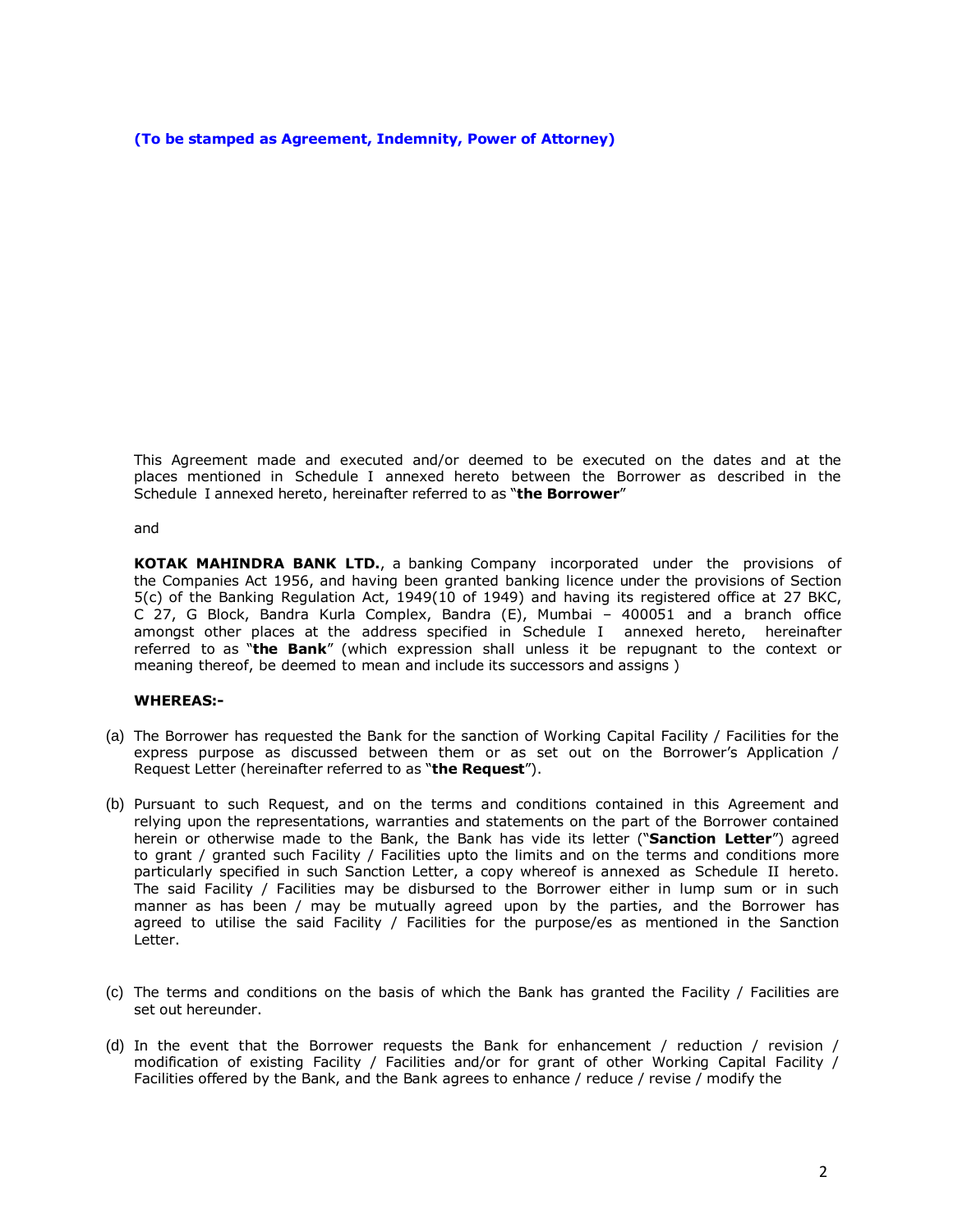existing facilities and/or grant such other Working Capital Facility / Facilities, then such Working Capital Facility / Facilities shall be enhanced / reduced / revised / modified and/or granted by issue of Individual Facility Sanction Letter(s) and shall be governed by the provisions of this Agreement and the Product Schedule annexed as Schedule III hereto (if applicable), as may be modified from time to time.

## **ARTICLE 1 DEFINITIONS**

- 1.1 In this Agreement, unless the context otherwise requires, the following terms shall have the following meanings :–
- 1.1.1 "**Agreement**" includes this Agreement together with all the Schedules annexed hereto, all amendments to this Agreement, Sanction Letter(s), Individual Facility Sanction Letter(s) and letters issued by the Bank to the Borrower which are deemed to be Sanction Letter / Individual Facility Sanction Letter for the purposes of this Agreement.
- 1.1.2 **"Assets"** shall mean all the movable/immovable assets/ properties including but not restricted to shares/ stock / bonds of the Borrower and shall also include the Borrower's entire raw materials, finished and semi-finished goods, stocks in process, consumable stores, book debts and receivables.
- 1.1.3 **"Authorized Signatory"** shall mean the Borrower or any person duly authorized by the Borrower to perform any act on behalf of the Borrower under this Agreement.
- 1.1.4 **"Bank Holiday"** means Sunday or Public Holiday as declared under the Negotiable Instruments Act, 1881 even though the Bank or any of its branches is open on that day.
- 1.1.5 "**Borrower's Dues**" means all amounts due under the Facilities or under each Individual Facility (depending on the context in which it may be used), including interest, additional interest, default interest, commitment charges, interest tax, prepayment charges, costs, charges, expenses, taxes, surcharges and other dues payable to Government / Semi- Government bodies, and include all other amounts whatsoever payable/repayable by the Borrower or the Guarantor(s) to the Bank under this Agreement and/or under their Guarantee(s) and/or in connection with the Facilities.

**"Business Day"** shall mean a day which is not a Sunday or a public holiday (as defined by Section 25 of the Negotiable Instruments Act, 1881).

- 1.1.6 "**Conditions Precedent**" shall refer to each and every condition precedent set out in Article 3 hereto.
- 1.1.7 "**Current Assets**" means the aggregate rupee value of the Borrower's cash (including cash at bank), raw materials, finished and semi-finished goods, book debts, consumable stores and marketable securities and includes any money owed to it and payable on demand or within one year from the date of computation, or as otherwise defined by the Bank and/or by guidelines of the RBI from time to time in force.
- 1.1.8 "**Current Liabilities**" means the aggregate rupee value of the Borrower's obligations to pay money within one year of the date of computation, or as otherwise defined by the Bank and/or by guidelines of the RBI from time to time in force.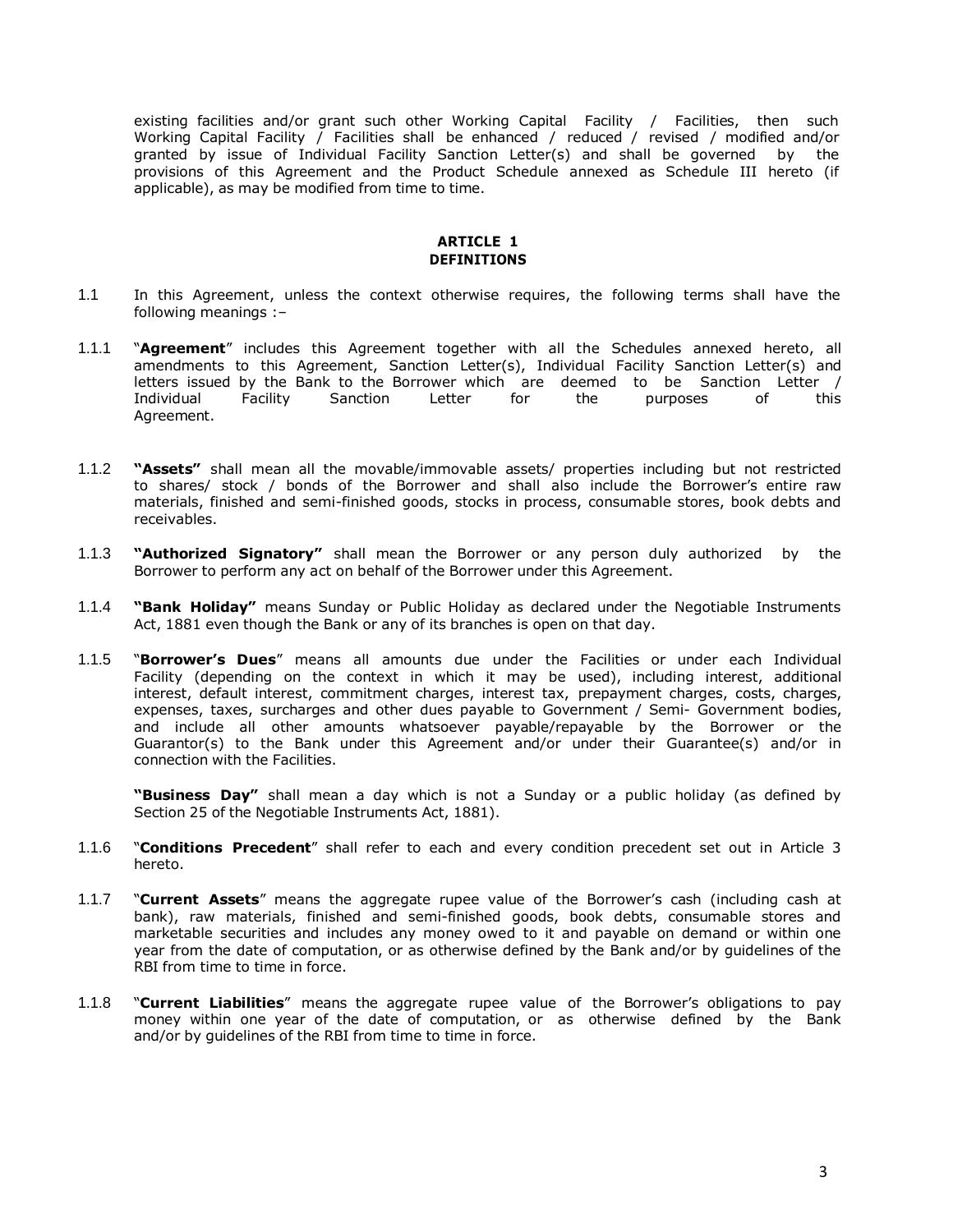- 1.1.9 "**Current Ratio**" means Current Assets divided by Current Liabilities as on date.
- 1.1.10 **"Debt Equity Ratio"** means total outside liabilities divided by Tangible Net Worth.
- 1.1.11 **"Debt Service Coverage Ratio"** means the sum of net profit and non-cash expenses and depreciation and interest divided by repayment obligations including interest over a period of one year or as otherwise defined by the Bank.
- 1.1.12 **"Drawing Power"** shall, for any Individual Facilities shall mean the least of (i) Sanctioned Limit for that Individual Facility, (ii) value of the Security provided for that Individual Facilities less margin or (iii) Operative Limit for that Individual Facilities as decided by the Bank based on its assessment.
- 1.1.13 "**Due Date**" means, in respect of any amount payable under any of the Facilities, the date on which such amount falls due in terms of the Master Facility Agreement and/or the Sanction Letter / Individual Facility Sanction Letter(s); and if such date falls on a day which is not a Business Day at the place where the payment is to be made, the immediately preceding Business Day.
- 1.1.14 "**Event of Default**" shall refer to the occurrence of any one or more of the events of default set out in Article 9 hereto.
- 1.1.15 "**Facilities**" shall mean the working capital facilities so sanctioned / agreed to be sanctioned either Fund Based or Non Fund Based in nature granted/agreed to be granted by the Bank to the Borrower as specified in the Sanction Letter and/or the Individual Facility Sanction Letter(s) or any variations thereto by issue of letters in writing by the Bank and on the terms and conditions set out therein.

"**Fund Based Facilities**" shall include Cash Credit Facilities, Overdraft Facilities, Short Term Loan Facilities, Term Loan Facilities, Bills Facilities and Export Pre-shipment / Post shipment Facilities.

"**Non-Fund Based Facilities**" shall include Letters of Credit Facilities, Bank Guarantee / SBLC Facilities and Co-acceptance of Bills Facilities.

- 1.1.16 **"Indebtedness of the Borrower"** means any indebtedness in respect of monies borrowed or liabilities contracted (including under guarantees, indemnities, hire purchase and leasing) of the Borrower towards the Bank and shall be deemed to include any indebtedness of any associate/affiliate of the Borrower or a person or entity related to the Borrower, towards the Bank and any indebtedness of the Borrower and/or of any associate/affiliate of the Borrower or a person and entity related to the Borrower towards any subsidiary/ associate/affiliate company of the Bank.
- 1.1.17 **"Individual Facility"** shall mean each of the various Facilities listed in the Sanction Letter aggregate of which is the Overall Limit. Each such Individual Facility may also be referred to as "Facility" for the sake of convenience and may be so interpreted depending on the context in which it is used.
- 1.1.18 **"Individual Facility Limit"** shall mean the limit of the Individual Facility as specified in the Individual Facility Sanction Letter or as maybe increased/decreased by the Bank from time to time and informed to the Borrower in writing.
- 1.1.19 **"Individual Facility Sanction Letter"** shall mean the letter from the Bank to the Borrower sanctioning any Individual Facility and the limit therein forming part of the Overall Limit or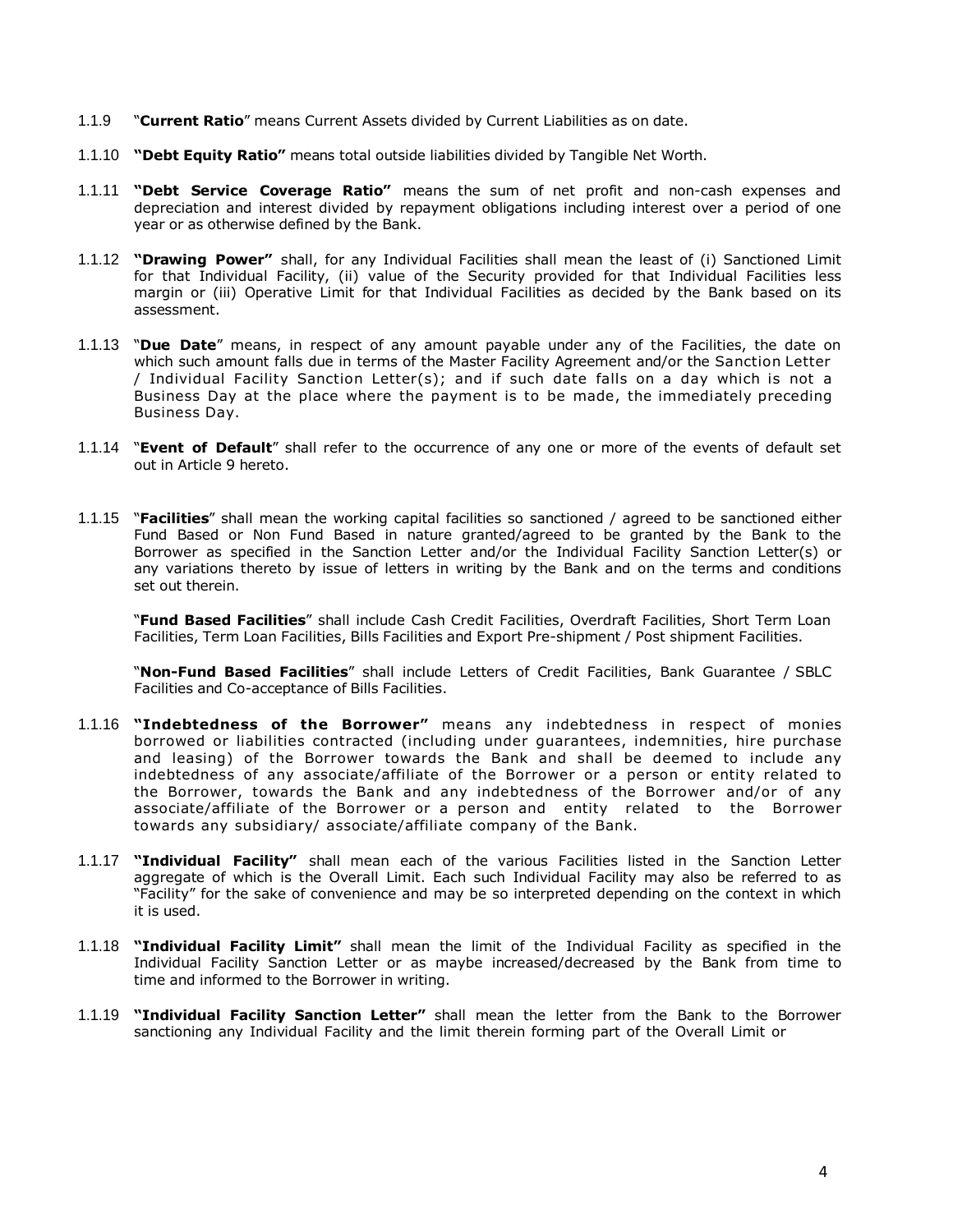any variation/s thereto from time to time by issue of letters in writing by the Bank, and such Individual Facility Sanction Letter shall be deemed to form a part of the Sanction Letter annexed as Schedule II hereto.

- 1.1.20 "**Law**" shall include all statutes, enactments, acts of legislature, laws, ordinances, rules, bye- laws, regulations, notifications, guidelines, policies, directions, directives and orders of any Government, statutory authority, court, tribunal, board or recognised stock exchange.
- 1.1.21 "**Lien**" shall mean any right, title or interest existing or created or purporting to exist or be created by way of or in the nature of sale, agreement to sell, pledge, hypothecation, licence, hirepurchase, lease, tenancy, mortgage, charge, co-ownership, trespass, squatting attachment or other process of any court, tribunal or authority, statutory liabilities which are recoverable by sale of property or any other third party rights or encumbrance generally including sale and lease back transactions and title retentions.
- 1.1.22 "**Material Adverse Effect**" shall mean a material adverse effect (i) on the assets, business, properties, liabilities, financial condition, results, operations or prospects of the Borrower; or (ii) on the ability of the Borrower to perform its obligations under this Agreement; or (iii) which materially impairs/diminishes the value of the Security.
- 1.1.23 "**Net Working Capital**" shall mean the aggregate rupee value of the Current Assets minus the Current Liabilities.
- 1.1.24 "**Outstanding Loan**" shall mean the aggregate amounts including accrued interest/charges due under the Facilities for the time being outstanding.
- 1.1.25 **"Overall Limit"** shall mean the aggregate of the limits of the various Individual Facilities as specified in the Sanction Letter or the Individual Facility Sanction Letter or as maybe increased / decreased by the Bank from time to time and informed to the Borrower in writing.
- 1.1.26 **"Person"** includes an individual, statutory corporation, body corporate, partnership, joint venture, association of persons, Hindu Undivided Family (HUF), societies (including cooperative societies), trust, unincorporated organisation, government (Central, State or otherwise), sovereign State or any agency, department, authority, or political subdivision thereof, international organisation, agency or authority (in each case whether or not having a separate legal personality) and shall include their respective successors and assigns, and in case of an individual shall include his legal representatives, administrators, executors and heirs, and in case of a trust shall include the trustee or trustees for the time being, the survivor or survivors of them and the heirs, executors and administrators of the last surviving trustee.
- 1.1.27 "**Product Schedule(s)**" means, as the context may permit or require, any or each of Schedule III hereto which contains additional terms and conditions in relation to specific working capital facilities.
- 1.1.28 "**Purposes**" shall mean the purposes as listed out in the Sanction Letter or the Individual Facility Sanction Letter or in Schedule III annexed hereto.
- 1.1.29 "**RBI**" means Reserve Bank of India.
- 1.1.30 "**Sanction Letter**" shall mean the letter issued / to be issued by the Bank sanctioning the Facilities and specifying the Overall Limit or any variations thereto from time to time by issue of letters in writing by the Bank to the Borrower, annexed as Schedule II hereto.
- 1.1.31 **"Schedule(s)"** shall mean the Schedule(s) annexed to this Agreement. (Whether numbered or otherwise)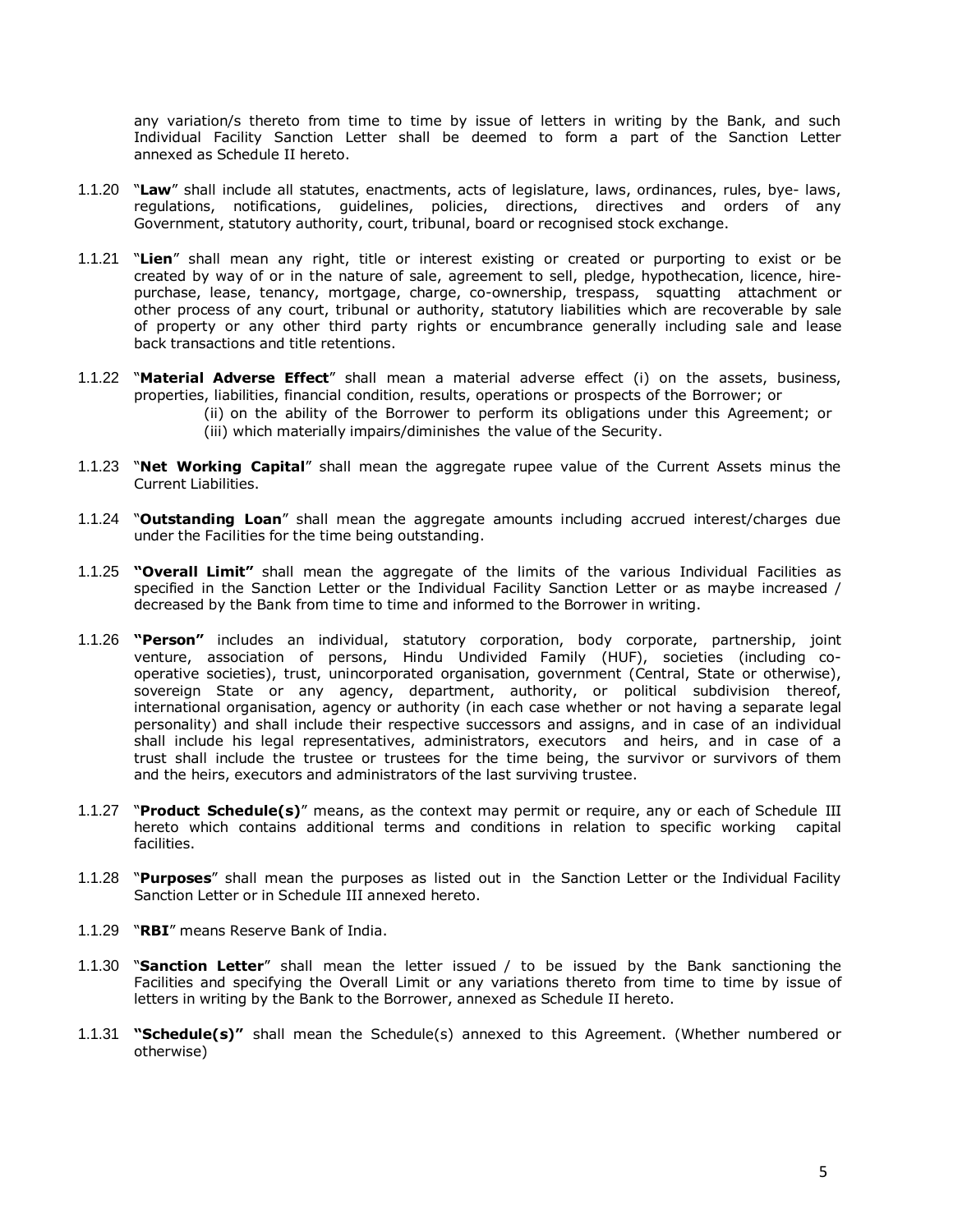- 1.1.32 "**Secured Assets**" shall mean and include all assets of the Borrower (whether moveable or immoveable) over which any Security (as defined below) is from time to time created in favour of the Bank for securing the Borrower's Dues.
- 1.1.33 "**Secured Third Party Assets**" shall mean all assets of a third party (whether moveable or immoveable) over which any Security (as defined below) is from time to time created in favour of the Bank for securing the Borrower's dues.
- 1.1.34 "**Security**" shall include a hypothecation / mortgage / pledge /charge over the Secured Assets and Secured Third Party Assets or any part thereof.
- 1.1.35 "**Security Provider**" shall mean a third party which provides or/ shall provide if the Bank requires at any time during the currency of the Facilities, Security for repayment of Borrower's Dues.
- 1.1.36 "**Tangible Net Worth**" means the rupee value of the excess of the aggregate of the paid-up share capital and the Borrower's net tangible tax-exempt reserves excluding capital revaluation reserves or reserves earmarked to meet specific liabilities over the aggregate of miscellaneous expenditure (to the extent not written off) and the debit balance of the profit and loss account, (being the accumulated losses) if any, and intangible assets, if any.
- 1.1.37 "**Transaction Documents**" include this Agreement together with all Schedules annexed hereto, all amendments to this Agreement, letters issued by the Bank to the Borrower which are deemed to be Sanction Letter / Individual Facility Sanction Letter for the purposes of this Agreement, the applications by the Borrower to avail of the Facilities and all other agreements, instruments, undertakings, indentures, deeds, writings and other documents (whether financing, security or otherwise), including but not limited to FIMMDA declaration, GR Forms, AWB/BL/LR, invoices etc. executed or entered into, or to be executed or entered into, by the Borrower or as the case may be, any other person, in relation, or pertaining to the transactions contemplated by, or under this Agreement and / or the other Transaction Document, and each such Transaction Document as amended from time to time.

### **Interpretation**

- 1.2.1 The recitals contained in this Agreement and Schedules annexed hereto shall form an integral part of this Agreement.
- 1.2.2 The singular shall include the plural and vice versa.
- 1.2.3 Consent, permission, approval or no-objection (by whatever name called) of the Bank shall mean prior written consent of the Bank unless specifically agreed to otherwise by the Bank and so communicated to the Borrower.
- 1.2.4 All clause headings in this Agreement have been inserted for convenience of reference only and shall not affect the interpretation of the provisions of this Agreement.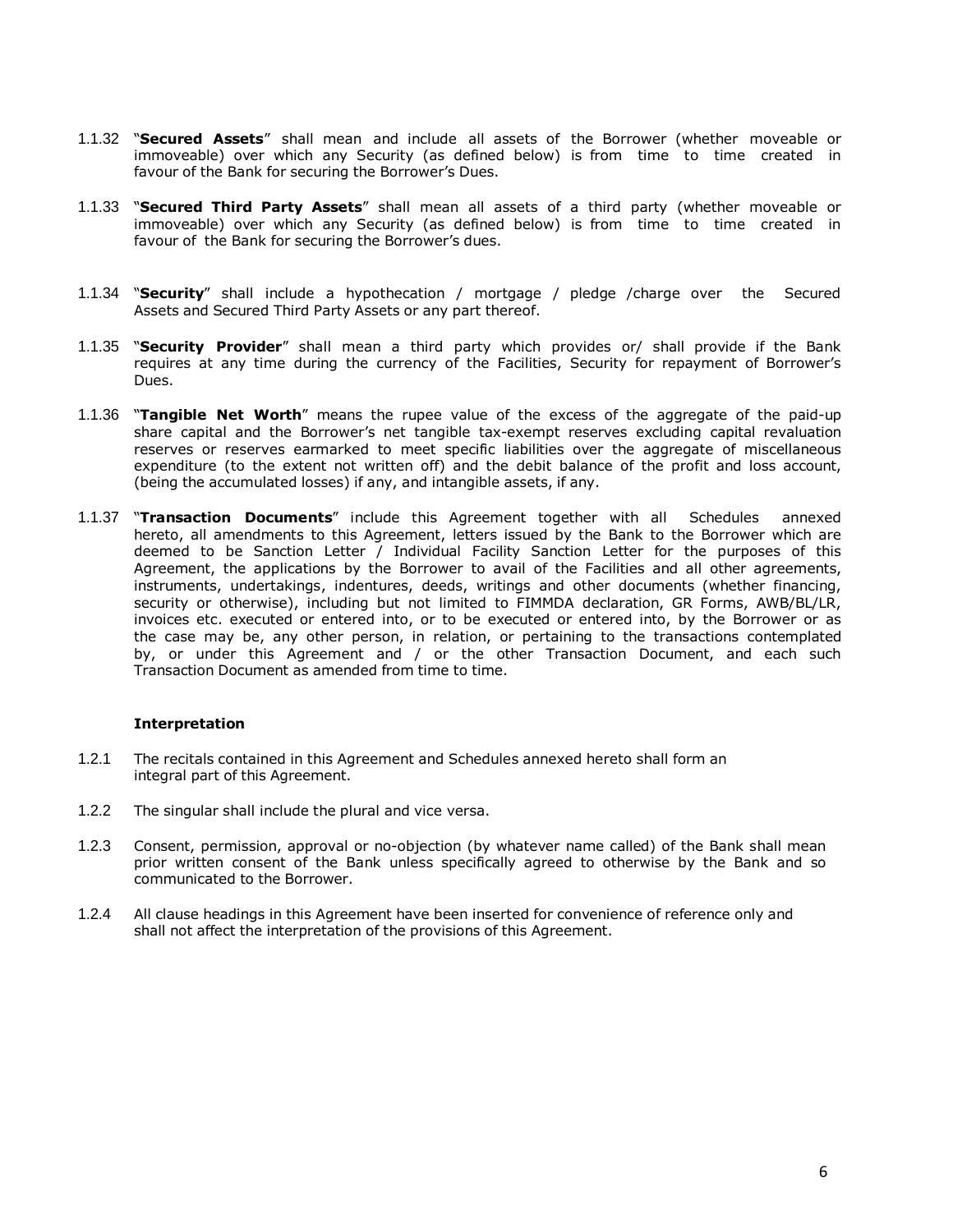#### **ARTICLE 2 GRANT OF THE FACILITIES AND DISBURSEMENT**

- 2.1 At the request of the Borrower, and subject to the terms and conditions as contained in the Sanction Letter and this Agreement the Bank hereby agrees to provide to the Borrower, all or some of the Facilities upto the Individual Facility Limit, however, within the Overall Limit, as specified in Schedule II annexed hereto, whereunder the Bank may from time to time disburse the Individual Facility amount either in lump sum or in such manner as has been / may be mutually agreed upon by the parties.
- 2.2 The Facilities shall be utilised only for the purpose specified in the Sanction Letter or the Individual Facility Sanction Letter, as the case may be, and the Borrower shall be required to provide end use statements on a quarterly basis or as may be mutually agreed upon by the parties to the Bank.
- 2.3 The terms and conditions of each Individual Facility shall be as more particularly listed out in the Sanction Letter / Individual Facility Sanction Letter(s) and the same shall be construed as forming an integral part of this Agreement. The Bank shall in its sole discretion be entitled to change the branch from where the Facilities are being granted to any other branch from time to time. The Facilities shall be repayable on demand at the sole discretion of the Bank.
- 2.3.1 The Sanction Letter and each Individual Facility Sanction Letter, as also the additional terms specified in the Schedules annexed hereto, shall be an integral part of this Agreement. The Bank shall be entitled to vary, and or interchange any of the Facilities (i.e. increase / decrease the Facilities / Individual Facility) sanctioned by issue of further letters to the Borrower as also the Overall Limit/ Individual Facility Limit(s). Such further letter(s) issued by the Bank modifying the terms of the Facilities shall be considered as a part of the Sanction Letter / Individual Facility Sanction Letter itself and any reference to the Sanction Letter / Individual Facility Sanction Letter herein shall be deemed to be a reference to such further letter(s) also. In the event of there being a conflict between the Individual Facility Sanction Letter and/or the Sanction Letter and/or this Agreement, then the Individual Facility Sanction Letter shall prevail over the Sanction Letter and this Agreement. In the event of a conflict between the Sanction Letter and this Agreement (and in cases wherein Schedule III has not been executed), the Sanction Letter shall prevail over this Agreement. In cases where Schedule III has been executed and there is any conflict between the Schedule III of this Agreement (which is also a part of this Agreement) and this Agreement, Schedule III and Sanction Letter, read in conjunction shall prevail over the rest of this Agreement. The Bank shall be entitled to alter/ vary/ modify the terms and conditions of this Agreement or the Sanction Letter or the Individual Facility Sanction Letter at any time by a notice in writing to the Borrower, either on its own accord or as maybe required by any Statutory Authority.
- 2.3.2 It is clarified that in case of Term Loan, Short Term Loan and Working Capital Demand Loan Facilities, Schedule III i.e. a separate Product Schedule will not be executed between the Borrower and the Bank. Without prejudice to the repayment terms of any other Facilities, it is agreed that in case of Term Loan, Short Term Loan and/or Working Capital Demand Loan, the Borrower shall repay the Facility (ies) to the Bank forthwith on demand, together with interest, costs, charges, expenses and monies whatsoever stipulated in or payable under the Agreement, the Sanction Letter / Individual Facility Sanction Letter and other Transaction Documents. Unless such demand is made, the Borrower shall repay the Facility (ies) on the date of expiry of the tenure of the Facility.
- 2.3.3 The Borrower shall at all times confine the drawings in each Individual Facility to the Drawing Power for that Individual Facility and in no case shall exceed such limit. The Bank may however, at its own discretion, allow drawings beyond the Drawing Power, including ad hoc / temporary facilities and/or Temporary Overdraft Facilities ("**TOD**"), for such time as may be considered necessary and shall at any time without notice call upon the Borrower to repay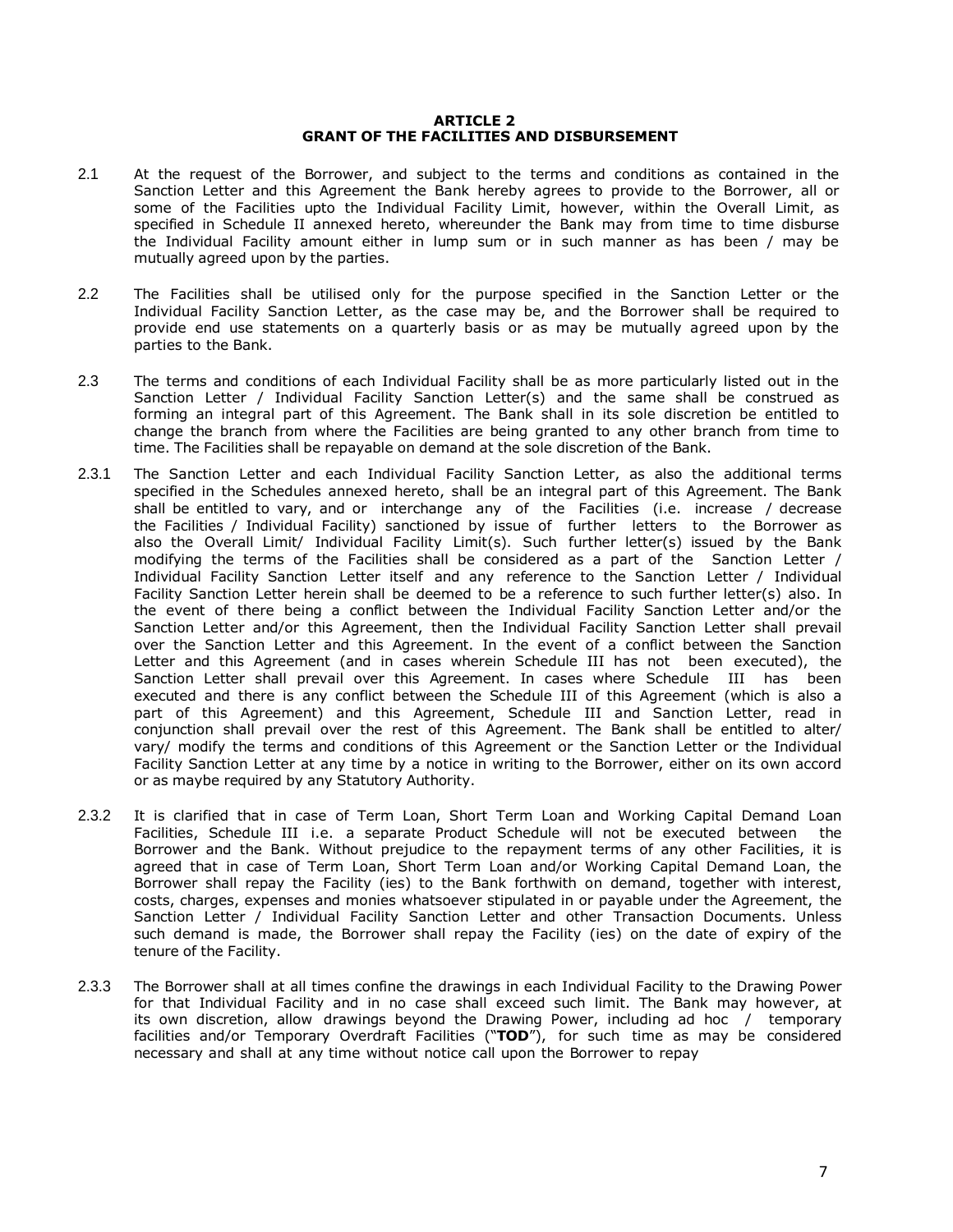such excess drawings. All rights and obligations of the Bank and the Borrower respectively hereunder and under any Individual Facility Sanction Letter or other documents shall extend to such drawings notwithstanding the specific limit stipulated. All the rights and securities created hereunder in favour of the Bank and the obligations of the Borrower thereunder will extend to cover the Borrower's liability to the Bank under any account whatsoever of the Borrower with the Bank, notwithstanding that such account may not relate to any particular Individual Facility agreed to be granted by the Bank to the Borrower.

## **ARTICLE 3 CONDITIONS PRECEDENT**

The Bank shall not be obliged to disburse all or any of the Facilities unless and until:-

- 3.1 The Borrower has delivered to the Bank a certified true copy of the Borrower's constitutional documents viz., Memorandum and Articles of Association and Certificate of Incorporation or Deed of Partnership or true copy of such other document under which the Borrower is/are constituted/ incorporated (as the case may be), as amended up-to-date as also certified true copies of authorizations from the Board of Directors/ Resolution of the Partners/ Trustees for the purpose of availing the Facilities as also execution of the necessary documents in this behalf as also other documents as may be prescribed by the Bank from time to time; and
- 3.2 The Borrower has created and/or procured the creation of such security in favour of the Bank as the Bank may from time to time specify for the repayment / payment of the Borrower's Dues; and
- 3.3 The Borrower has executed and/or delivered to the Bank such demand promissory notes, guarantees and other documents as the Bank may from time to time require; and
- 3.4 The Borrower has paid the non-refundable service charges as mentioned in the Sanction Letter / Individual Facility Sanction Letter to the Bank.
- 3.5 The "Know Your Customer" (KYC) and such other conditions as may be prescribed by RBI from time to time, are complied with by the Borrower / Security Provider.

#### **ARTICLE 4 REPRESENTATIONS AND WARRANTIES**

- 4.1 The representations and warranties of the Borrower contained in Article 4 shall be true (i) on and as of the date hereof, shall be deemed to be repeated every day during the life of the Facilities and (ii) on and as of the date of each disbursement of any Individual Facility (as if made on such date). In the event of their being a change / variation in any of the Representation and / or Warranties, the Borrower shall intimate the same to the Bank in writing within a period of 48 hours from the time of such change / variation.
- 4.2 The Borrower represents and warrants to the Bank, prior to and upon the execution of this Agreement and at the time of disbursement / availment of any and or all of the Facilities, that:
- 4.2.1 The Borrower is duly organized/ incorporated under the existing laws, validly existing, and in good standing;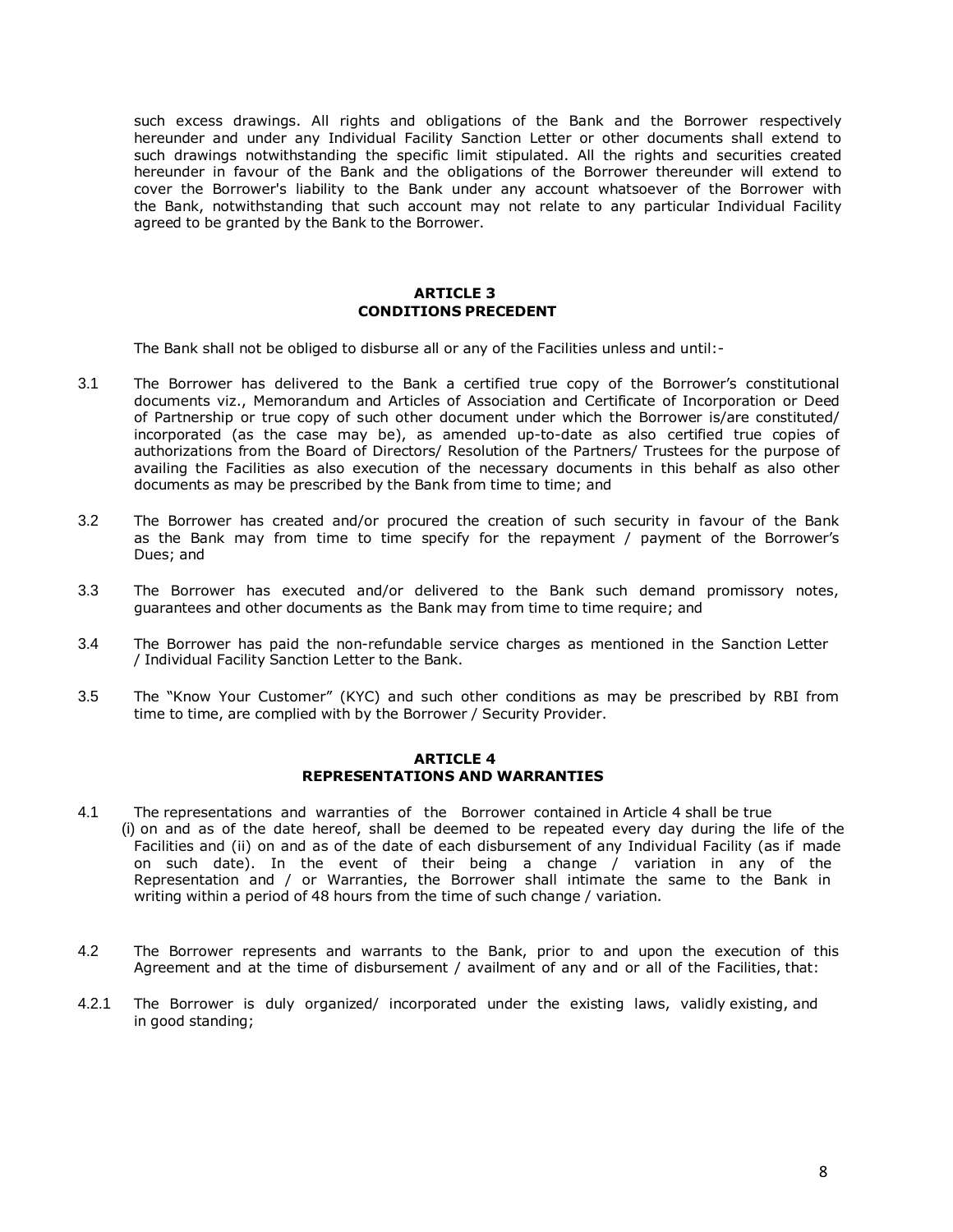- 4.2.2 The Borrower is authorised to enter into this Agreement, and this Agreement is a valid and binding obligation of the Borrower enforceable in accordance with its terms; and the execution and performance of this Agreement by the Borrower is lawful and does not constitute a default, acceleration or termination of any other agreement to which the Borrower is a party or breach of any judgment, decree, order or award.
- 4.2.3 All information provided by the Borrower to the Bank prior to the execution of this Agreement and at any time hereafter is and shall be true, complete, and accurate.
- 4.2.4 The Borrower is the sole owner of all the Assets shown on the Borrower's financial statements delivered to the Bank save and except as stated in the said financial statements.
- 4.2.5 Save and except as stated in Annexure I, and / or as specifically furnished/finalized reports and statements, there is no prior charge on its Assets in favour of any person.
- 4.2.6 The Borrower is solvent and capable of paying its obligations as and when they become due.
- 4.2.7 There is no litigation including winding up proceedings or governmental proceeding pending against the Borrower and the Borrower is not aware of any such proceeding being threatened, which could impair the Borrower's Tangible Net Worth or ability to perform t h i s Agreement.
- 4.2.8 The Borrower is in compliance with all the applicable laws.
- 4.2.9 The Borrower maintains and shall maintain accurate business and financial records and prepares and shall prepare its financial statements in accordance with generally accepted accounting principles.
- 4.2.10 In case the Borrower is a Company under the Companies Act:-
	- (i) all corporate authorisations required for entering into this Agreement and the performing the transactions pursuant hereto have been obtained and are in force, and this Agreement and all transactions pursuant hereto are and will be in accordance with all applicable provisions of law; and
	- (ii) if applicable to the Borrower, the Borrower shall ensure that the borrowings of the Borrower pursuant hereto are and shall at all times be within the Borrower's limits provided under the applicable provisions of the Companies Act, and shall furnish documentary evidence thereof.
- 4.2.11 The Borrower will continue to comply and be in compliance with all Laws, regulations, guidelines, notifications, etc. pertaining to pollution control and/or environment that may be in force or issued by the authorities concerned from time to time The Borrower has not, and none of its directors, officers, agents or employees has/have, committed or omitted to do any act or thing the commission or omission of which is in contravention of any law including any applicable pollution control or environmental laws.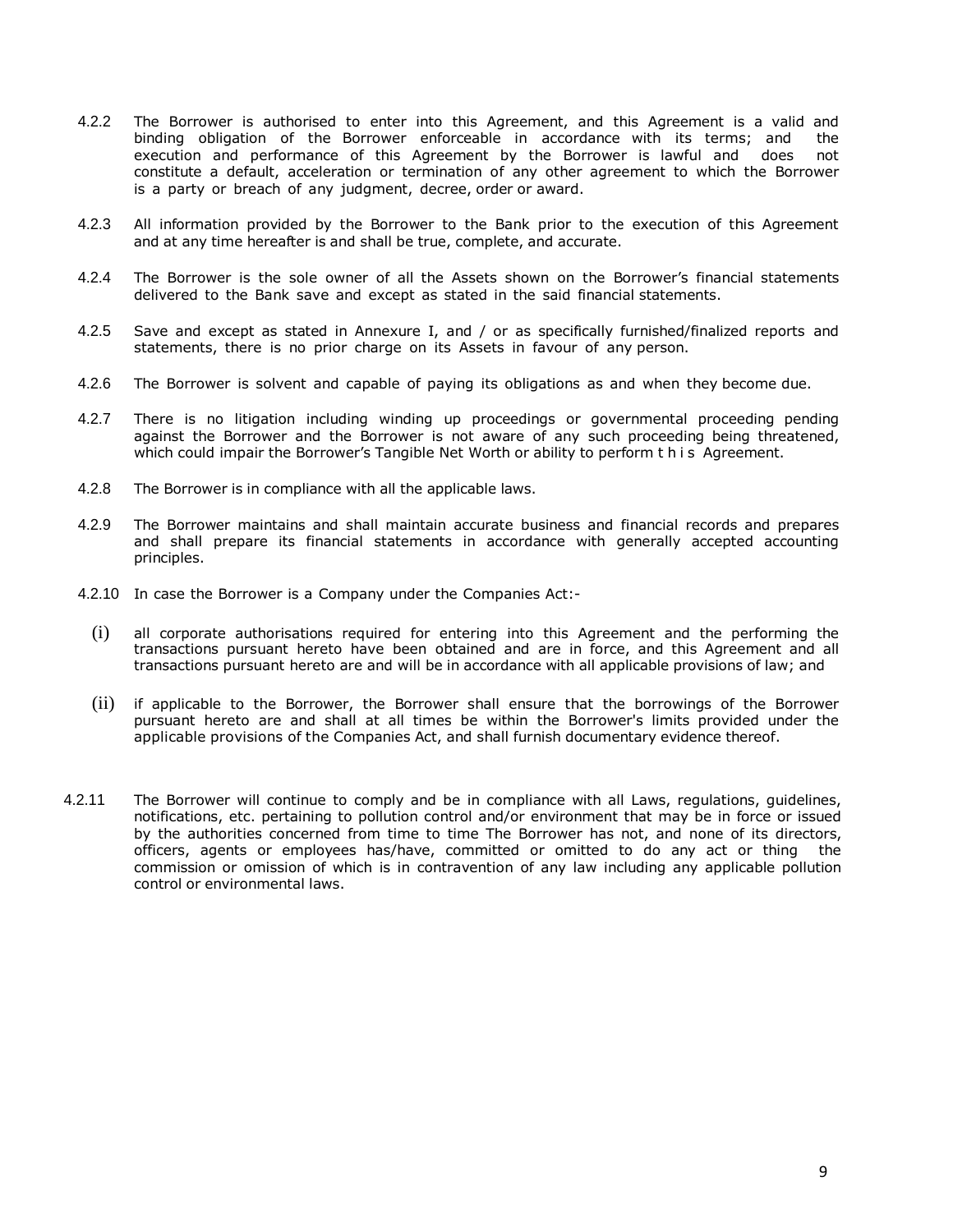- 4.2.12 The Borrower is not, and none of its directors, officers, agents or employees is in default or has committed a breach of any agreement with any person who has provided loans or deposits or advances or guarantees or other financial facilities to the Borrower or at the Borrower's instance.
	- 4.2.13 The Borrower and / or none of its Directors have been included in any list of defaulters by any regulatory / statutory authority and/or banks and/or financial institutions and/or Non-Banking Financial Companies etc.
	- 4.2.14 The Borrower duly owns or holds valid and subsisting licences in respect of all trade names, tradem arks, patents, designs and other intellectual property used or intended to be used by the Borrower in the course of its business and the same are duly registered in the name of the Borrower and have not become voidable.
	- 4.2.15 The Borrower duly owns or holds all other material consents, licenses, franchises, permits and authorisations necessary for the lawful conduct, ownership and operation, of its businesses, and the same are valid and subsisting and have not become voidable.
	- 4.2.16 The Borrower declares and assures that all the present Assets to be mortgaged and/or hypothecated and/or pledged to the Bank are the absolute properties of the Borrower, are at the sole disposal of the Borrower and free from any material pledges, charge, liens, security interests, claims or other encumbrance, **save and except, as specified in Annexure I annexed hereto.** All the future Assets to be given as security to the Bank shall be likewise the unencumbered, absolute and disposable property of the Borrower. The Borrower shall not, hereafter, without the Bank's prior written permission lease or sell or exchange or create any mortgage, charge, lien or encumbrance of any kind upon or over its undertaking and/or Assets (including uncalled share capital or any part thereof) except to the Bank nor suffer any such mortgage, charge lien or encumbrance to affect the same or any part thereof nor do or allow anything to be done that may prejudice the security while the Borrower remains indebted or liable to the Bank in any manner. With respect to any Assets it leases, the Borrower holds a valid leasehold interest therein, free and clear of any Liens, is in compliance, in all material respects, with the terms of the applicable lease, and enjoys peaceful and undisturbed possession under such lease. All of the Borrower's Assets that are material to the conduct of its business as presently conducted or as proposed to be conducted are in good operating condition and repair, subject to ordinary wear and tear. The Borrower's inventory is in good and marketable condition, does not and will not include any material quantity of items, which are obsolete or damaged and is saleable in the normal course of the Borrower's business as currently conducted.
	- 4.2.17 All representations and warranties of the Borrower in this Agreement shall survive the execution, delivery and termination of this Agreement, the consummation of the transactions contemplated hereby and the repayment of the amounts due under the Facilities and/or the Borrower's Dues hereunder.
	- 4.2.18 The Borrower is aware that the Bank has entered into this Agreement and the Bank has agreed to grant the Facilities on the basis of the Borrower's representations, warranties, statements, undertakings and covenants contained in this Agreement and/or otherwise made to the Bank.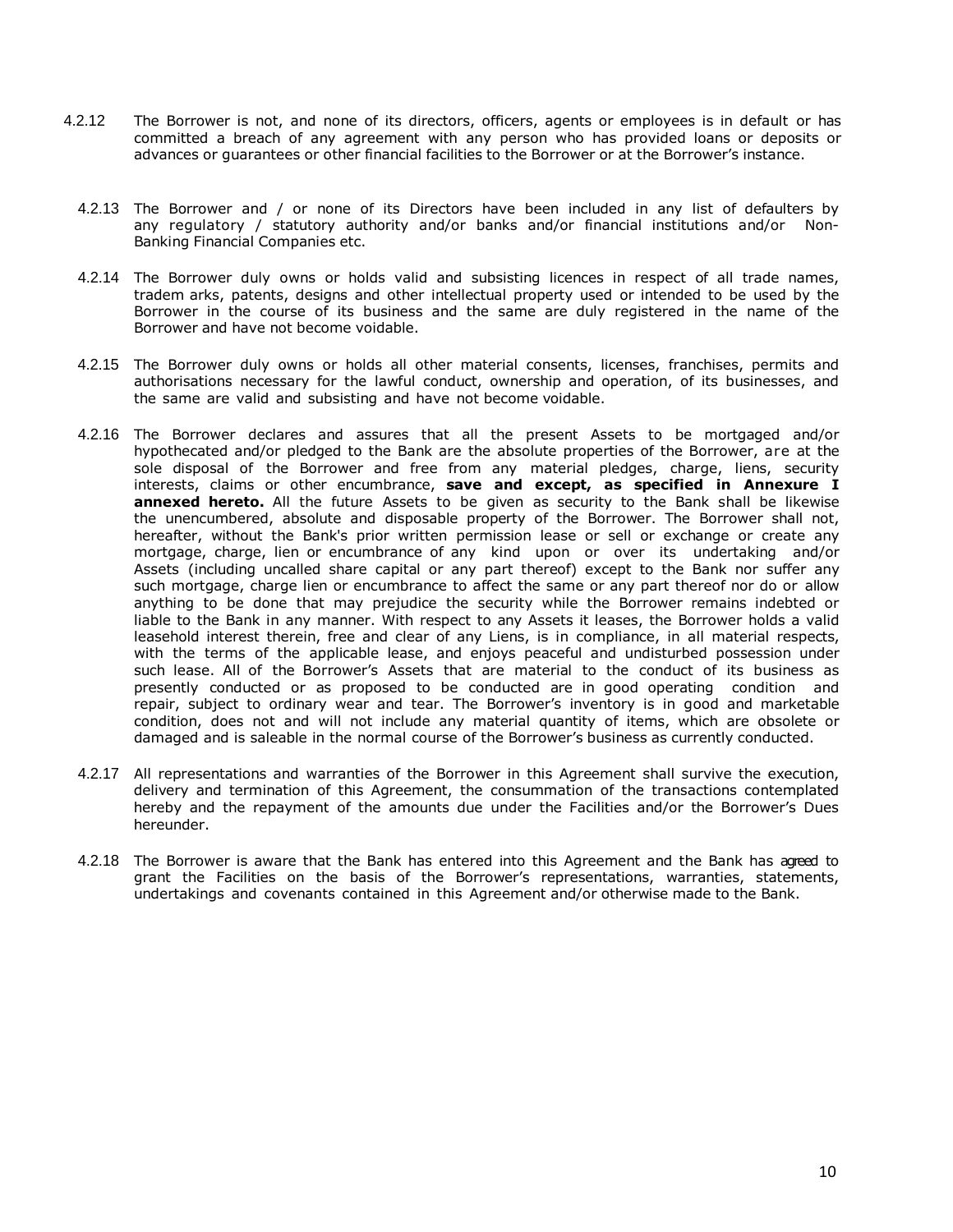4..3 The Borrower shall have furnished to the Bank the Borrower's latest audited Profit and Loss Account and Balance Sheet including the latest quarterly audited/unaudited results of the Borrower.

- 4.4 The Borrower and/or the Guarantor(s):
- (a) shall, in consideration of the Bank agreeing to grant the Facilities to the Borrower, shall create such Security in favour of the Bank as specified in the Sanction Letter / Individual Facility Sanction Letter / Product Schedules hereto, or as the Bank may specify for the repayment/payment of all Borrower's Dues from time to time;
- (b) shall arrange to procure / have executed such guarantees as may be required by the Bank;
- (c) shall have obtained all consents/waivers/in principle approvals for the grant of consent, as may be required for the creation of the Security from other Banks to the Borrower's Security holders and/or any other person and shall have provided such consent letters to the Bank; and
- (d) shall have executed and/or delivered to the Bank such documents as the Bank may require.
- 4.5 The Bank shall have the absolute right to decide whether or not it will accept as security for the purpose of any/some/all of the Facilities in respect of the Assets so secured /offered as security from time to time to the Bank by the Borrower/ Guarantor.
- 4.6 The Guarantor(s) shall have executed guarantee(s) in favour of the Bank in the Bank's format in respect of all amounts payable by the Borrower to the Bank under this Agreement and/or otherwise in connection with the Facilities and as maybe required by the Bank as per the Sanction Letter / Individual Facility Sanction Letter or as maybe required from time to time by the Bank.
- 4.7 The Borrower shall, if required by the Bank, have submitted to the Bank a certificate (in a form acceptable to the Bank) of a Statutory Auditor acceptable to the Bank certifying that all the aforesaid conditions precedent have been duly fulfilled, and such other things as the Bank may require.

## **ARTICLE 5 COVENANTS OF THE BORROWER**

- 5. The Borrower hereby agrees and covenants as under:
- 5.1 The Borrower shall manage its finances in a sound and prudent manner and shall not impair its ability to perform this Agreement.
- 5.2 The Borrower shall not guarantee or pay or provide any collateral for obligations of others unless specifically so permitted by the Bank.
- 5.3 The Borrower confirms that so long as the Borrower continues to be indebted to the Bank under the Facilities, the Borrower shall not without the previous written consent of the Bank borrow any moneys from any other bank or from any other source whatsoever and whomsoever apart from temporary loans obtained in the ordinary course of business and shall so be conveyed to by the Borrower to the Bank.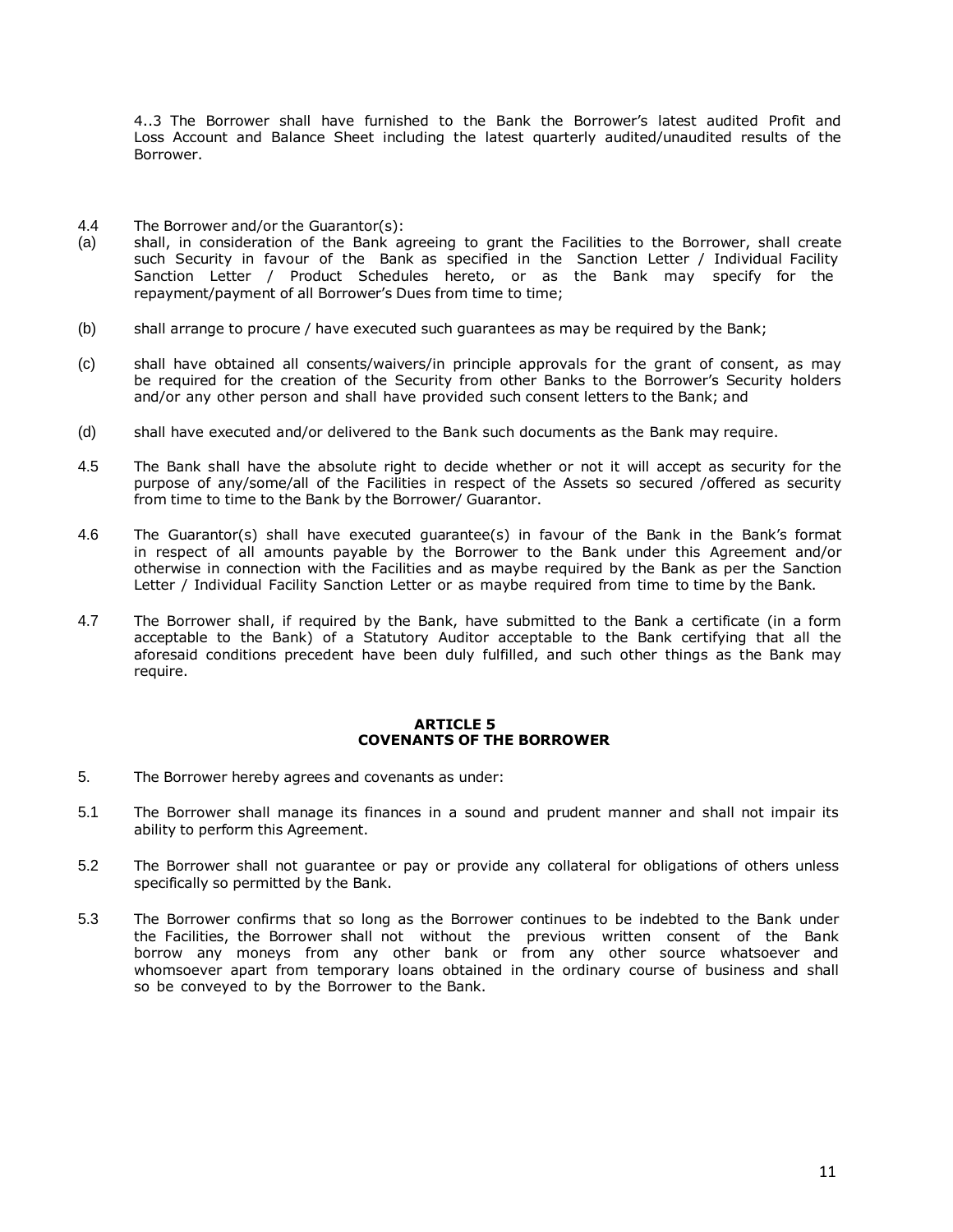- 5.4 Without the Bank's prior written consent, the Borrower shall not enter into, or be a party to, any transaction with any affiliate of the Borrower, except in the ordinary course of and pursuant to the reasonable requirements of the Borrower's business and upon fair and reasonable terms which are fully disclosed to the Bank in advance.
- 5.5 In case the Borrower is a partnership firm or a sole proprietary concern, the Borrower shall not change or permit any change of its constitution (which term includes the admission of any partner or the retirement of any partner for any reason other than the demise of that partner) without the Bank's prior written consent.
- 5.6 In case the Borrower is a company, there shall be no change in the shareholding pattern of the promoters, shareholders (including by issue of new shares and transfer of shares) or in the Borrower's management without the Bank's prior written consent.
- 5.7 The Borrower shall not change its name or trade name without the Bank's prior written consent.
- 5.8 The Borrower shall not without the prior written consent of the Bank change its accounting standards as well as its accounting year.
- 5.9 No change whatsoever in the constitution of the Borrower regardless of whether the same is with or without the consent of the Bank shall impair or discharge the liability of the Bank to the Borrower hereunder.
- 5.10 The Borrower shall not dispose of its assets or compromise with any of its creditors without the prior written consent of the Bank.
- 5.11 The Borrower agrees to accept as conclusive proof of the correctness of any sum claimed to be due from him/her/it/them to the Bank under this Agreement, (if not so refuted by the Borrower within a period of 7 days from receipt of the same, then) a statement made out from the books of the Bank and sent by the Manager/Agent/Accountant and/or other duly authorized officer of the Bank.
- 5.12 The Borrower shall conduct its business operations in compliance with all applicable laws and shall pay all taxes statutory / regulatory / otherwise other obligations when due.
- 5.13 The Borrower shall notify the Bank immediately of any:
- (a) Lawsuits, governmental proceedings, or claims which, individually or in the aggregate, involve an amount exceeding 10% of the Borrower's net worth or which may impair the Borrower's ability to perform this Agreement if the relief prayed for were granted.
- (b) Occurrence of any Event of Default or any event which with the passage of time (with or without notice) or the giving of notice may result in an Event of Default.
- 5.14 All payment by the Borrower to the Bank hereunder or pursuant hereto shall be made without any deduction, set off or counterclaim (except such deduction of tax, if any, as may be required by law).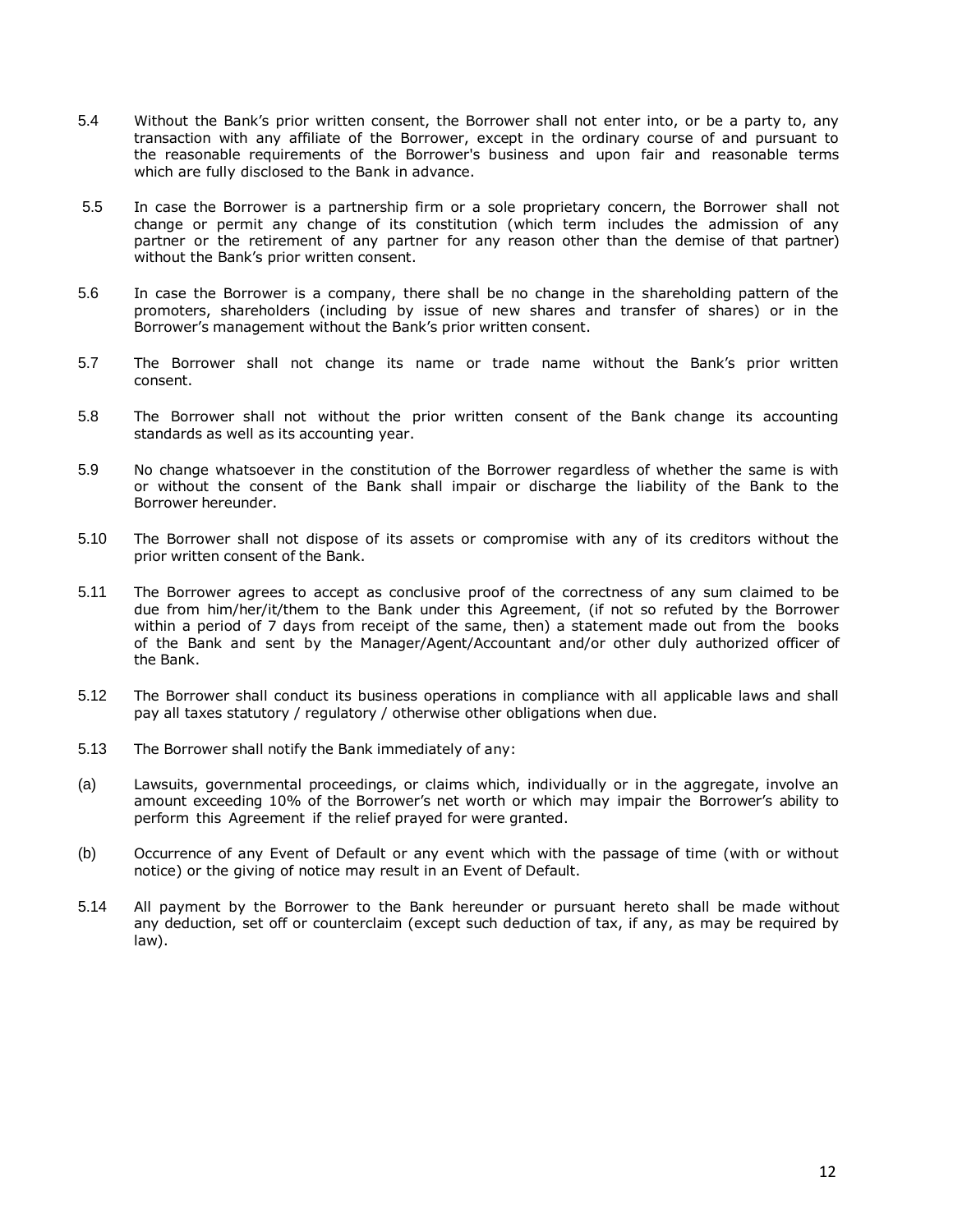- 5.15 The Borrower hereby expressly agrees and covenants with the Bank that each Individual Facility shall be utilised exclusively for the purposes specified in the Individual Facility Sanction Letter and for no other purpose except with the prior written consent of the Bank and further not to use the Facilities for any anti-social, speculative or illegal purpose.
- 5.16 The Borrower expressly undertakes and covenants with the Bank that the Bank may, at the Bank's sole discretion, require from or award a mandate to the Borrower or to the Borrower's Auditors for a certification from the Borrower's Auditors on any of the issues relating to the Facilities including but not limited to the use, diversion or siphoning of funds by the Borrower and the Borrower shall cause the Borrower's Auditors to provide such certificate forthwith upon being so required by the Bank.
- 5.17 The Borrower agrees and undertakes to make all payment due under the Agreement on their respective due dates.
- 5.18 The Borrower agrees and undertakes not to hereafter effect or to purport to effect any Lien, alienation, sale, transfer, mortgage, charge, assignment, deal or other disposition of or encumbrance of, or purport to create any charge or encumbrance over the Security tendered to the Bank and also not to do any other act, which may prejudice the Bank's security or interests.
- 5.19 The Borrower shall carry on its business efficiently properly and profitably and such business shall be confined to such manufacturing, trading and/or other activity as have been notified to the Bank. The Borrower shall maintain proper books of accounts and such other registers, books, documents, relating to the business as may be statutorily required or as may be required by the Bank or as may be necessary and/or generally kept in the business of the kind carried on by the Borrower and shall get the accounts books duly audited and furnish to the Bank a copy of the audited statements and the auditor's report. The Borrower shall if so required by the Bank allow the Bank its officers, agents and nominees and/or qualified auditors and/or technical experts and/or management consultants as may be appointed by the Bank to inspect or audit such books of accounts, registers, books and documents and also furnish to the Bank at such intervals as the Bank may direct from time to time a schedule or copy of all the entries which shall have been made in such books.
- 5.20 The Borrower shall submit to the Bank periodically as required by the Bank copies of the Balance Sheet and Profit and Loss Account duly audited by a reputable firm of Accountants acceptable to the Bank, within 90 days from the close of the financial year and stock statements in the formats as may be prescribed by the Bank from time to time indicating correctly the quantity and value of the stocks and also statements of receivables indicating the names of the debtors amounts of the debts and the periods for which they are outstanding together with a certificate that the quantities and amounts stated are correct and that all stocks are fully covered by insurance unless such insurance is waived by Bank. The Borrower shall also furnish and verify all statements, reports, returns, certificates and information and shall also execute all documents and do all acts and things which the Bank may require to give effect to any of the terms and conditions set out herein or in the security documents or any of them that may be executed and the Borrower authorises the Bank and each of its agents and nominees as Attorney for and in the name of the Borrower to do whatever the Borrower may be required to do under this Agreement.
- 5.21 To comply with the covenants relating to maintenance or improvements of financial ratios relating to the balance sheet structure and profit appropriations as specified by the Bank hereunder and the Borrower agrees: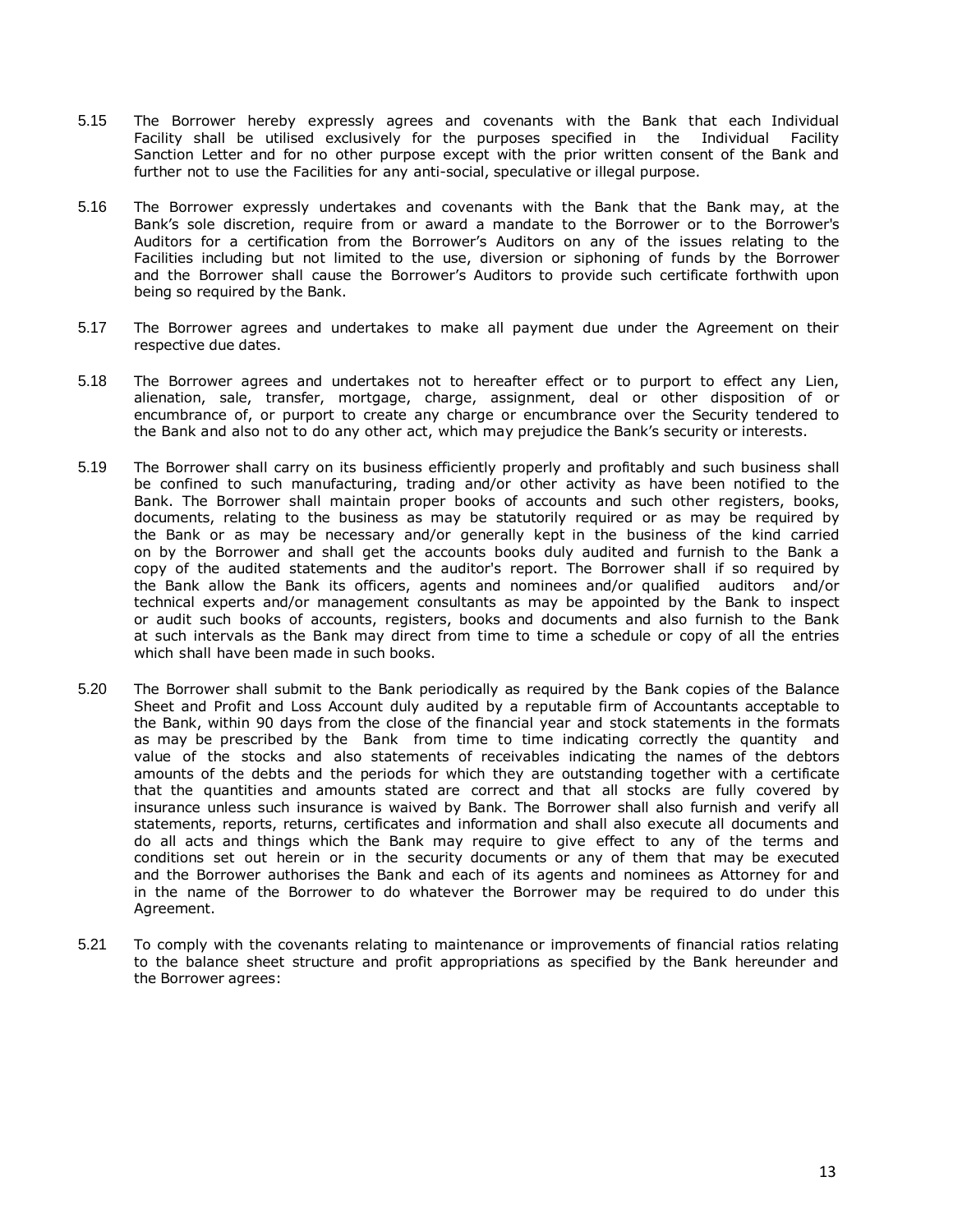- 5.21.1 To maintain the current ratio and the Debt Service Coverage Ratio at such levels as the Bank may deem fit;
- 5.21.2 To submit financial data to the Bank as stipulated in Schedule I and Schedule II.
- 5.21.3 To comply with such other financial covenants that the Bank may stipulate from time to time.

The Bank may at its sole discretion decide to vary the aforesaid ratios and provide for maintenance of fresh financial ratios relating to the balance sheet structures and the Borrower shall be bound to comply with such new/revised financial ratios.

It is hereto agreed and clarified between the parties hereto, that in event of any dispute in relation to the interpretation or computation of the terms set out herein, the interpretation or computation of the Bank shall prevail and shall be binding on the Borrower.

- 5.22 To ensure that the Net Working Capital does not fall below the minimum amounts stipulated by the Bank from time to time.
- 5.23 The Borrower shall carry on the entire banking transactions of the business including merchant banking business through the Bank. In particular, the Borrower's entire foreign exchange business, inland bill business and deposits if any shall be placed with the Bank. The Borrower may, however, with the prior permission in writing of the Bank in this regard and to the extent allowed and on such other terms and conditions as may be stipulated deal with any other bank(s).
- 5.24 That the Borrower shall not pay any dividend in event of occurrence of any Event of Default.
- 5.25 The Borrower authorises the Bank to investigate the Borrower's creditworthiness and to obtain information about the Borrower, the Borrower's assets, the Borrower's financial condition whenever the Bank determines it to be necessary.
- 5.26 The Borrower will, when called upon to do so, satisfy the Bank that all Govt. Licences/approvals/consents are effective and in full force.
- 5.27 The Borrower shall not transfer funds/ assets to any group or associate company or concern.
- 5.28 The Borrower shall notify the Bank in writing at least 60 days in advance of any intended changes in the location of its office or principal place of business. The Borrower shall take such action as is required by the Bank prior to making the change.
- 5.29 In the event that auditors for the Borrower cease acting as the auditors for any reason, the Borrower shall promptly inform the Bank of the reasons for such change.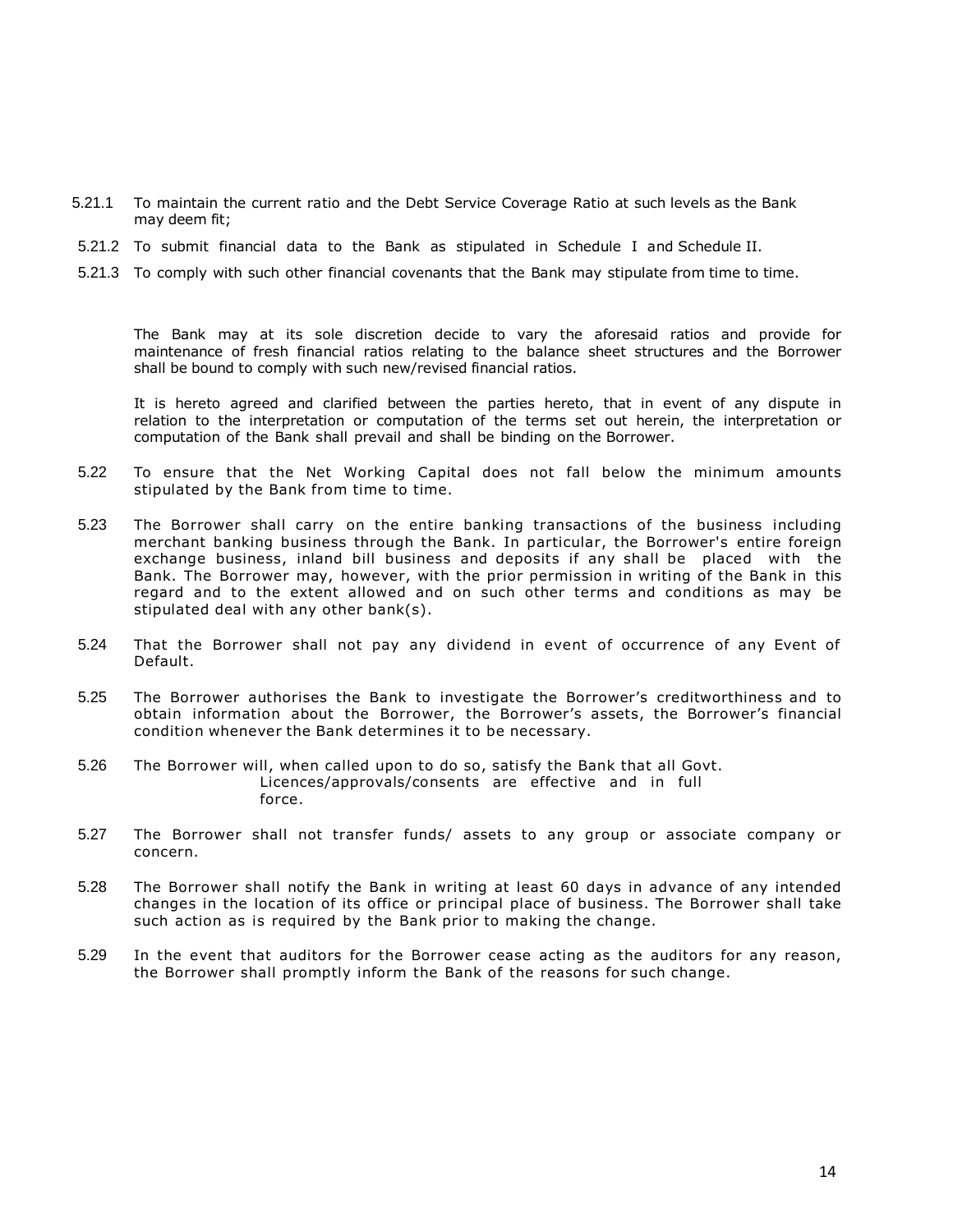- 5.30 The Borrower shall not pay any commission to its promoters, directors, managers or other persons for furnishing guarantees, counter guarantees or indemnities or for undertaking any other liability at all times during the currency of the Facility so sanctioned by the Bank to the Borrower.
- 5.31 The Borrower shall not declare or pay any dividend or authorize or make any distribution to its shareholders: (a) unless it has paid all the dues in respect of the Facility up to the date on which the dividend is proposed to be declared or paid, or has made satisfactory provisions therefore, or (b) if an Event of Default has occurred and is subsisting or would occur as a result of such declaration or payment of dividend.
- 5.32 In case the Borrower has an occasion to apply to the Bank for any advances or other credit facilities at any branch, the Borrower shall make a full disclosure of all the then existing advances/ facilities, secured or unsecured, granted to the Borrower by the Bank or by any of its affiliate/associate companies or by any other bank/ person/ entity.

## **5.33 CALL ON SHARES**

The Borrower shall as soon as any call in respect of its share capital has been resolved upon by the Directors or as soon as it shall have been resolved to issue any unissued share capital or to create any new shares immediately give notice of such call to the Bank or give notice to the Bank of the intention of the Borrower to issue or create any such share capital as aforesaid and the proposed amount thereof and shall not until the expiration of seven clear days from the time when such notice shall have been sent to the Bank issue any notice to the members of the Borrower in respect of payment of any calls or issue or create any such existing or new shares respectively as aforesaid. If the Bank shall so require every notice prospectus application form or allotment letter sent out by the Borrower in pursuance of any such resolution shall direct the members or applicants for allotment of the share of the Borrower to pay the call so made or the moneys payable in respect of the said existing or new shares to the Bank or as it shall direct and if no such requisition be made by the Bank the members, applicants or allottees shall be directed to pay any call or other moneys into the Bank's office (as may be informed or notified) to the joint account of the Borrower and the Bank or in such manner as the Bank may direct. The Bank shall be entitled to require all such calls or moneys received by the Borrower to be applied either wholly or partly in or towards the payment or satisfaction of the principal, sum, interest and other moneys due to the Bank but in default of the Bank requiring the said calls or moneys to be so applied as aforesaid within one month of their being paid, the Borrower may without the consent of the Bank apply the whole of the balance thereof over and above what shall be required by the Bank to be otherwise applied to the general purposes of the Borrower as it shall think fit provided also that all moneys hereunder to be received by the Borrower from its members in advance of calls upon the shares shall be held by the Borrower in trust for the Bank and so as to form part of the securities and shall be dealt with in the manner hereinbefore mentioned in the case of calls or other moneys received by the Borrower.

**5.34** That the Borrower shall not invest any of the Borrower's funds in the shares, debentures, deposits or other investments of any other company without the prior written permission of the Bank nor will the funds so availed in terms of the Facilities so sanctioned by the Bank to the Borrower be invested in capital market.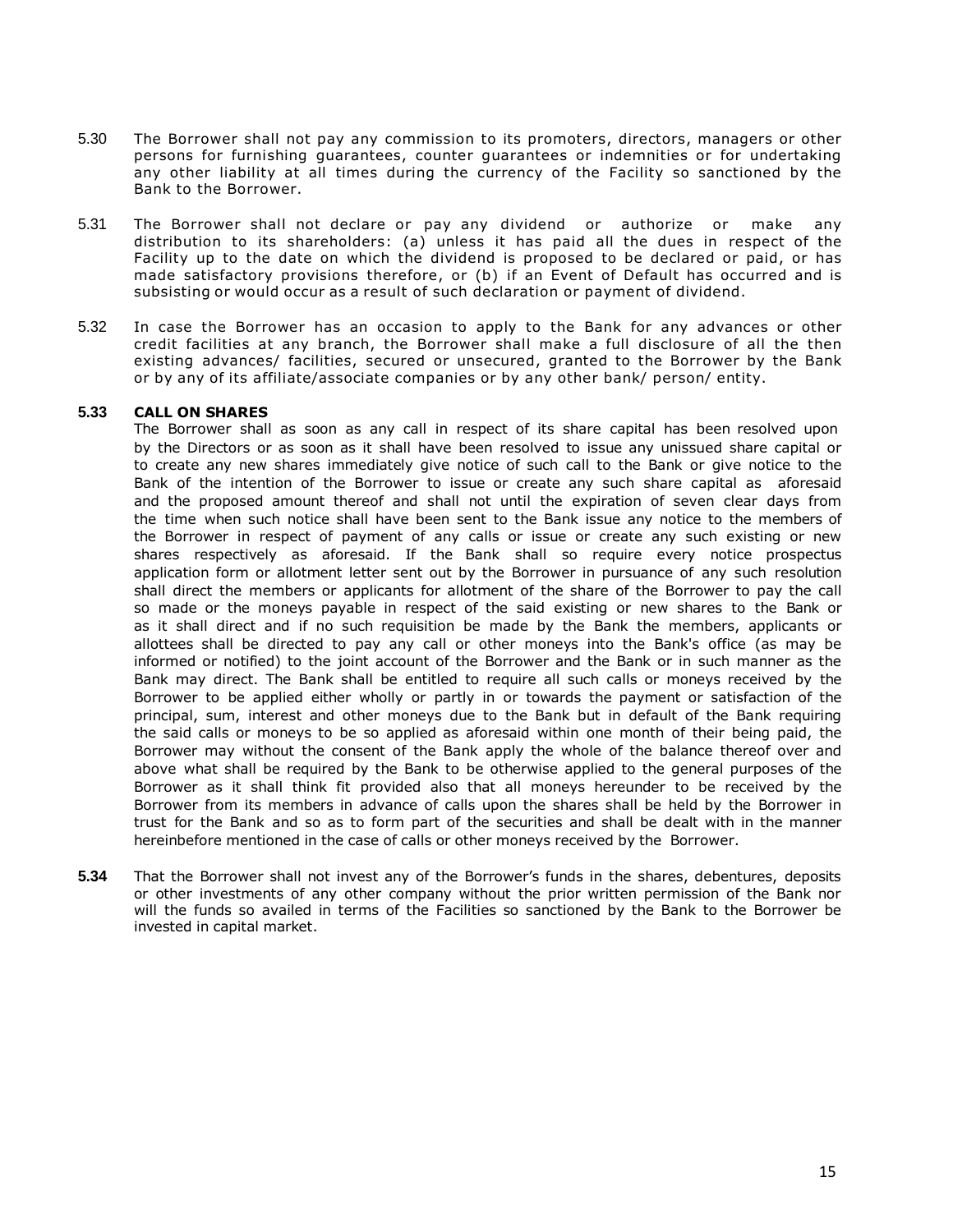- **5.35** To execute and deliver to the Bank such further agreements, undertakings, declaration, assurances, security documents and writings as the Bank may from time to time require in relation to the Facilities, this Agreement and/or any Security;
- **5.36** To bear and pay all taxes, rates, duties (including stamp duties), charges and other imposts and obligations, existing as well as future, in respect of this Agreement, the transactions hereunder and all writings executed pursuant to or in connection with this Agreement, including without limitation the expenditure incurred on the creation of any Security;
- **5.37** That the Borrower shall ensure that the guarantor(s) / Security Provider duly performs and discharge all their obligations under the letter(s) of guarantee / security documents and all writings executed/rendered by them to the Bank pursuant to the terms and conditions of the Agreement.
- **5.38** During the currency of these presents the shareholding of such of the shareholders in the Borrower who are its Directors at present and the principal shareholders and promoters of the Borrower shall not be varied without the previous written consent of the Bank first obtained.
- **5.39** The Borrower shall not during the subsistence of the liability of the Borrower to the Bank under or in respect of any of the Facilities without the written consent of the Bank:-
- (A) change or in any way alter the capital structure of the Borrower.
- (B) effect any scheme of amalgamation or reconstitution.
- (C) enter into any compromise with any of its creditors or shareholders, or enter into any other arrangements, mergers, amalgamations, consolidations, structuring, restructuring, spin offs, hive offs.
- (D) implement a new scheme of expansion or take up an allied line of business or manufacture.
- (E) declare dividend or distribute profits except where the instalments of principal and interest payable to the Bank in respect of the Facilities are being paid regularly and there are no irregularities whatsoever in respect of the Facilities.
- (F) enlarge the scope of the other manufacturing/trading activities if any undertaken at the time of the application and notified to the Bank as such.
- (G) withdraw or allow to be withdrawn any monies brought in by the promoters and directors or relatives and friends of the promoters or directors of the Borrower.
- (H) invest any funds by way of deposits or loans or in share capital of any other concerns (including subsidiaries) so long as any money remains due to the Bank; the Borrower will however be free to deposit funds by way of security with third party in the normal course of business or if required for the business.
- (I) borrow or obtain Facilities of any description from any other bank or credit agencies or Banks or enter into any hire purchase arrangement.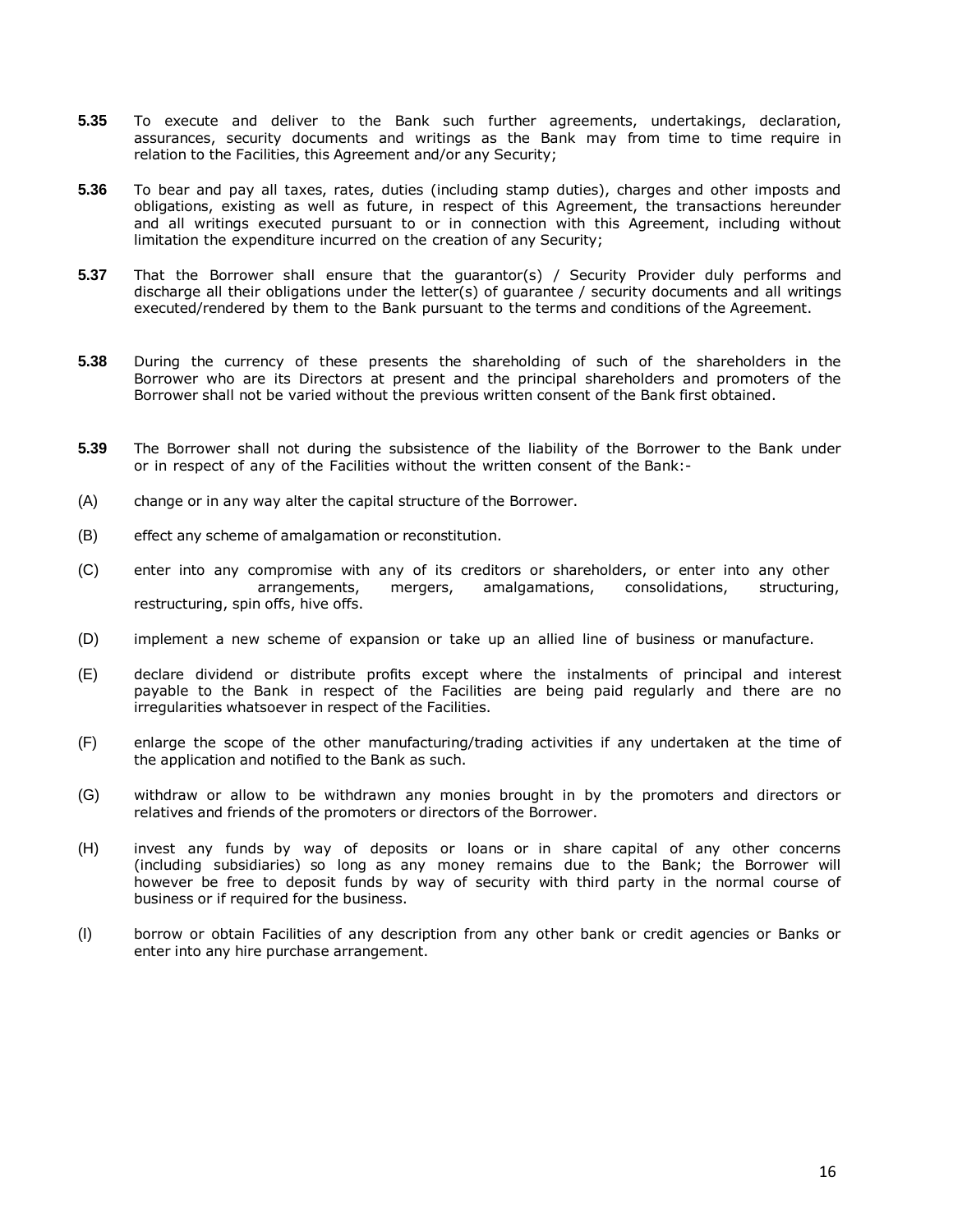5.41 If required by the Bank at any time during the currency of the Facilities so sanctioned by the Bank to the Borrower and for the due discharge of the liabilities undertaken by the Borrower, the Borrower shall be required to provide to the Bank one or more post dated / undated cheques drawn in favour of the Bank. The said post dated / undated cheques will be required to be super-scribed in the format as specified as described in Schedule II hereto. The execution and delivery of such post dated / undated cheques by the Borrower to the Bank hereunder shall not discharge the Borrower from paying the amount concerned in terms of the repayment schedule in terms of the provisions of this Agreement; and in case of such payment, the Bank shall return the post dated / undated cheques to the Borrower on satisfaction of all the dues of the Bank**.**

#### **ARTICLE 6 REPAYMENT, PREPAYMENT CHARGES AND COMMITMENT**

### 6.1 **Repayment**

6.1.1 The Borrower shall repay to the Bank at the place and as per the period stipulated in the Sanction Letter / Individual Facility Sanction Letter (Due Dates) the said Facilities amount together with interest thereon at the rate stipulated therein. The

detailed repayment schedule shall be so advised by the Bank to the Borrower from time to time.

Provided that if the amount of the loan actually disbursed is less than the Facilities amount then the amount of installments payable as aforesaid shall be reduced pro- rata but the same shall be payable on the stipulated days mentioned in the Sanction Letter / Individual Facility Sanction Letter or the period of repayment shall be correspondingly reduced as the Bank may decide in its discretion and notify the Borrower in writing. In the event of any revision, modification, enhancement or reduction the amount of installments and the dates of repayment notified by the Bank to the Borrower shall be deemed to be substituted herein in place and stead of the amount of instalments and dates of payment mentioned in the Sanction Letter / Individual Facility Sanction Letter annexed as Schedule II hereto, and this Agreement shall be read and construed accordingly

- 6.1.2 If any payment under this Agreement is required to be made on or before a day which is not a Business Day or within a period which ends on a day which is not a Business Day then the Borrower shall be required to make the payment on the immediately preceding Business Day. Provided however, that the Borrower shall pay interest at the rate specified in the Sanction Letter / Individual Facility Sanction Letter with monthly rests or such other rests upto the date when payment is due or payment was actually due.
- 6.1.3 No intimation shall be given to the Borrower regarding its obligation to pay the installments of principal amount or the interest periodically as mentioned in the Sanction Letter / Individual Facility Sanction Letter. The Borrower agrees that it shall be entirely its responsibility to ensure prompt and regular payment of the principal amount and the interest and all other amounts payable by the Borrower to the Bank on the dates and in the manner provided in the Sanction Letter / Individual Facility Sanction Letter.
- 6.1.4 The Bank shall be entitled to recompute/recalculate the installments/repayment schedules if the Bank varies the interest rate and/or upon the occurrence of any event which in the opinion of the Bank necessitates a recomputation/recalculation of the same.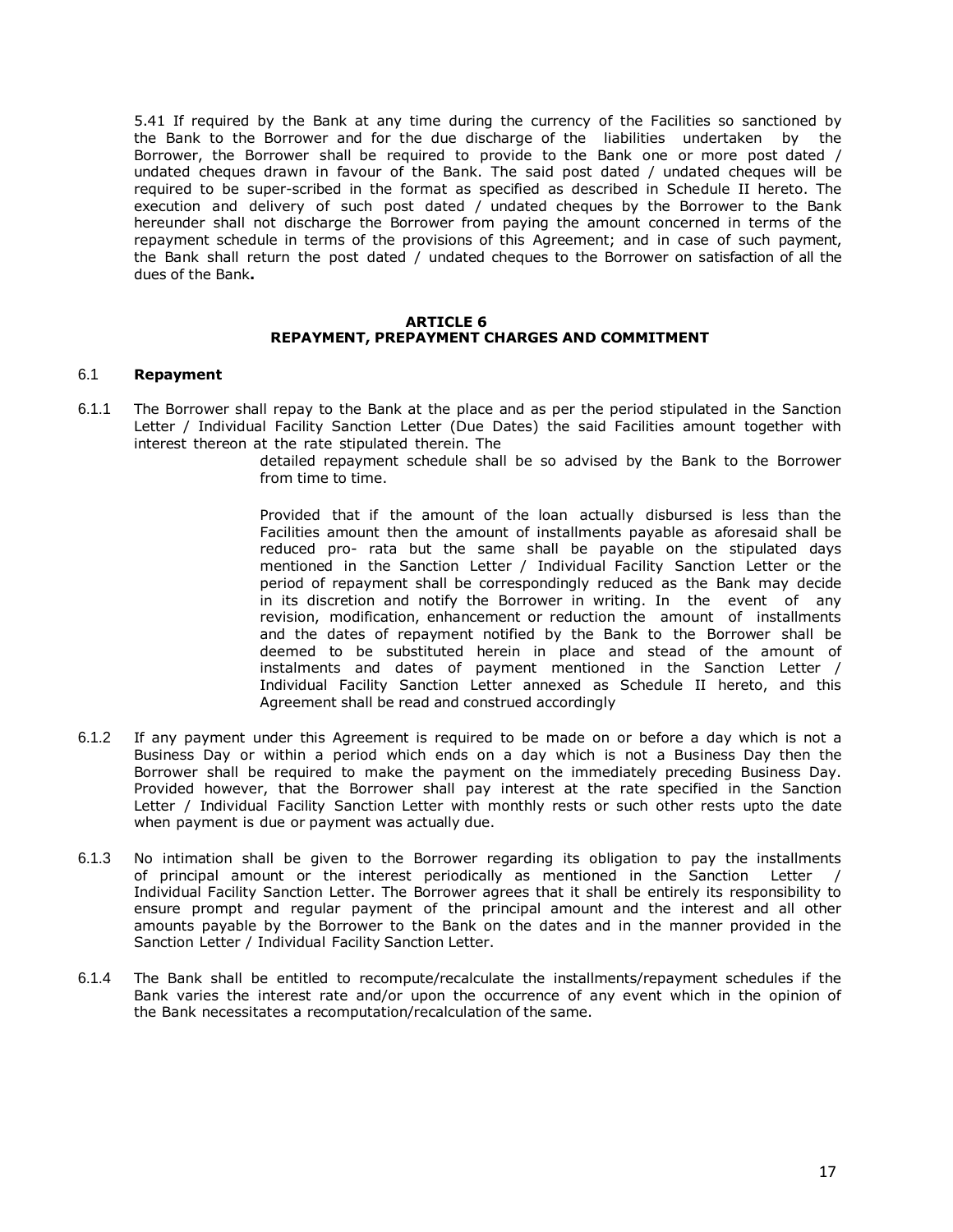## 6.2 **Prepayment**

The Borrower shall not without the prior written approval of the Bank (which approval may be given subject to such terms and conditions as may be stipulated by the Bank including payment of prepayment premium), prepay the outstanding principal amount together with interest due in full or in part before the due dates. The Borrower shall give the Bank at a minimum of 30 days' prior notice of its intention to prepay (i.e. repay ahead of the previously agreed tenor or repayment date) whole or part of the Facilities subject to Borrower's agreeing to bear the Prepayment Charges as provided hereinbelow.

In the event that the Bank accedes to the request for prepayment made by the Borrower then the Borrower shall be liable to pay to the Bank Prepayment Charges at such rate as may be advised by the Bank at the time such prepayment request is made for prepayment of the Facilities on the amounts repaid by the Borrower to the Bank ahead of previously agreed repayment schedule (or tenor or terms or dates of repayment) as contained in the Sanction Letter / Individual Facility Sanction Letter annexed as Schedule II hereto for the Individual Facility to which such repayment relates.

## **6.3 COMMITMENT CHARGES**

The Borrower shall be liable to pay to the Bank Commitment Charges for non-utilization of the Facilities as follows:

- (a) when the amount outstanding under any Individual Facilities is lower than the limit granted for that Individual Facility;
- (b) on the differential amount between the Individual Facilities Sanction Limit for that Individual Facilities and the amount outstanding under that Individual Facility; and
- (c) at the rate of 2% p.a. for the period of such differential, computed on a daily basis.

### **ARTICLE 7 INTEREST / COMMISSION / CHARGES ETC.**

## 7.1 **RATE OF INTEREST**

The Borrower shall be liable to pay to the Bank interest on the amounts due under the Individual Facility at the rate specified in the Sanction Letter / Individual Facility Sanction Letter annexed as Schedule II hereto, at monthly/quarterly rests and mentioned therein or as maybe intimated by the Bank in writing from time to time and the Borrower shall not dispute the same.

## 7.2 **RATE OF COMMISSION**

The Borrower shall be liable to pay to the Bank commission on various non-funded facilities including letters of credit, bank guarantees, etc. at the rate specified in the Individual Facility Sanction Letter and the same shall be payable on the Facilities at the rates agreed to between the Bank and the Borrower as mentioned in Schedule II hereto or as maybe intimated by the Bank in writing from time to time and the Borrower shall not dispute the same. If no rate of commission is specified in the Individual Facility Sanction Letter, the Borrower shall be liable to pay commission at the Bank's Card Rates (Standard Rates) as in force from time to time.

## 7.3 **TAX ON INTEREST / COMMISSION**

The Borrower shall also be liable to pay tax on the interest / commission payable on the amounts due under the Facilities at the prevailing rate(s). The Borrower shall bear and pay any increase in the rate of tax. Where the Bank is required to pay any tax either in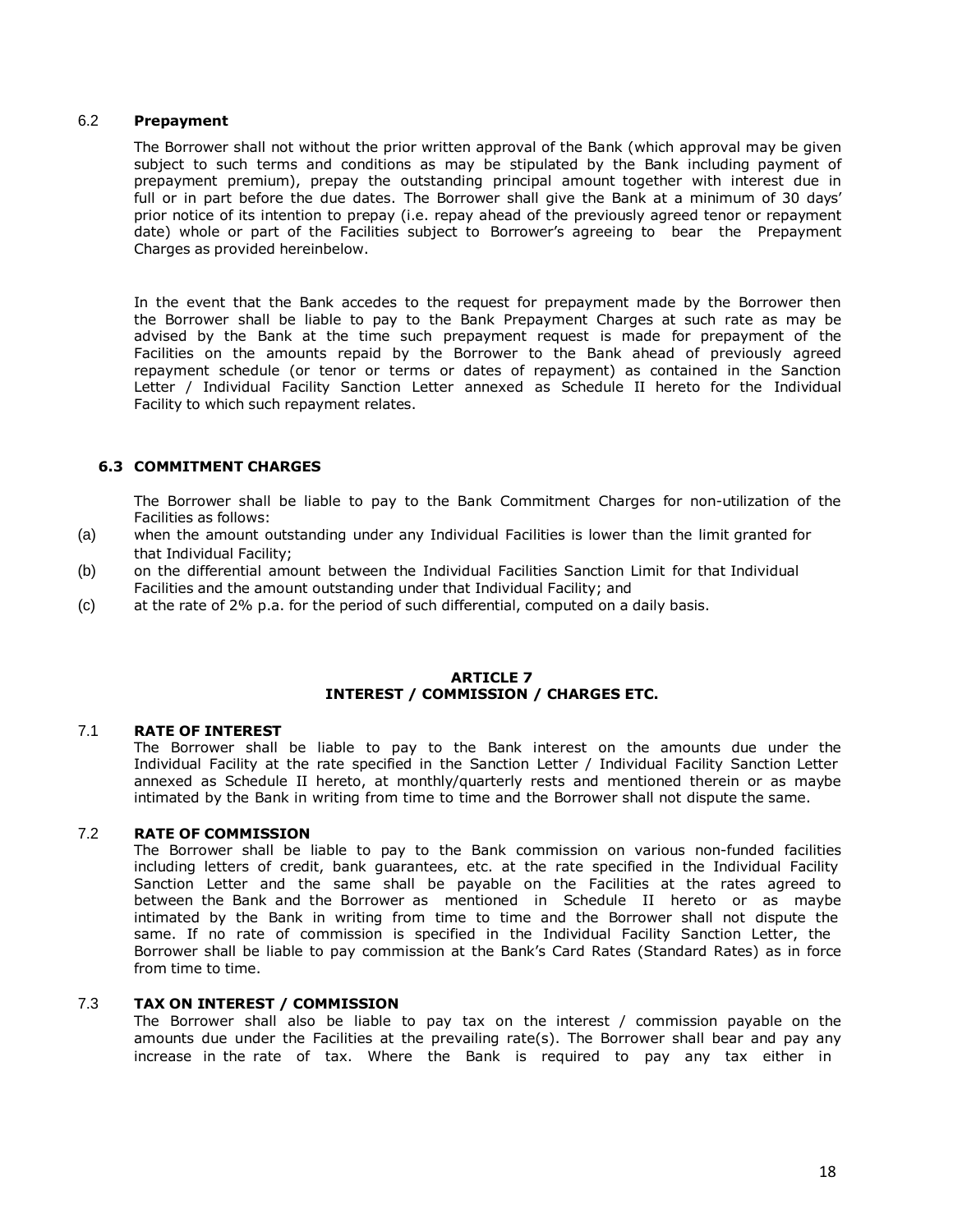pursuance of a general statute or specific order of the Government or other statutory authority relating only to the Bank, the Borrower agrees, declares, confirms and affirms that any increase in the rate of interest / commission effected by the Bank as a sequel to such statute will be binding on the Borrower and become payable from the date it becomes effective on the Bank.

## 7.4 **RIGHT TO VARY RATE OF INTEREST ON OUTSTANDINGS**

The Borrower hereby specifically agrees/agree that the Bank shall be entitled to change/ vary the interest rates on account of any change as may be directed by Reserve Bank of India and/or any other regulatory /statutory body from time to time. The Borrower agrees/agree to pay interest at such revised rates as aforesaid. It is agreed that it will not be necessary for the Bank to send intimation of change of rate of interest to the Borrower and a publication either in the newspaper or on the notice board will be sufficient and the Borrower will be deemed to have consented to such change.

Interest shall be charged on the outstanding(s) in the account(s) opened in respect of the Facilities at such rate(s) as may be determined by the Bank from time to time at the Bank's sole discretion provided that the rate(s) shall be subject to changes in the Bank's Benchmark Prime Lending Rate and/or changes in interest rates prescribed by the Reserve Bank of India from time to time.

## 7.5 **CONCESSIONAL RATE - GOVERNMENT SCHEMES**

Where interest is charged by the Bank at a concessional rate or rates because of the Facilities being granted by the Bank to the Borrower under the Interest Subsidy Scheme or any other Scheme(s) formulated by the Government and/or Reserve Bank of India and/or any other authority from time to time, the Borrower agrees, declares, confirms and affirms that in the event of the withdrawal, modification and/or variation of such Scheme(s), the concessional rate or rates of interest shall stand withdrawn and the normal rate or rates of interest of the Bank applicable at the material time to such Facilities shall become effective and the Bank shall become entitled to charge the Borrower such rate or rates of interest and the Borrower shall pay to the Bank on demand the difference between such concessional rate or rates and the normal rate or rates of interest of the Bank applicable at the material time to such Facilities and such difference shall become due and payable by the Borrower to the Bank from the date the withdrawal, modification and/or variation of such Scheme(s) becomes effective. Interest shall be calculated respectively on the daily balance of such account(s) and be debited thereto on the last working day of the month or quarter according to the practice of the Bank. The Bank shall also be entitled to charge at its own discretion such enhanced rates of interest on the account(s) either on the entire outstanding or on a portion thereof as it may fix for any irregularity and for such period as the irregularity continues or for such time as the Bank deems it necessary regard being had to the nature of the irregularity and the charging of such enhanced rate of interest shall be without prejudice to the Bank's other rights and remedies.

## 7.6 **DEFAULT INTEREST**

The Borrower agrees that the Bank has the right to levy a default interest in the circumstances and at the rate specified in Schedule I or in the Sanction Letter / Individual Facility Sanction Letter, or as maybe communicated by the Bank to the Borrower in writing, which rate shall be over and above the applicable rate of interest in respect of all the Borrowers Dues from the due date(s) thereof to the date of payments and/or in terms of RBI guidelines. In default of payment of interest at any point of time, whilst the said loan is outstanding, the same shall be capitalized and added to the principal and shall be treated as a loan advanced to the Borrower by the Bank and the Bank will be entitled to charge interest at the aforesaid rate or at the varied/changed rate on the amount of the debit balance inclusive of interest not paid by the Borrower and hence capitalized as aforesaid.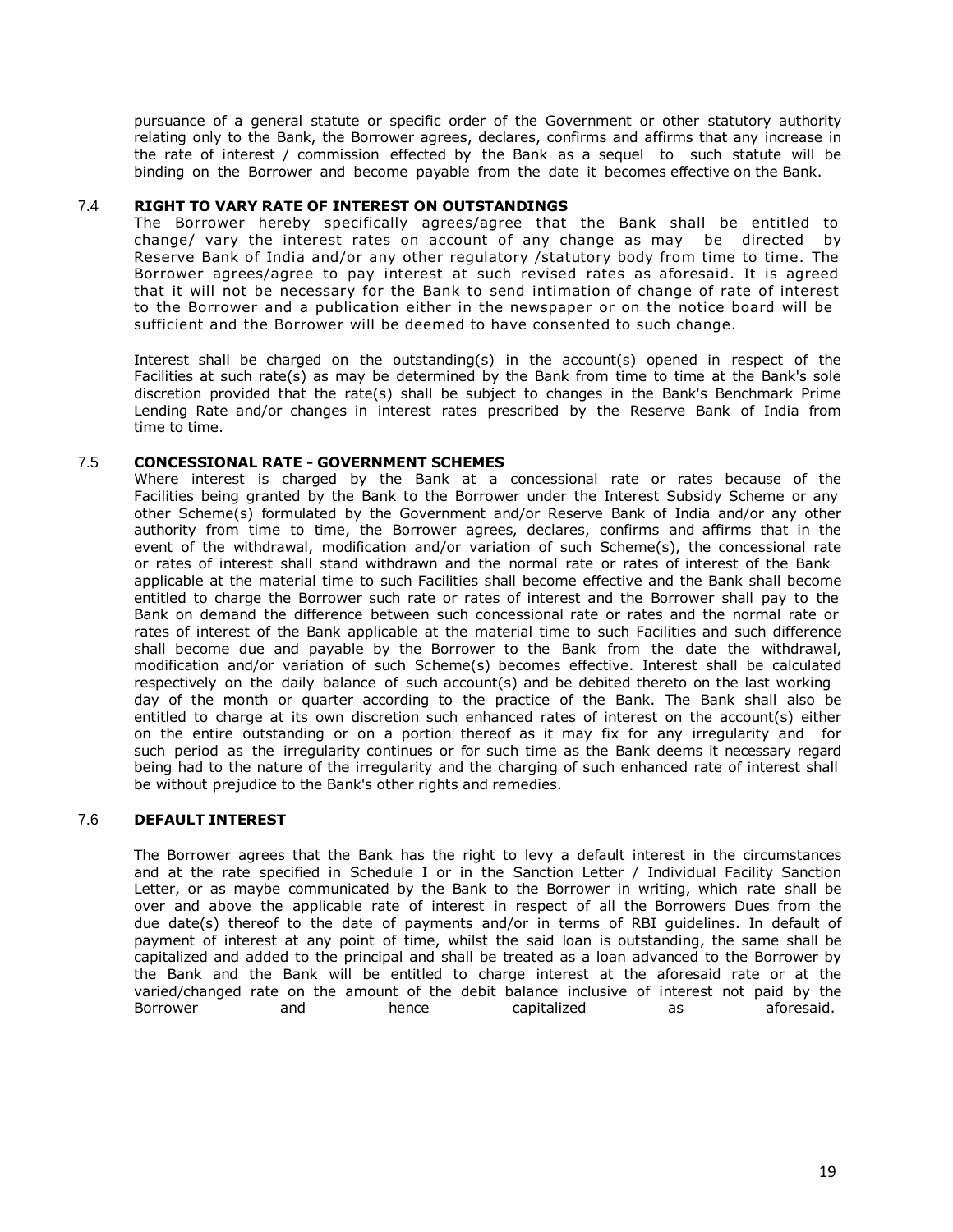The Bank shall further be entitled to charge penal interest on such defaulted amount and to capitalize and add such amount of penal interest to the principal and interest amount due.

### 7.7 **VARIATION AND CALCULATION**

- 7.7.1 The Bank shall have at its absolute discretion the right to vary the rate of interest / commission / other charges (including default interest rates) applicable to the Facilities from time to time;
- 7.7.2 It is herein clarified and agreed between the parties hereto that such variation shall be applicable from the date of such variation in the records of the Bank and not from the date of notice/receipt of notice by the Borrower;
- 7.7.3 Interest shall be calculated on a 365 days year basis and in case of a leap year, on a 366 days year basis. Interest shall be calculated on a 360 day year basis for loans and advances being made in foreign currency and shall be paid in the currency of the loan.
- 7.7.4 Commission and other charges shall be calculated as per the Bank's standard practice as in force from time to time;
- 7.7.5 Interest on all outstanding amounts (including towards interest, commission, costs and expenses) will be computed on the daily outstanding balance under the Facilities at the rates specified and will be charged to the respective Individual Facilities account, unless specified otherwise, on a monthly basis (and in case of closure of Individual Facilities account during the quarter, on the day of such closure) and payable by the Borrower upon charge;
- 7.7.6 Interest will be computed at the Default Interest Rate as defined herein on the amounts in default i.e. amounts becoming due and remaining unpaid (whether or not specifically demanded by the Bank), from the date of default till date of receipt of payment by the Bank of such amounts in default.

### **ARTICLE 8 SECURITY**

### 8.1 **SECURITY AS PER INDIVIDUAL FACILITY SANCTION LETTER**

As security for the due repayment, discharge and redemption of the Facility so advanced by the Bank to the Borrower, the Borrower and/or Security Provider shall be required to provide such security as stipulated by the Bank from time to time. Such security so provided by the Borrower and/or Security Provider shall be governed in terms of the provisions as more particularly described hereunder and in all Transaction Documents in relation thereto. In the event that the said Facility is unsecured in nature then these clauses and all references to Security / Third Party Security so provided by the Borrower and /or Security Provider shall stand deleted.

The Borrower hereby agrees and undertakes not to raise any dispute as to the value at which the Security is sold or transferred by the Bank and the decision made by the Bank shall be final and binding on the Borrower. The Bank shall not be liable for any loss arising due to such sale or transfer or disposal of t h e Security. The Bank shall be entitled to proceed against the Borrower for any deficiency after sale of such Security. All accounts of sale rendered by the Bank shall be conclusive on all matters contained therein.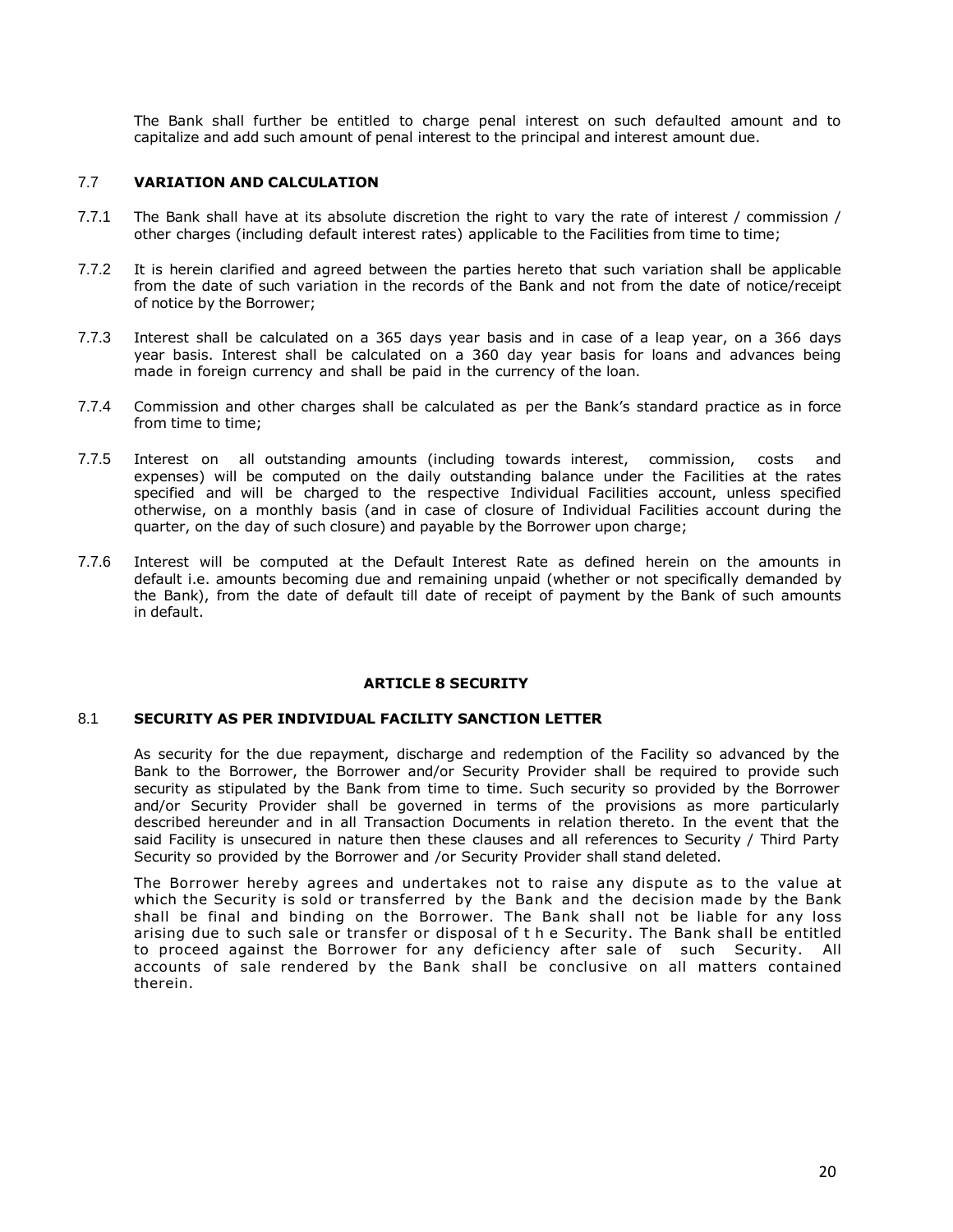The Borrower agrees that the Bank may at the risk and cost of the Borrower engage a collection agency to collect the Borrower's dues and/ or to enforce any security and may furnish to the collection agency such information, facts and figures relating to the Borrower as may be necessary.

Any floating charge over the Secured Assets / Secured Third Party Assets in favour of the Bank shall forthwith crystallize:

- (a) on the occurrence of an Event of Default; and/or
- (b) the Bank appointing a Receiver or doing some other act which affects the company's power of disposition over the asset charged; and/or
- (c) the Bank filing a suit/ proceeding for enforcement of the Floating Charge.

### 8.2 **PERFECTING TITLE TO SECURITY**

The Borrower / Security Provider will from time to time on request of the Bank do all such acts and/or execute all such documents as the Bank may consider necessary for perfecting the title of the Bank to any Assets hereby charged and hypothecated / pledged / mortgaged to the Bank and/or securing to the Bank the full benefit of all rights, powers and remedies conferred on the Bank herein and for this purposes the Borrower/ Security Provider hereby irrevocably appoints the Bank as its/ their attorney in fact to do all such acts and execute all such documents in the name of the Borrower/ Security Provider.

### 8.3 **ADDITIONAL SECURITY**

- 8.3.1 The Borrower undertakes to create from time to time such additional Security in favour of the Bank as security for the repayment/payment of the Borrower's Dues as the Bank may require and in such manner as the Bank may require and to execute and/or furnish to the Bank such guarantee(s) and other documents and writings as the Bank may require. The Borrower undertakes to obtain from time to time such additional Guarantees from the Guarantors as the Bank may require in favour of the Bank in the Bank's format and for amounts as required by the Bank.
- 8.3.2 Without prejudice to the generality of Clause 8.3.1 above, the Borrower agrees and undertakes to create / to get such Security Provider to create in favour of the Bank such additional Security as the Bank may require in the event of:
- 8.3.2.1 the market value of the Security available to the Bank falling below 200% (or as specified in the Individual Facility Sanction Letter) of the amount of the Borrower's Dues then outstanding (hereinafter referred to as the "**Margin**"); or
- 8.3.2.2 the destruction, depreciation or fall in value of any property available to the Bank as Security or the title of any property available to the Bank as Security being unclear, unmarketable or encumbered in the opinion of the Bank.
	- 8.3.5 The Borrower shall if required at any time by the Bank, procure irrevocable and unconditional guarantees from its Partners/ Directors and/or other firm/ companies for the payment and discharge by the Borrower to the Bank of the sums, interest, all costs, charges and expenses and other monies due and payable by the Borrower to the Bank under or in respect of the Facilities in the form prescribed by the Bank.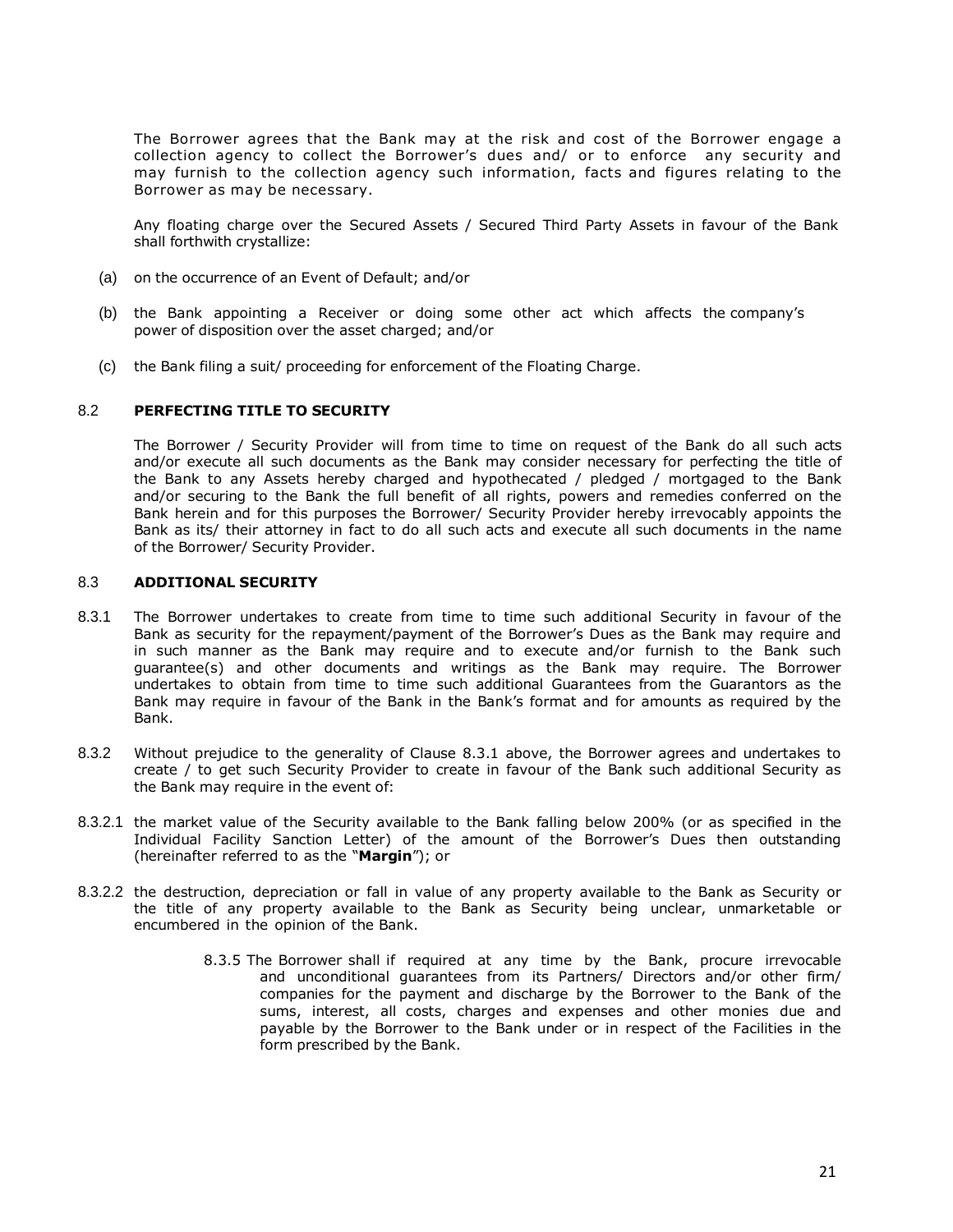### **8.4 CONTINIUING SECURITY**

The Security hereby given by this Agreement or under any document in terms of this Agreement or otherwise at any time given to the Bank shall be and remain a continuing security to the Bank and accordingly shall:

- 8.4.1 be binding upon the Borrower/ Security Provider, its successors and assigns;
- 8.4.2 shall extend to cover the Borrower's Dues hereunder or otherwise;
- 8.4.3 shall not be discharged by any intermediate payment by the Borrower or any settlement of accounts between the Borrower and the Bank;
- 8.4.4 shall be in addition to and not in substitution for or derogation of any other security which the Bank may at any time hold in respect of the Borrower's Dues/obligations hereunder; and
- 8.4.5 shall be a Security for all amounts due and payable by the Borrower for all sums due by the Borrower to the Bank, whether under this Agreement or otherwise.

The security created and indemnities and undertakings given herein and/or by the security documents including the Demand Promissory Note executed in favour of the Bank for the Facilities shall operate as continuing security and/or indemnities and/or undertakings for all moneys indebtedness and liabilities of the Borrower under the Facilities and will operate as security and/or indemnities and/or undertakings for the ultimate balance or aggregate balance with interest thereon and costs charges and expenses if any to become payable upon the account(s) to be opened and the said account(s) is/are not closed and is/are not to be considered to be closed for the purpose of such security and/or indemnity and/or undertaking and the security and/or indemnity and/or undertaking is not to be considered exhausted merely by reason of the said account(s) being closed and fresh accounts being opened in respect of fresh facilities being granted within the Overall Limit sanctioned to the Borrower or either or any of them being brought to credit at any time or from time to time or any partial payments made thereto or any fluctuations of such account(s) and if the whole of the Borrower's dues shall be repaid and the whole of the security be withdrawn the account(s) or either or any of them may nevertheless at any time before such account(s) has or have been closed, be continued under this Agreement upon the security as aforesaid being again furnished.

### **8.5 PERMISSIONS FOR CREATION OF SECURITY**

The Borrower/ Security Provider shall ensure that all permissions, intimations, notices, etc. which may be required by law or under the terms of any agreement or document for creation of Security shall have been duly obtained/given.

- 8.6 The Borrower shall not (a) allow any Receiver to be appointed of the undertaking or of the properties, immoveable and moveable of the Borrower (and/ or Security Provider) mortgaged, pledged and/or charged to the Bank or any part thereof (b) allow any distress or execution to be levied upon or against the same or any part thereof and (c) make or attempt to make without the previous consent of the Bank in writing any alterations of its Memorandum or Articles of Association or in its capital structure.
- 8.7 The Borrower shall ensure that the Registers of Assets shall be kept by the Borrower and such registers shall contain all particulars of such Assets. Such Registers shall at all times be open for inspection of the Bank and the Borrower shall if so required by the Bank furnish to the Bank daily or at such intervals as the Bank may request from time to time a schedule or copy of all the entries which shall have been made in the said Registers. The Register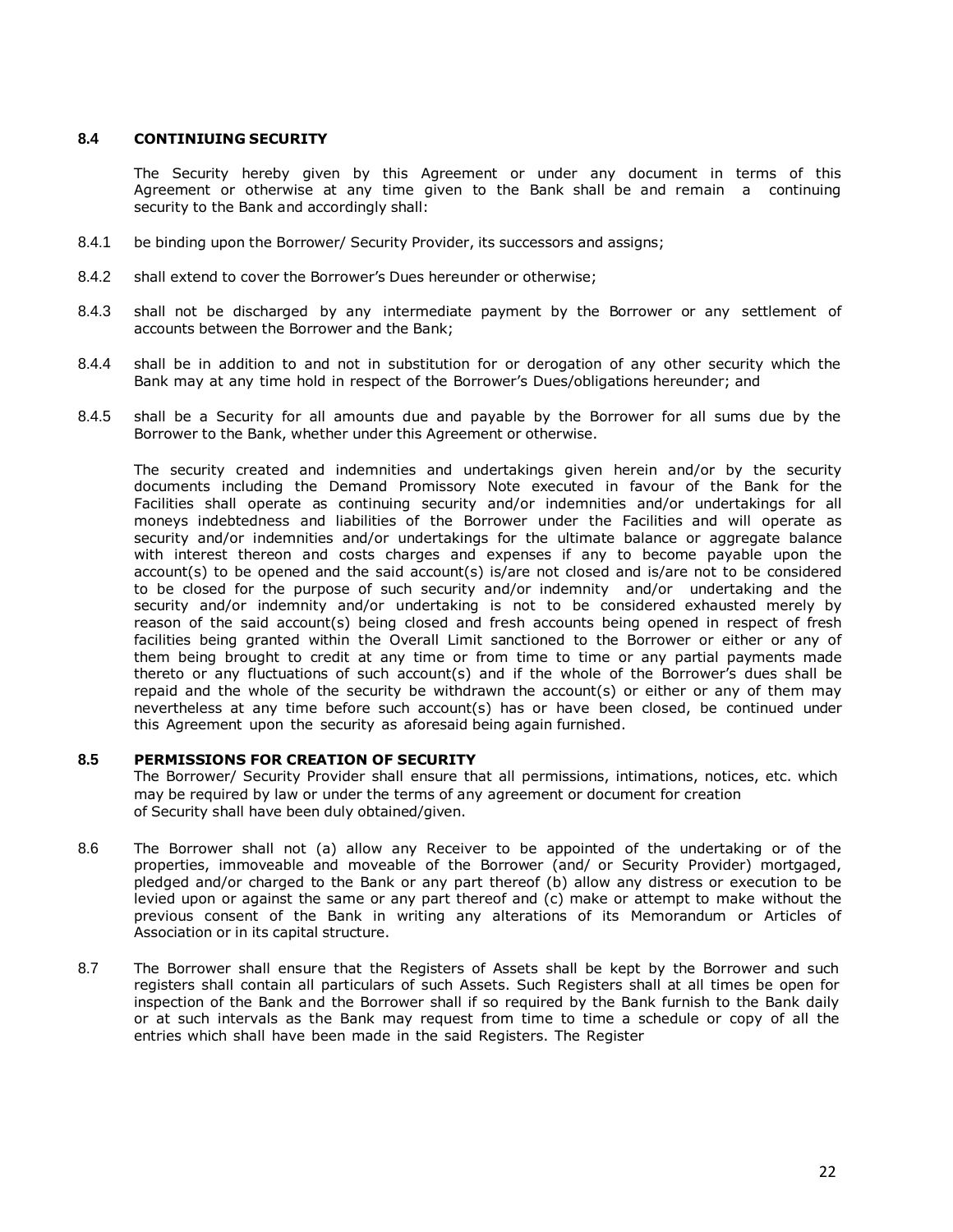shall clearly indicate which of the Assets have been hypothecated / mortgaged / pledged or otherwise charged to the Bank or to any other person.

8.8 The Borrower shall keep and shall ensure that it and / or the Security Provider keeps all its Assets adequately insured at all times. The Borrower agrees to keep and / or ensure that the Security Provider shall keep all its Assets provided as Security to the Bank insured against all risks from time to time in the joint names of the Borrower and/ or Security Provider and the Bank with an Insurance Company approved by the Bank and for such amount as the Bank may consider necessary and that the insurance policies will be delivered to the Bank when required by the Bank to do so. In addition thereto, the Bank shall be entitled to direct the Borrower to insure the Assets provided to the Bank as Security for amounts as stipulated by the Bank. The Borrower shall ensure that the insurance policies are valid, subsisting and in force at all times.

#### **ARTICLE 9 EVENTS OF DEFAULT AND CONSEQUENCES THEREOF**

- 9.1 If the Borrower shall fail to carry out and perform any of the obligations under this Agreement or commit breach of any of the terms hereof or of the Sanction Letter / Individual Facility Sanction Letter / Transaction Documents or of the terms of the Request which forms the basis of this Agreement, or if any of the representations, warranties, assurances, statements and particulars contained in the Request being found in the Bank's opinion (which shall be conclusive and binding on the Borrower) to be incorrect, or if after execution hereof, any circumstance shall occur which in the sole judgement of the Bank is prejudicial to or imperils or is likely to prejudice or imperil this Facilities and the securities created thereunder, then the Bank shall, if it thinks fit, be entitled at the risk and expense of the Borrower after giving notice at any time or time after such occurrence and in its sole judgement to refuse to grant the said Facilities or any part thereof which may remain to be disbursed or to recall the said Facilities and/or to enforce the security that may be/is required to be created thereunder. On the question whether any of the events, matters or circumstances mentioned above have or has occurred, the opinion of the Bank shall be final, conclusive and binding on the Borrower, both in and out of court/ judicial/ quasi judicial authority. It shall not be open to the Borrower at any stage to question the decision of the Bank to refuse to grant the said Facilities or any part thereof which may remain to be disbursed or to recall the said Facilities and/or to enforce the security created thereunder.
- 9.2 Any of the following shall constitute an Event of Default under this Agreement:
- (i) if the Borrower fails to promptly pay any amount now or hereafter owing to the Bank as and when the same shall become due and payable;
- (ii) if the Borrower fails to duly observe or perform any obligation hereunder or under any other agreement with the Bank or any other person;
- (iii) any representation made by the Borrower to the Bank shall be found by the Bank to have been false at any time or misleading as of the date on which the same was made or deemed to be made;
- (iv) the threat or apprehension of or the occurrence of any damage to or loss, theft, misappropriation or destruction of any of the Secured Assets, Secured Third Party Assets or of any other security of the Bank or of any assets of the Borrower if so provided by Borrower / Secured Third Party;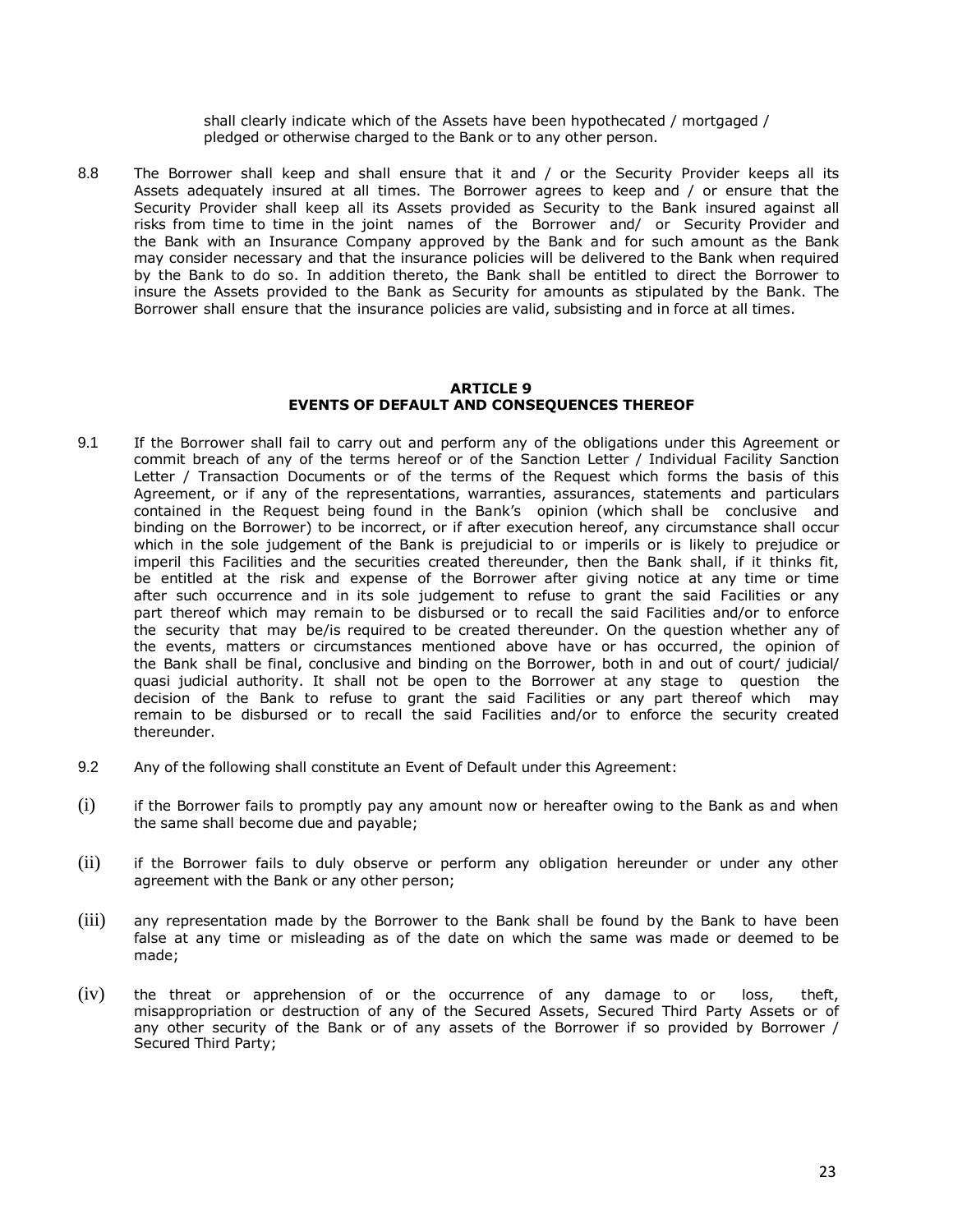- (v) the occurrence of any event or condition which, in the Bank's opinion, constitutes or could constitute a Material Adverse Effect;
- (vi) the Borrower entering into any arrangement or composition with his/her/its/their creditors or committing any act of insolvency, or any act the consequence of which may lead to the insolvency or winding up of the Borrower;
- (vii) execution or distress or other process being enforced or levied upon or against the whole or any part of the Borrower's property whether secured to the Bank or not;
- (viii) any order being made or a Resolution being passed for the winding up of the Borrower (except for the purpose of amalgamation or reconstruction with the prior approval of the Bank);
- (ix) a Receiver being appointed in respect of the whole or any part of the property of the Borrower;
- (x) the Borrower or any of the partners of the Borrower (if a firm) being adjudicated insolvent or taking advantage of any law for the relief of insolvent debtors;
- (xi) the Borrower ceasing or threatening to cease to carry on business or giving or threatening to give notice of intention to do so;
- (xii) it being certified by an accountant or a firm of accountants appointed by the Bank (which the Bank is entitled and authorized to do at any time) that the liabilities of the Borrower exceed its assets or that the Borrower is carrying on business at a loss;
- (xiii) if the Borrower and/or Security Provider shall without the consent in writing of the Bank attempt or purport to create any mortgage, charge, pledge, hypothecation or lien or encumbrance ranking in priority to or pari-passu with or to create any mortgage, charge, pledge, hypothecation or lien or encumbrance subsequent to, the security given or to be given to the Bank for the said Facilities;
- $(xiv)$  if the Borrower shall stop payment or threaten to do so;
- (xv) Inability to pay debts, proceedings of winding up, or the Borrower being declared or considered to be a sick company, or a relief undertaking or a protected company or a sick industrial company or a protected industrial company or otherwise, under any law, statute, rule, ordinance etc. which would have the effect of suspending or waiving all or any right against the Borrower or in respect of any contract or agreement concerning the Borrower;
- (xvi) the passing of any order of a court ordering, restraining or otherwise preventing the Borrower from conducting all or any material part of its business;
- (xvii) the cessation of business by or the dissolution, winding-up, insolvency or liquidation of the Borrower;
- (xviii) if the Borrower has voluntarily or compulsorily become the subject of proceedings under any bankruptcy or insolvency law or being a company, goes into liquidation or has a Receiver appointed in respect of its assets or refers itself to the Board for Industrial and Financial Reconstruction or any other authority or relief undertaking;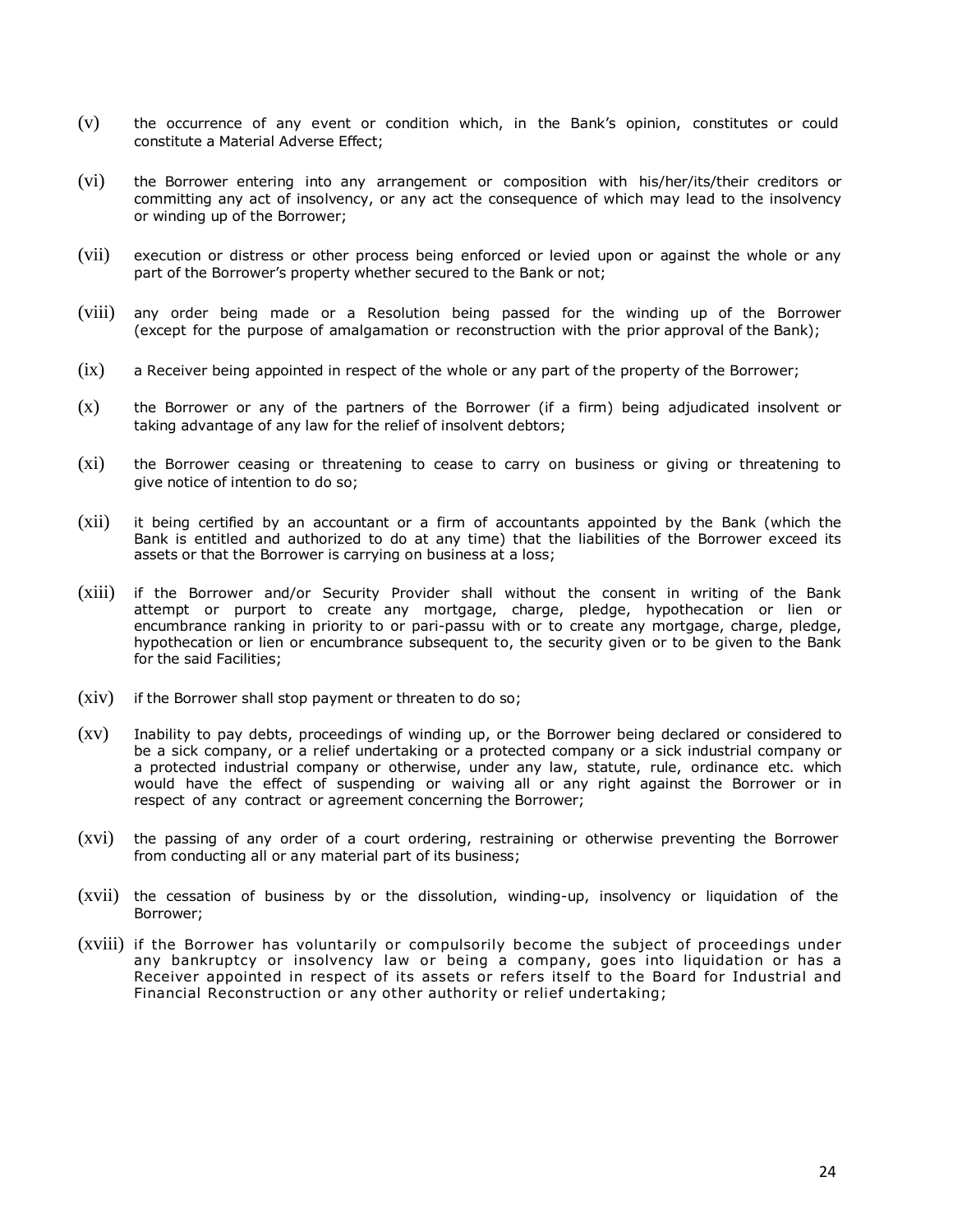- (xix) the commencement of a legal process against the Borrower under the Securitization And Reconstruction Of Financial Assets And Enforcement Of Security Interest Act, 2002 or under any criminal law in force;
- (xx) if the title of the Security Provider to the Security is in jeopardy or if there is an attachment or lien against the Security;
- (xxi) any change in respect of its constitution or management or shareholding;
- (xxii) use of the facility for investments in shares and securities, on-lending to associate companies, investments in ICD/ inter corporate loans;
- (xxiii) one or more events, conditions or circumstances (including any change in law) shall occur or exist which in the opinion of the Bank, could have a Material Adverse Effect;
- (xxiv) if an Event of Default has occurred under any other agreement entered into by the Borrower or any associate/ affiliate/group company of the Borrower or a person or entity related to the Borrower with the Bank or any associate/ affiliate company of the Bank.

On the question whether any of the acts, matters, events or circumstances mentioned herein above have occurred the opinion of the Bank shall be final and conclusive and be binding on the Borrower.

- 9.3 Upon the occurrence of an Event of Default the Bank may, by notice to the Borrower, accelerate, and declare immediately due and payable, all or any part of the unpaid balance of all Facilities granted hereunder together with accrued interest and all other amounts payable by the Borrower to the Bank. In addition, the Bank may take immediate possession of and/or appoint a receiver of the Secured Assets and/or Secured Third Party Assets and all the documents relating thereto without demand or other notice and without legal process and/or Security Provider. For this purpose and in furtherance thereof if the Bank so requests, the Borrower shall immediately hand over the Secured Assets / procure the Security Provider to immediately hand over the Secured Third Party Assets and all documents relating thereto and make them available to the Bank at a reasonably convenient place designated by the Bank; and the Bank shall have the right and the Borrower hereby authorises and empowers (and shall procure that the Security Provider shall authorize and empower) the Bank, its agents or representatives, to enter upon the premises wherever such Secured Assets and/or Secured Third Party Assets and documents relating thereto may be and for that purpose to break open any outer or other doors of any premises where they may be and to take possession of any of them as may be lying and to remove the same. Upon the occurrence of an Event of Default, the Bank may, in its sole discretion, and without prejudice to its other rights:
- (i) Sell or otherwise dispose of or deal with any or all of the Secured Assets and/or Secured Third Party Assets, or any portion thereof, at any time after five days' written notice to the Borrower, by a public or private sale; and/or
- (ii) Demand and receive any amounts or property forming part of the Secured Assets and/or Secured Third Party Assets; and /or
- (iii) Declare the Bank's obligations in connection herewith to be terminated and cancelled and retain and appropriate any sums of money that may have been paid by the Borrower in connection therewith; and/or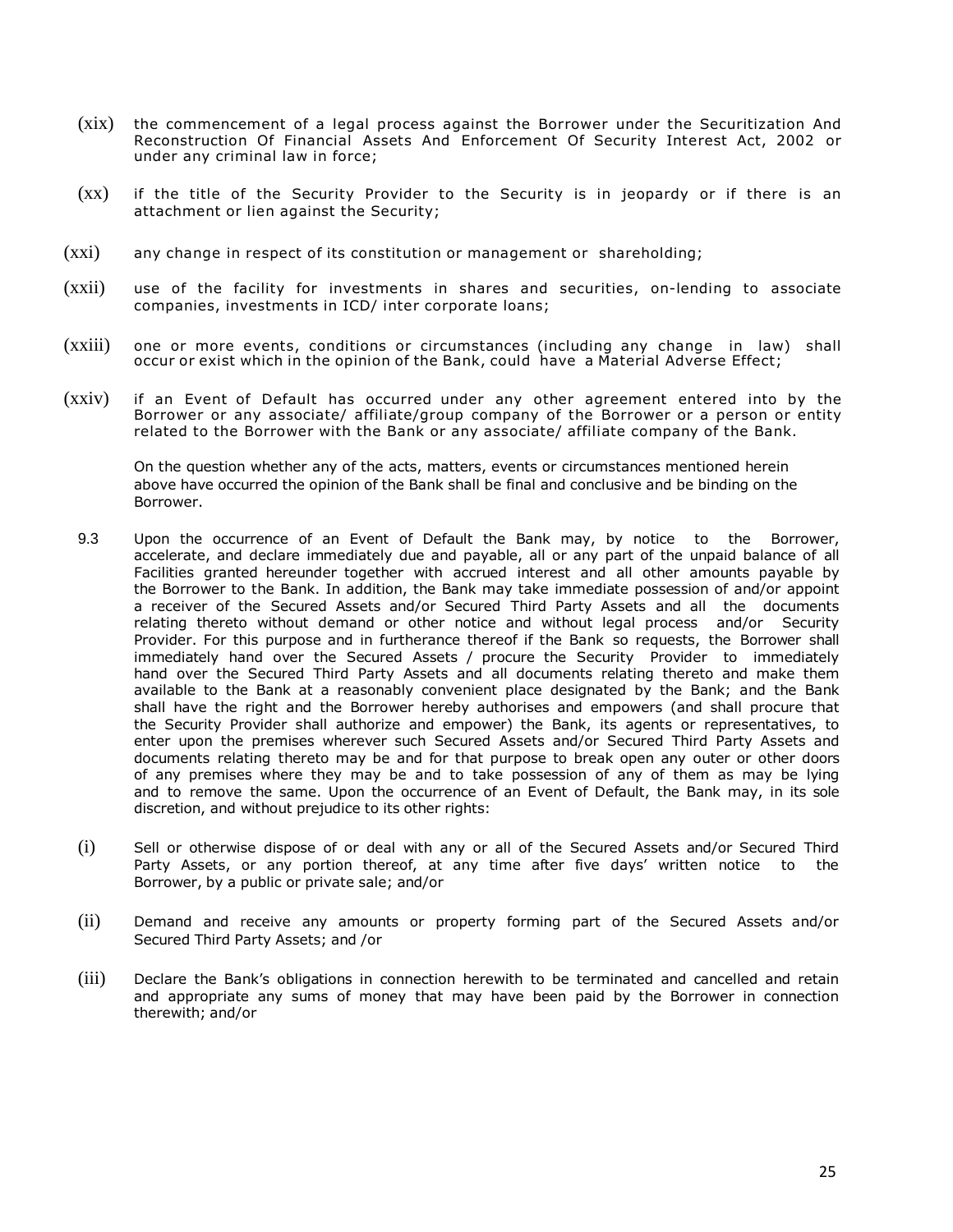(iv) Enforce any other remedy that the Bank may have under applicable law.

The Borrower hereby appoints the Bank as the Borrower's agent and attorney to do all or any of the acts mentioned hereinabove. The Borrower agrees that such appointment shall be irrevocable until and unless the Borrower's Dues have been finally paid to the Bank in full.

#### 9.4 **CROSS DEFAULT AND CROSS ACCELERATION**

- 9.4.1 It is clearly understood that in addition to the events provided hereinabove, the following shall also constitute an Event of Default for the purpose of this Agreement and the consequences provided in Clause 9.3 shall follow:
	- (a) The Borrower's failure to pay any amount or meet with any obligation when due to any Person other than the Bank or an Event of Default being constituted in relation to any of the Borrower's credit, borrowal or any other arrangement with any Person or entity other than the Bank; and
	- (b) Any Person other than the Bank accelerating repayment (i.e. demanding repayment ahead of the previously agreed repayment schedule) due from the Borrower to such other Person under the Borrower's credit, borrowal or any other arrangement with that Person.
	- 9.4.2 In addition to any general lien or similar right to which the Bank may in law generally be entitled, the Bank may at its discretion use and enforce its right of set-off and cross default between all the facilities sanctioned to the Borrower.
	- 9.4.3 The Bank may at its absolute discretion appropriate any payments made by the Borrower under these Facilities towards another agreement or transaction entered into by the Borrower and/or towards any other Indebtedness of the Borrower and such appropriation shall be final and binding on the Borrower and the Borrower shall continue to remain liable to the Bank for payment of dues under this Facility in respect of which such sums of money were so paid but were appropriated towards another agreement or transaction entered into by the Borrower or towards another Indebtedness of the Borrower. In addition, the Bank has the power to sell/transfer or otherwise dispose of any and all security created in its favour under the security documents or deposited with Bank or under its possession or control and appropriate the same towards satisfaction of amounts due to the Bank on account of another agreement or transaction entered into by the Borrower and/ or the Indebtedness of the Borrower.
	- 9.4.4 The Borrower's default under this Facility shall be deemed to be a default of all the other facilities availed of by the Borrower, and notwithstanding anything contrary elsewhere contained in any writing or otherwise, and the Bank shall regard all borrowings by the Borrower as immediately due and payable and the Bank shall be entitled to recall all the facilities granted to the Borrower and also utilize and enforce any mortgage, charge, pledge, hypothecation, lien or any other security interest created and subsisting as on such date towards recovery of its dues under the facilities.

## **ARTICLE 10 WITHDRAWAL OF THE FACILITIES**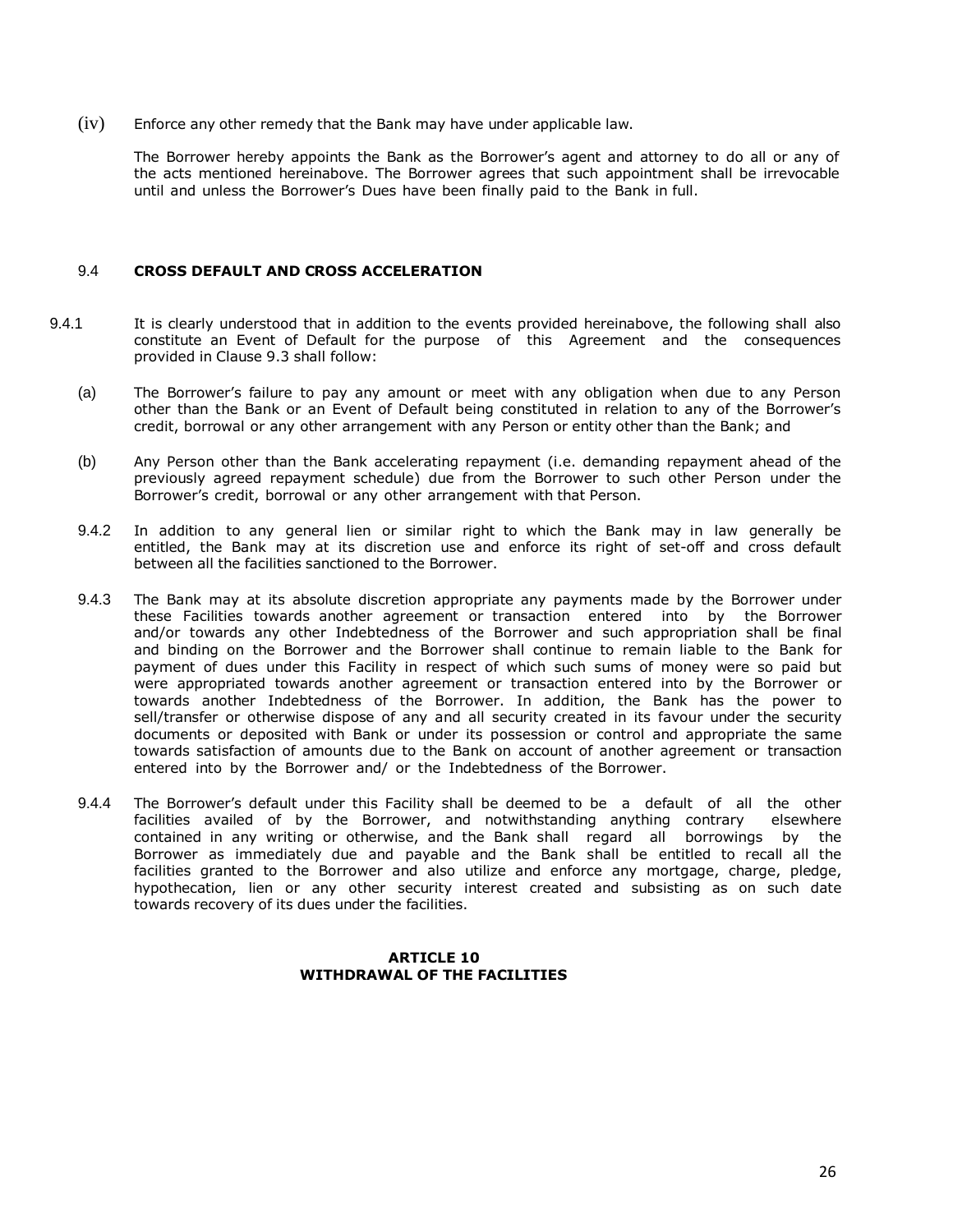In respect of the Facilities granted or to be granted by the Bank either payable in Indian or foreign currencies the Borrower agrees and declares that notwithstanding anything contained herein or in any other security documents the entire amounts of the loans or the balances then due in respect to all such Facilities shall, if so decided by the Bank, become forthwith due and payable by the Borrower to the Bank, upon the happening of any of the Events of Default as listed out in Article 10 and the Bank shall be entitled to enforce its security.

Provided always that the Bank may in its discretion refrain from forthwith enforcing any of its rights under this Agreement in spite of the happening of any of the contingencies aforesaid and provided further that the failure or delay by the Bank in exercising any right, power or privilege hereunder or under any of the security documents shall not impair/extinguish the same or operate as waiver of the same nor shall any single or partial exercise of any right, power or privilege preclude any further exercise of the same or the exercise of any other right, power or privilege. The rights and remedies provided herein and in the security documents are cumulative and not exclusive of any rights and remedies provided by law.

## **ARTICLE 11 MISCELLANEOUS**

## 11.1 **SCHEDULES**

The Schedules annexed to this Agreement shall be an integral part of this Agreement and shall be read in conjunction with the terms and conditions contained herein.

## 11.2 **PAYMENT, TAXES**

All payments of whatever nature (whether by way of principal interest or otherwise) shall be made to the Bank in immediately available i.e. clear funds on the day on which they are due, without right of set off or counterclaim or deductions and free and net of all taxes, imposts and levies of any nature whatsoever, by whomsoever imposed, both present and future. All payments shall be made at the place specified by the Bank and shall be so paid as to enable the Bank to realise the sum on or before the due date. The payment shall be deemed to have been made only on realisation and credit for payments shall be given only on realisation.

In case the Borrower is a non-resident, the above paragraph shall be substituted as under:- "All payments by the Borrower under this Agreement shall be made free and clear of and without any deduction / withholding except to the extent that the Borrower is required by law to make payment subject to any deduction / withholding of taxes. If any tax or amounts in respect of tax must be deducted / withheld, or any other deductions / withholdings must be made, from any amounts payable or paid by the Borrower, the Borrower shall pay such additional amounts as may be necessary to ensure that the Bank receives a net amount equal to the full amount which it would have received had payment not been made subject to tax or other deduction / withholding. Provided that, all taxes required by law to be deducted / withheld by the Borrower from any amounts paid or payable, including but not limited to interest, commission, discount, service and other charges and any fees, under this Agreement, shall be paid by the Borrower when due and the Borrower shall, within the statutory time frame prescribed under the law or 20 days of the payment being made, whichever is earlier, deliver to the Bank satisfactory evidence in accordance with the prevailing tax laws as may be amended from time to time, that the tax has been deducted at source / withheld and duly remitted to the appropriate authority."

### 11.3 **SERVICE CHARGE**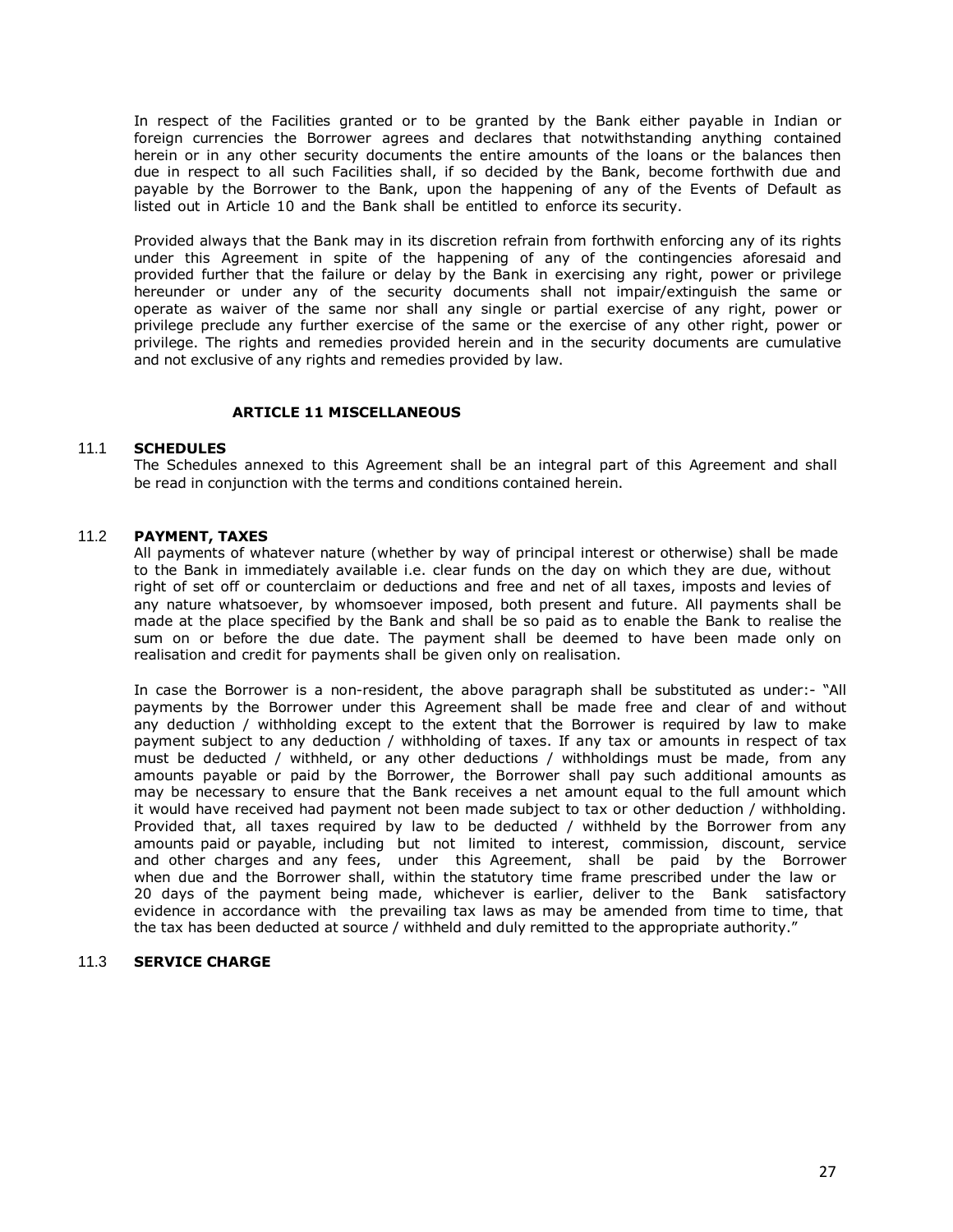The Borrower shall pay to the Bank non-refundable service charges for each Individual Facility as provided for in the Sanction Letter/ Revised Sanction Letter for each Individual facility.

### 11.4 **ASSIGNMENT**

The Bank shall be entitled to sell, assign or transfer its rights and obligations under this Agreement to any person(s) of the Bank's choice in whole or in part and in such manner and on such terms as the Bank may decide. Any such sale, assignment or transfer shall conclusively bind the Borrower. The Borrower shall not be entitled to directly or indirectly assign the benefit or obligation of this Agreement without the prior written permission of the Bank. The Borrower expressly agrees that during the subsistence of the Facilities, the Bank shall have the liberty to shift, at its discretion, without notice to the Borrower, from time to time a part or portion of the outstandings under the Facilities (hereinafter referred to as "the Participations") to one or more Scheduled Commercial banks. The Borrower further agrees that such Participations shall be governed by the terms of the Uniform Code Governing Inter Bank Participations, 1988 and shall not affect the rights and obligations, inter se, the Borrower and the Bank in respect of the Facilities or any of them.

#### 11.5 **INSPECTIONS**

.

The Bank may at the risk and cost of the Borrower engage one or more person(s) to verify any facts or information furnished by, concerning or pertaining to the Borrower and/or in relation to this Agreement and/or to collect the Borrower's Dues and/or to enforce any Security and may furnish to such person(s) such documents, information, facts and figures as the Bank thinks fit and may delegate to such person(s) the right and authority to perform and execute all acts, deeds, matters and things connected therewith or incidental thereto as the Bank thinks fit. The Bank shall be entitled to carry on inspections at such intervals as it may deem fit.

#### 11.6 **SEARCH, INSPECTION AND VALUATION**

The Bank or any of its officers/employees, auditors, representatives or any person appointed by the Bank may at any time, at the risk and cost of the Borrower enter upon any premises, whether tenanted or leasehold or owned by the Borrower or forming a part of the Secured Third Party Assets or is the business location of the Borrower / Security Provider:

- 11.6.1 for the purposes of inspecting, verifying or valuing such premises and may thereafter value such premises;
- 11.6.2 where any Assets / Secured Third Party Assets are stored/kept, for the purposes of inspecting, verifying or valuing such Assets / Secured Third Party Assets and may thereafter inspect, verify and value such assets;
- 11.6.3 where any Securities of the Bank are stored/kept and/or any records relating to any Securities are maintained or kept for the purposes of inspecting, verifying or valuing such Securities and/or such records relating to the Securities and may thereafter inspect, verify and value such Securities and/or such records relating to the Securities;
- 11.6.4 where any other records, accounts are maintained for the purposes of inspecting and verifying such records and may thereafter inspect, search and/or verify any of the records, entries, accounts, etc.;
- 11.6.5 for the purposes of inspecting, verifying or valuing any other item in which the Bank possesses a security interest.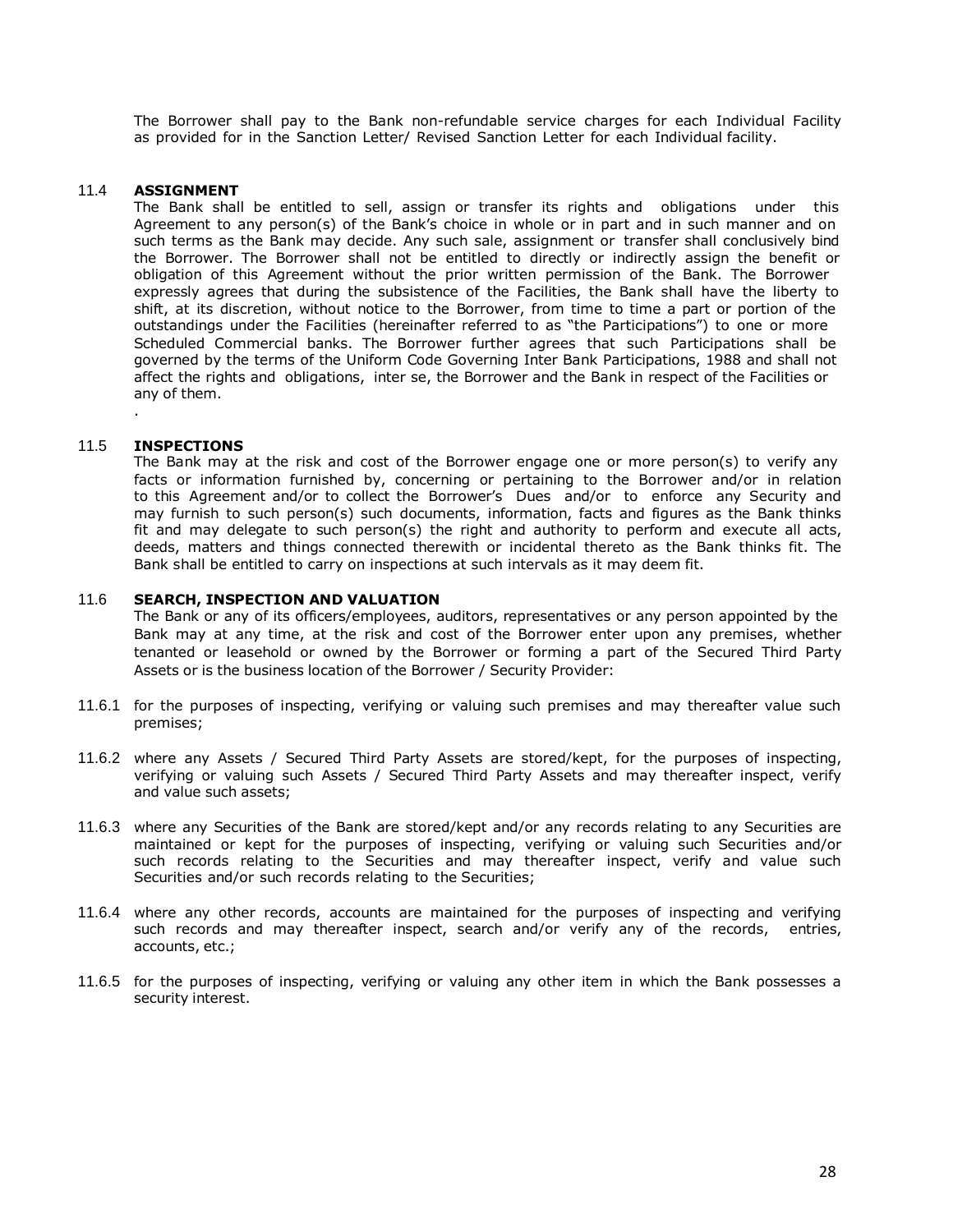The Borrower hereby grants and has procured and granted in favour of the Bank from the Security Provider, an irrevocable licence to enter upon any premises, whether tenanted or leasehold or owned by the Borrower or forming a part of the Secured Third Party Assets for the aforesaid purposes and the Borrower agrees and undertakes to give such inspection and possession to the Bank forthwith on demand.

## 11.7 **NOTICES**

All notices, requests, demands, waivers and other communications required or permitted to be given under this Agreement shall be in writing and shall be deemed to have been duly given if (a) delivered personally, (b) mailed, certified or registered mail with postage prepaid, (c) sent by next-day or overnight mail/courier or delivery or (d) sent by telecopy/fax or telegram, to the addresses and numbers as specified in Schedule I annexed hereto.

All such notices, requests, demands, waivers and other communications shall be deemed to have been received (a) if by personal delivery on the day after such delivery, (b) if by certified or registered mail, on the seventh business day after the mailing thereof, (c) if by next-day or overnight mail/courier or delivery, on the day delivered, (d) if by telecopy or telegram, on the next day following the day on which such telecopy or telegram was sent, provided that a copy is also sent by certified or registered mail.

Any notice pursuant hereto shall be deemed to be duly given to any party hereto if delivered by hand or sent by Registered Post or under Certificate of Posting addressed to that party's address mentioned above or to any changed address if such has been notified to the other party.

Any notice or communication or demand by the Bank in writing to the Borrower under this Agreement or any security documents shall be deemed to have been duly given to the Borrower by sending the same by post addressed to the Borrower at the address notified by the Borrower and such notice or communication or demand shall be deemed to have been received by the Borrower four days after the date of posting thereof and shall be sufficient if signed by any officer of the Bank and in proving such service it shall be sufficient if it is established that the envelope containing such notice, communication or demand was properly addressed and put into the post office.

## 11.8 **FEES AND COSTS**

The Borrower shall upon demand pay to or reimburse the Bank in full:

- (a) The legal costs of the preparation of this Agreement and all documents relating thereto;
- (b) All costs, expenses and fees relating to the periodic valuation, inspection, insurance and protection/preservation in any other manner of the security tendered to the Bank;
- (c) All costs (including legal fees) incurred by the Bank in creation of Security preserving perfecting or enforcing any of its rights under or in respect of this Agreement, or any present or future security and other documents.

The Borrower shall bear and pay all costs charges and expenses (between Advocate and Client) including stamp duty, registration and other charges payable in respect of this Agreement and also in respect of other security documents to be executed between the parties hereto as stipulated in this Agreement and if any penalty or charges are paid or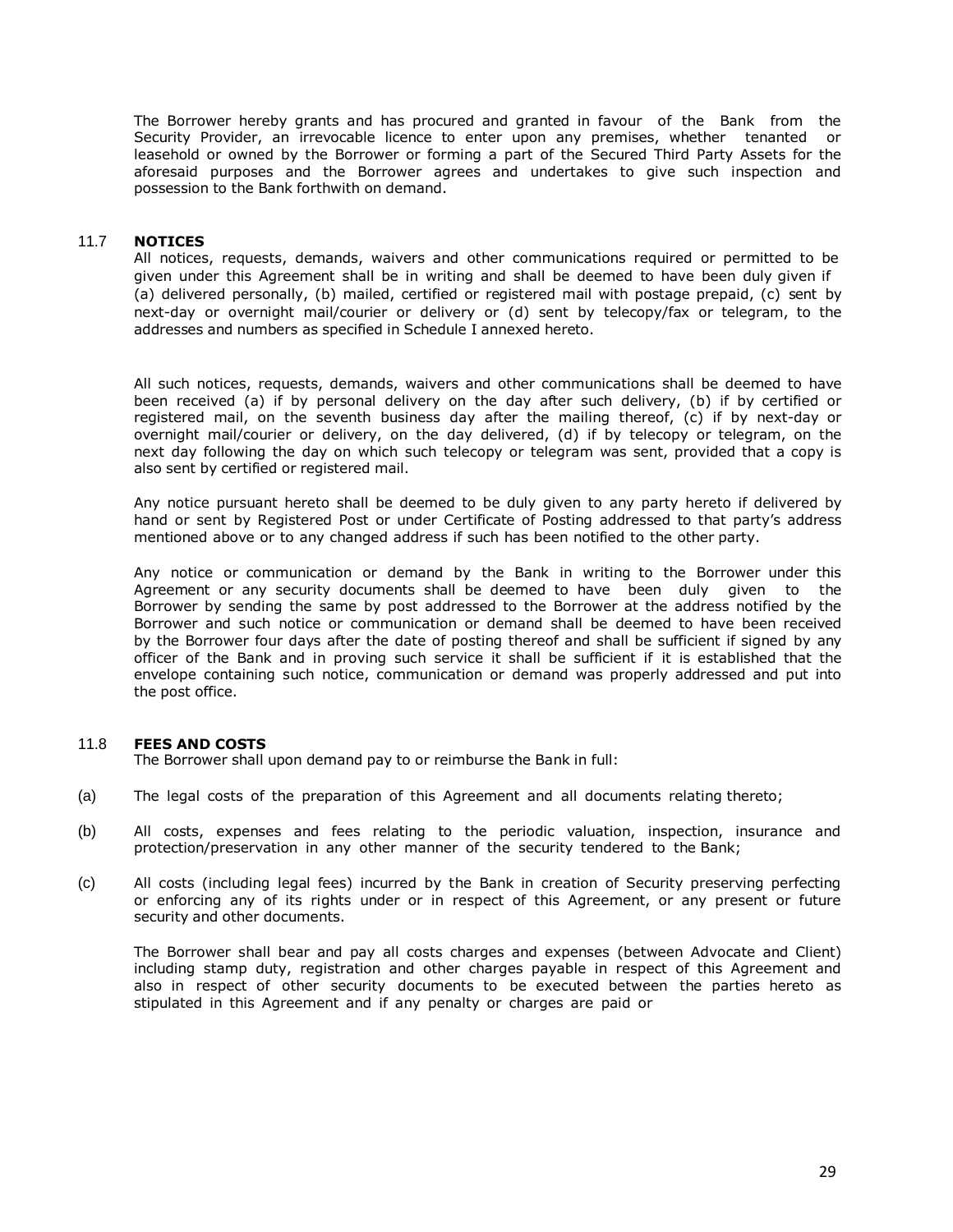become payable by the Bank, the Borrower shall pay to the Bank the amount thereof with interest thereon at the rate aforesaid forthwith on demand by the Bank.

## 11.9 **DISCLOSURE**

- 11.9.1 The Borrower agrees that in addition to any other rights available to the Bank, in the event of the Borrower committing any default, the Bank shall be entitled to disclose to the Reserve Bank of India or any other statutory / regulatory authority or to any other third person, the name/identity of the Borrower/Guarantor and/or all its/their Directors and the default as committed. In case of default in payment of any of the Borrower's Dues to the Bank, the Bank or the Reserve Bank of India will have an unqualified right to disclose or publish the name of the Borrower/Guarantor and/or its/their directors as defaulters (including as wilful defaulters) in such manner and through such medium as the Bank and/or the Reserve Bank of India in their absolute discretion may deem fit.
- 11.9.2 The Borrower hereby consents to the disclosure by the Bank, of information and data relating to the Borrower, of the Facilities availed or to be availed by the Borrower, obligations assumed or to be assumed by the Borrower in relation thereto and default, if any, committed by the Borrower in discharge thereof, as the Bank may deem appropriate and necessary, to Credit Information Bureau (India) Ltd. or any other agency authorized in this behalf by RBI. The Borrower further undertakes that:
	- (a) the Credit Information Bureau (India) Ltd. and any other agency so authorized may use, process the said information and data disclosed by the Bank in the manner as deemed fit by them; and
	- (b) the Credit Information Bureau (India) Ltd. and any other agency so authorized may furnish for consideration, the processed information and data or products thereof prepared by them, to banks/financial institutions and other credit grantors or registered users, as may be specified by RBI in this behalf. This clause shall operate in addition to and not in derogation of any other clause in these

presents.

- 11.9.3 In addition and without prejudice to the above, the Borrower hereby irrevocably agrees to and consents that the Bank may disclose at any time and share with or in any manner make available to any agencies, bureaus, affiliate companies, firms, associations, corporate bodies and other persons any information about the Borrower, where such disclosure is necessary under law or where there is a duty to the public to disclose such information or where the interest or the Bank requires such disclosure. Further, the Bank may disclose such personal and financial information about the Borrower that is in the public domain.
- 11.9.4 The Borrower hereby agrees and consents that the Bank may share / distribute any information including the personal information provided by the Borrower to its affiliates and subsidiaries including third parties where the Bank deems it necessary. Additionally, the Borrower consents to the Bank using personal information and financial information for giving credit report and credit opinions about the Borrower to other banks and financial institutions.

## 11.10 **ADDITIONAL LIABILITY TO THE ACCOUNT OF THE BORROWER**

Any additional liability to the Bank on any account whatsoever, including any additional statutory levies by way of taxes, stamp duties etc. including penalties, fines etc. thereof, which the Bank shall be liable to pay on account of the Facilities shall be charged to the account of the Borrower.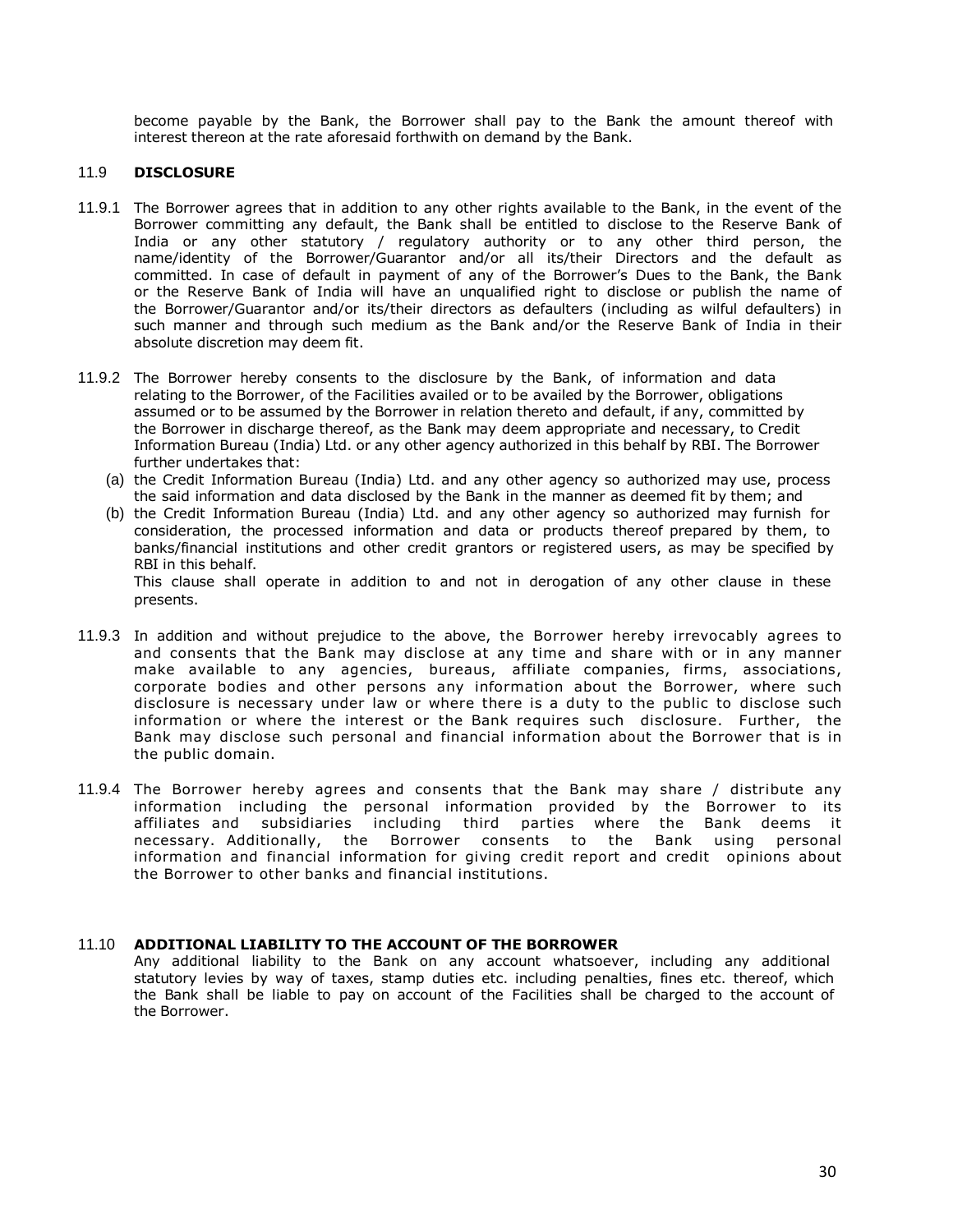#### 11.11 **JURISDICTION**

This Agreement shall be construed in accordance with the laws of India and the Courts and Tribunals having jurisdiction over the place of the branch, as mentioned in Schedule 1 hereto, shall have exclusive jurisdiction in respect to any and all matters/disputes arising out of or in connection with this Agreement. Nothing contained in this clause 11.11, shall limit any right of the Bank to initiate proceedings in any other court or tribunal of competent jurisdiction and the Borrower irrevocably and unconditionally submits to the jurisdiction of such other court or tribunal and waives any objection it may have now or in the future in this regard.

#### 11.12 **WAIVER**

Any delay in exercising or omission to exercise any right, power or remedy accruing to the Bank under this Agreement or any other Agreement or document shall not impair any such right, power or remedy and shall not be construed to be a waiver thereof or any acquiescence in any default; nor shall the action or inaction of the Bank in respect of any default or any acquiescence by it in any default, affect or impair any right, power or remedy of the Bank in respect of any other default.

## 11.13 **APPLICATION AND APPROPRIATION OF PROCEEDS**

- 11.13.1 The net proceeds of any sale or other disposition or of any realisation by the Bank of the Secured Assets and/or Secured Third Party Assets and/or other security shall be applied in or towards the satisfaction of the Borrower's Dues in such manner as the Bank thinks fit, and if such net proceeds shall be insufficient to satisfy the Borrower's Dues in full then the Borrower shall forthwith pay to the Bank the balance remaining due of the Borrower's Dues.
- 11.13.2 Nothing herein contained shall negate, qualify or otherwise prejudicially affect the right of the Bank to recover the Borrower's Dues from the Borrower notwithstanding that all or any of the Secured Assets and/or Secured Third Party Assets may not have been sold, disposed or realised.
- 11.13.3 The Borrower shall not question the terms on which and the consideration for which the Secured Assets and/or the Secured Third Party Assets may have been sold, disposed off or realised by the Bank
- 11.13.4 Unless otherwise agreed to by the Bank, any payments due and payable or received by the Bank shall be appropriated in the following order:-
	- 11.13.5.1 Firstly, towards costs, charges, expenses and other monies due and payable by the Borrower to the Bank;
	- 11.13.5.2 Secondly towards overdue and penal interest due and payable and/or accruing and payable to the Bank;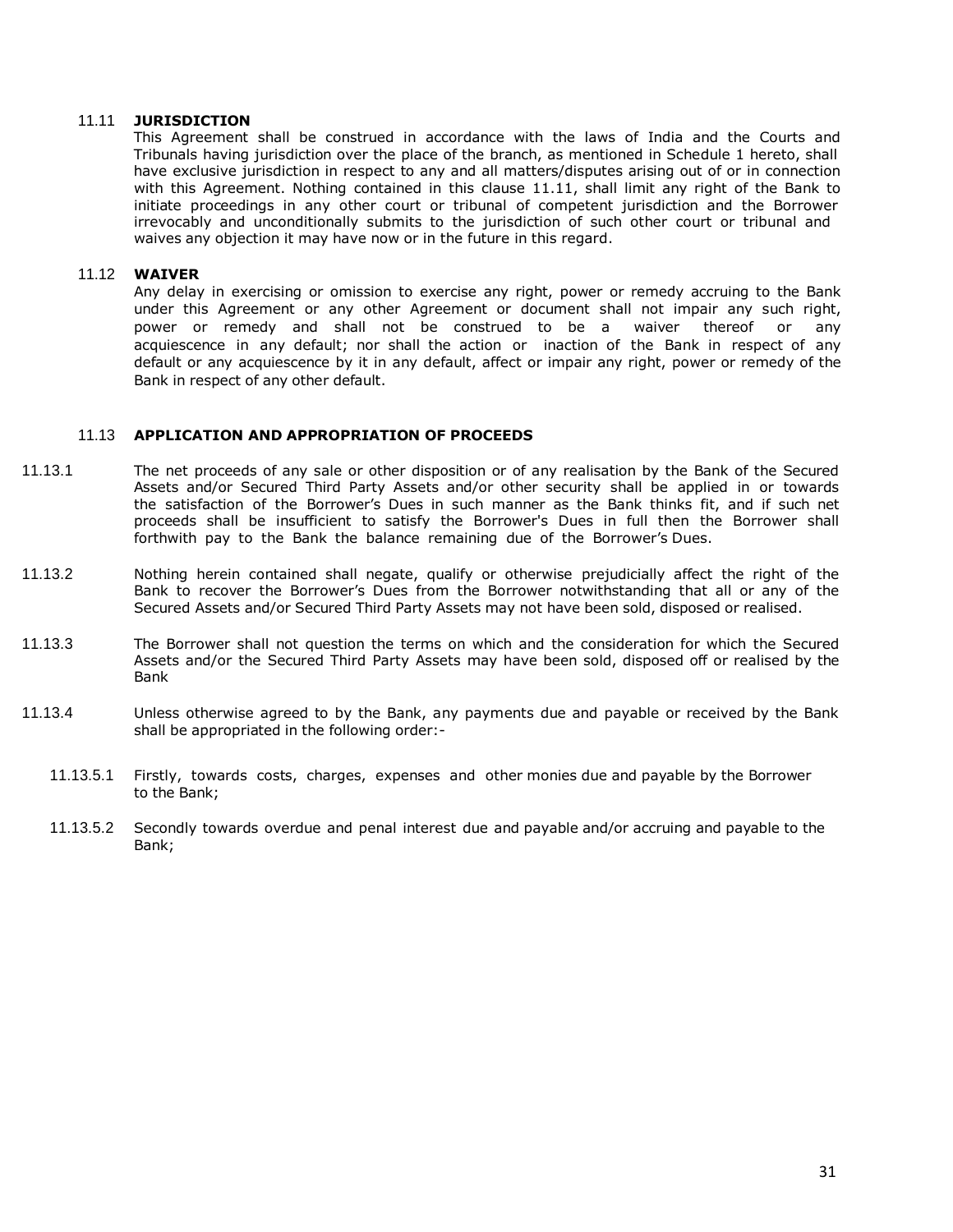- 11.13.5.3 Thirdly towards interest due and payable and or accruing due and payable to the Bank;
- 11.13.5.4 Lastly towards repayment of the amount of instalments of the Principal due and payable by the Borrower to the Bank;

#### 11.14 **RIGHT OF LIEN AND SET- OFF**

- 11.14.1 The Bank at all times shall have the right of lien and set-off and apply any and all assets, security, credits, money or properties of the Borrower in the Bank's possession or control against any obligation of the Borrower to the Bank.
- 11.14.2 That in addition to any general lien or similar right to which the Bank as bankers may be entitled by law, the Bank may at any time and without notice to the Borrower combine or consolidate all or any of the Borrower's accounts with and liabilities to the Bank and set off or transfer any sum or sums standing to the credit of any one or more of such accounts in or towards satisfaction of any of the Borrower's liabilities to the Bank on any other account or in any other respect, whether such liabilities be actual or contingent, primary or collateral and several or joint.
	- 11.14.3. The Borrower agrees and confirms that the Bank may at its absolute discretion appropriate any payments made by the Borrower under this Agreement towards another agreement or transaction entered into by the Borrower and/or towards any other Indebtedness of the Borrower and such appropriation shall be final and binding upon the Borrower who shall continue to remain liable to the Bank for payment of dues under this Agreement in respect of which such sums of money were so paid but were appropriated towards another agreement or transaction entered into by the Borrower or towards another Indebtedness of the Borrower. In addition, notwithstanding the repayment of the Facilities, the Borrower hereby expressly gives the Bank the power to sell/transfer or otherwise dispose of any and all security created in favour of the Bank under the security documents or deposited with it or under its possession or control and appropriate the same towards satisfaction of amounts due to the Bank on account of another agreement or transaction entered into by the Borrower and/ or the Indebtedness of the Borrower. The provisions of this Agreement and any security document executed pursuant to this Agreement shall apply mutatis mutandis to the manner of disposal of security and appropriation under this Article.

Without in any manner inhibiting or restricting the Bank's right to apply the provisions of this Article to any other entity related to the Borrower (in the manner stated in this Agreement), this Article shall particularly apply in respect of the Facilities availed of by the Borrower.

11.14.4 It is agreed, acknowledged and understood by the Borrower that if the Borrower commits a default under this Agreement then such default shall be and deemed to be a default of all the other facilities availed of by the Borrower, and notwithstanding anything contrary elsewhere contained in any writing or otherwise, and the Bank shall regard all borrowings of the Borrower as immediately due and payable and the Bank shall be entitled to recall all the facilities granted to the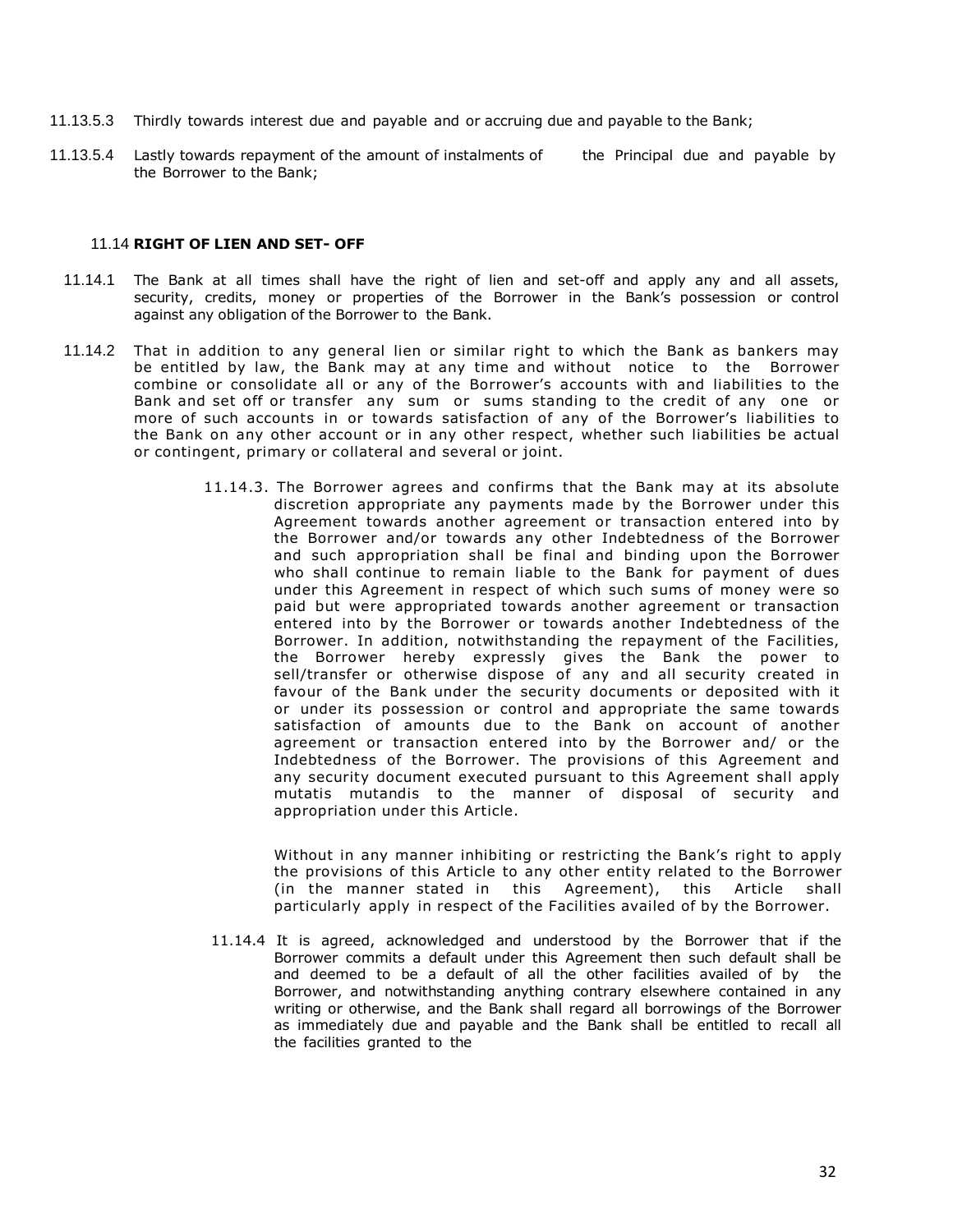Borrower and also utilize and enforce any mortgage, charge, pledge, hypothecation, lien or any other security interest ("Security") created and subsisting as on date towards recovery of its dues under the facilities.

#### 11.15 **INDEMNITY**

The Borrower shall indemnify the Bank against all losses, damages, costs and expenses whatsoever that may arise pursuant to this Agreement or as a result of non-fulfilment by the Borrower of any of the conditions of the Agreement.

### 11.16 **SEVERABILITY**

If any provision of the Agreement hereof shall be illegal or unenforceable for any reason the legality and enforceability of the remainder of the provisions of the Agreement shall not be affected or impaired thereby.

### 11.17 **OTHERS**

The Borrower's liability hereunder shall not be affected, terminated or prejudiced by any amendments to or changes in the Borrower's ownership or management or in its constitution, Memorandum or Articles of Association etc., by any winding-up, liquidation, reorganisation or any similar process or becoming bankrupt or insolvent or any proceeding in respect thereof or, any analogous step, but such liability shall continue in full force and effect and shall be binding on the Borrower's respective successors.

## 11.18 **GOVERNING TERMS AND CONDITIONS**

The Borrower declares and confirms that the Facilities agreed to be granted to the Borrower shall be governed by the terms and conditions as set out in the Sanction Letter / Individual Facility Sanction Letter the additional terms contained in the Product Schedule, Schedule III hereto as also herein contained, as well as those embodied in the relative security documents.

#### 11.19 **BORROWER TO NOTIFY ANY VARIATION IN PROPOSAL**

The Borrower undertakes to notify in writing to the Bank of any circumstances affecting the correctness of any of the particulars set forth in the Borrower's proposal immediately on the happening or occurrence of any such circumstance.

#### 11.20 **MAINTAIN FINANCIAL INTEREST IN THE BUSINESS**

The Borrower shall at all times maintain sufficient financial interest in the business and shall if so considered necessary by the Bank bring additional funds or assets by way of capital, deposits or otherwise. The Borrower shall not withdraw except with the Bank's prior permission in writing or divert or misuse the funds and assets invested in or brought into the business by the Borrower as capital, deposits or otherwise.

## 11.21 **TERM OF THE AGREEMENT**

- 11.21.1 The effective date of this Agreement shall be as specified in Schedule I, and shall continue to subsist until terminated as hereinafter provided.
- 11.21.2 Subject to the other provisions of this Agreement, the Bank may at any time in its discretion, serve not less than 7 Business Days written notice on the Borrower specifying the Facilities Termination Date (**"the Facilities Termination Date"**). The said Facilities shall be available to the Borrower upto the Facilities Termination Date. Notwithstanding anything contained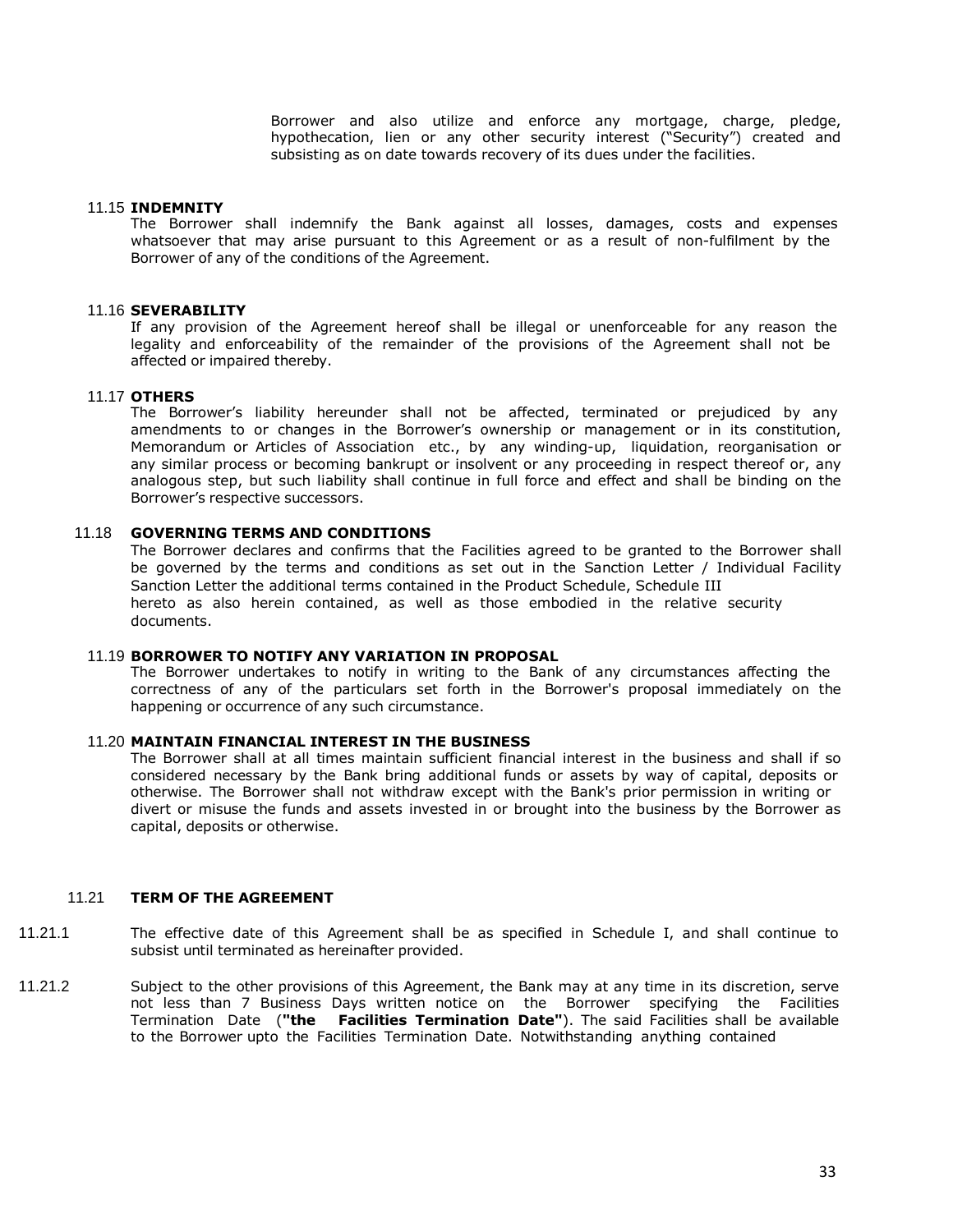elsewhere in this Agreement, the Borrower shall repay / pay to the Bank the Borrower's Dues in full on or before the Facilities Termination Date.

- 11.21.3 The parties hereto may at any time terminate this Agreement by mutual agreement recorded in writing and signed by both the parties.
- 11.21.4 Notwithstanding what is stated above, the Bank may terminate this Agreement by giving 3 Business Days written notice to the Borrower if the Borrower commits breach of any provisions of this Agreement or it is found that the Borrower has/have made any misrepresentation to the Bank.
- 11.21.5 Termination shall not affect any rights or obligations which have accrued or arisen prior to the termination and shall not affect the applicability of the provisions of this Agreement to transactions which have taken place prior to the termination.
- 11.21.6 Termination in any manner shall not affect the Bank's security interest or the Borrower's obligations to the Bank.
- 11.21.7 Upon termination, the Borrower shall pay to the Bank all amounts (including loans, principal, interest, and reimbursable expenses) outstanding hereunder. Payment shall be made at the earlier of: (i) the times provided elsewhere in this Agreement, or (ii) the effective date of termination.
- 11.21.8 The Bank reserves the right to revoke or cancel the Facilities and/ or vary, alter, modify or rescind, amend or change at any time any one or more of the terms and conditions of the facility at its discretion with such notice as the Bank may deem reasonable and without assigning any reason(s).
- 11.21.9 The provision of the Facilities is at the total discretion of the Bank and any request for extension/ enhancement / renewal of the Facilities and any disbursements thereunder will be at the discretion of the Bank and on fulfilment of terms and conditions as prescribed by the Bank.

### 11.22 **APPOINTMENT OF NOMINEE DIRECTOR**

The Bank shall at all times during the currency of the Facilities be entitled to appoint one Nominee on the Board of Directors of the Borrower if in its opinion the same is required to ensure that the interest of the Bank are adequately protected. Such Nominee will be entitled to all rights and interest, remunerations and fees payable to other directors of the Borrower. The Nominee Director shall not be liable to retire by rotation or hold qualification shares. The Borrower shall accept such Nomination and will ensure that the necessary formalities required to be completed are duly effected as per the applicable procedures of law as stated in the Companies Act or any other applicable law as may be amended from time to time.

#### 11.23 **WILFUL DEFAULTER**

The Borrower shall be required to ensure that it shall not at any point of time during the currency of the Facilities so sanctioned to the Borrower by the Bank induct into the company any person who is a director on the board of any other company which has been classified as a wilful defaulter, and that in the event that the Bank ascertains that such a person has been inducted, then the Bank shall be within its rights to direct the Borrower to initiate appropriate steps for the removal of such a person.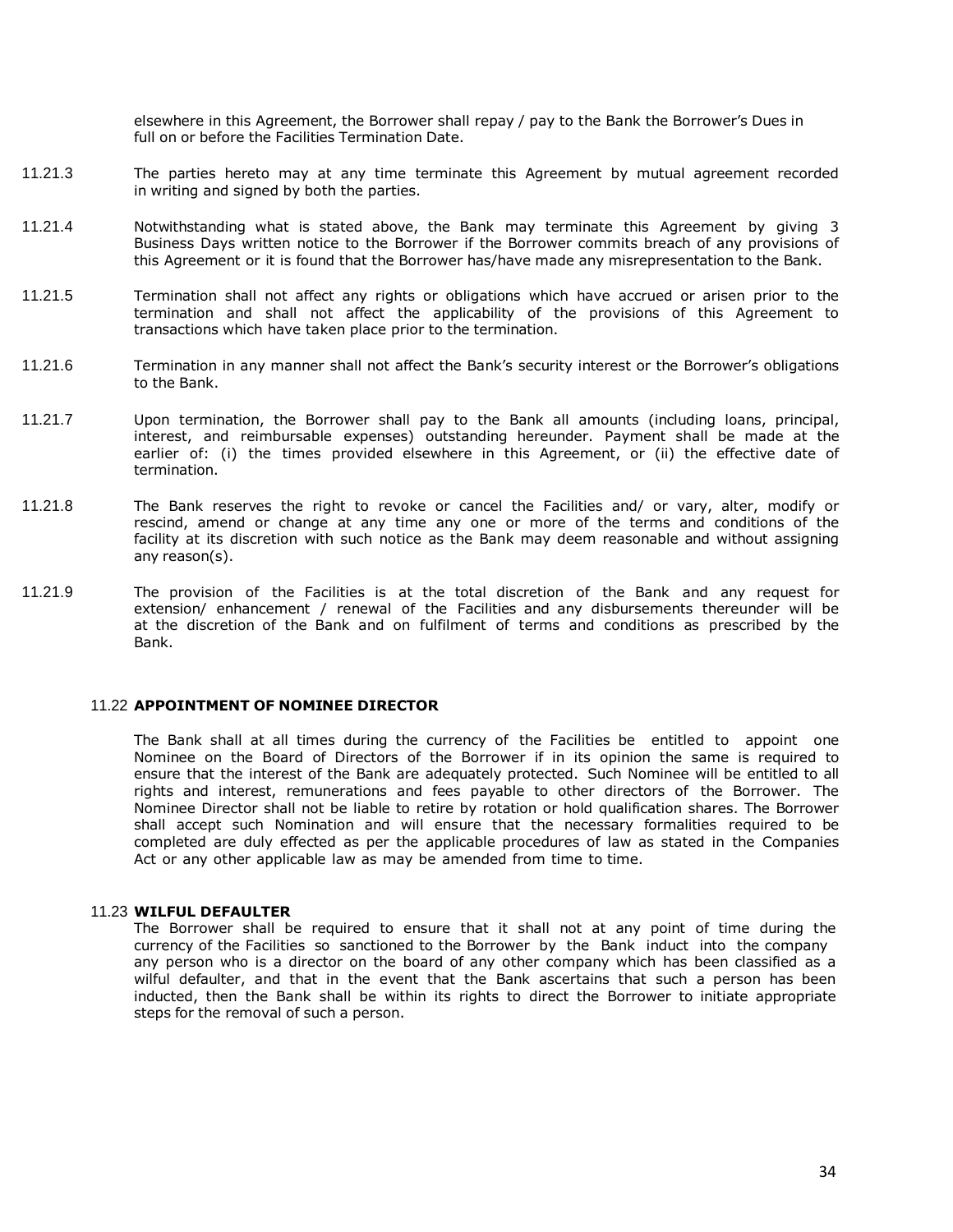## 11.24. **DISCLOSURE OF RELATIONSHIPS**

The Borrower declares, assures and states that, except as mentioned hereunder none of its directors/partners (if the Borrower is a company/partnership firm) is a director or [near specified] relative of a director and/ or Senior Officer of any bank;

The term "**Senior Officer**" means an officer of the Bank who is in equivalent scale as an officer in senior management level in Grade IV and above in a nationalised bank.

The term "**relative**" shall mean and include any or all of the following persons: (a) Spouse (b) Father (c) Mother (including step-mother) (d) Son (including step-son) (e) Son's wife (f) Daughter (including step-daughter) (g) Daughter's husband (h) Brother (including step-brother) (i) Brother's wife (j) Sister (including step-sister) (k) Sister's husband (l) Brother (including step-brother) of the Spouse (m) Sister (including step-sister) of the Spouse.

The Borrower makes the above declaration solemnly and sincerely believing the same to be true and knowing fully well that on the faith and strength the correctness thereof the Bank has agreed to grant the Facility. The Borrower also agrees that it is a condition of the grant of the Facilities that if any statement made with reference to the above is found to be false at any time the Bank shall be at liberty and entitled to revoke the Facilities. The Borrower declares that the Borrower is related to the director(s) and/ or Senior Officer(s) of any bank as specified in Schedule I hereto.

## 11.25 **SPECIAL CONDITIONS**

- (a) The Borrower shall not recognize or register any transfer of shares in the Borrower's capital made or to be made by any person as may be specified by the Bank. The Borrower shall procure and furnish undertakings from such persons, in a form and manner required by the Bank, whereby such person shall agree, inter alia, not to dispose off their shareholdings in the Borrower to any person in any manner whatsoever. The Borrower shall join in such undertaking as a confirming party. The Borrower shall procure that such person providing the undertaking referred to above deposits with the Bank, all original certificates pertaining to their shareholding in the Borrower.
- (b) The Borrower shall undertake and/or procure undertaking(s) from such persons as may be specified by the Bank in the form required by Bank, whereby it / he / she / they shall take the responsibility for making arrangements satisfactory to the Bank for meeting the shortfall, if any, in the resources of the Borrower for working capital requirement and/or any of its project. If required, the Borrower shall join in such undertakings procured from such other persons as a confirming party. The funds brought in to meet the shortfall in the resources of the Borrower for working capital and/or for any of its project, shall be in such form and manner and on such terms as may be required by the Bank (we generally stipulate sub-ordination of unsecured loans of promoters/ share application money etc.).
- (c) The Bank may at its sole discretion or otherwise, if the security furnished for various Facilities is common, permit interchangeability between the Facilities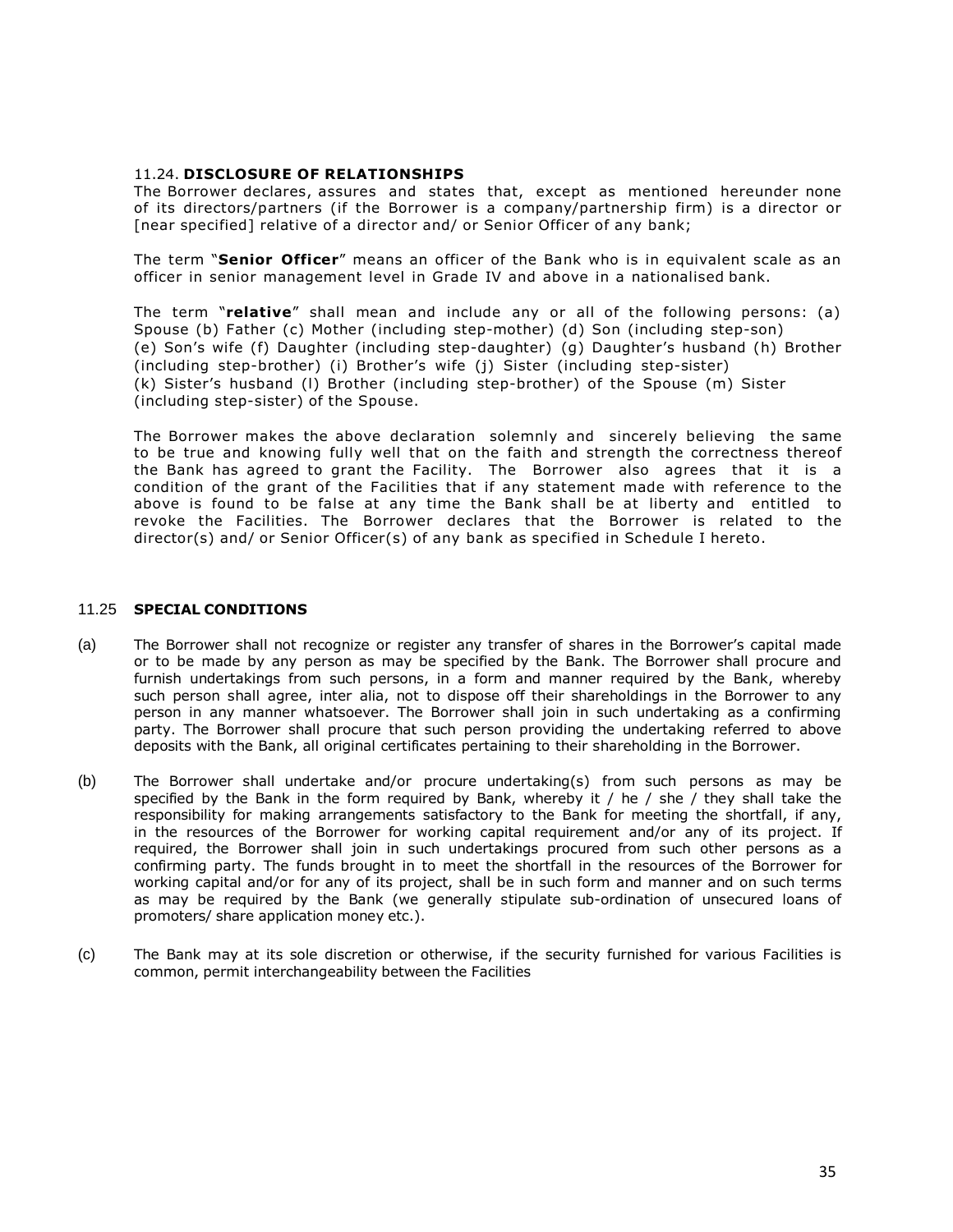within the overall limits granted to the Borrower from time to time on such terms and conditions as the Bank may deem fit and proper. However, unless otherwise agreed by the Bank in writing, such interchangeability will only be permitted between; Secured Fund based Limits and Secured Non Fund Based Limits inter se, Secured Fund Based limits inter se and Secured Non fund based limits inter se.

(d) If the Borrower subsequent to this Agreement enters into any agreement/s for financial assistance with other creditors on any terms and conditions more favourable to such creditors than the terms and conditions stipulated herein or elsewhere mentioned or offered to the Bank, Or in the sole opinion of the Bank, such terms and conditions agreed to by the Borrower with such creditors may affect the rights of the Bank either under this Agreement or under any other agreement/s / document/s executed between the Borrower and the Bank or in any way dilutes the financial interest and /or materially prejudices the nature of security interest created in favour of the Bank, then in such an event the Borrower shall promptly inform the Bank of such terms and conditions and such of those terms and conditions as may be considered necessary by Bank shall apply to this Agreement as if Borrower had specifically agreed to such terms and conditions which terms and conditions shall be deemed to have been expressly incorporated herein from inception. The Borrower does hereby irrevocably undertakes and agrees, at its cost, to enter into such addendum / amendments/ supplementary agreements or such other agreements for incorporating such additional terms and conditions, as the Bank may deem necessary, in this Agreement and / or other agreements / documents in connection with the Facility/s granted, to the satisfaction of the Bank.

## 112.26 **DERIVATIVE TRANSACTIONS**

The Borrower agrees that the Bank shall have the right of first refusal in the event that the Borrower seeks to do any derivative transactions including but not restricted to interest rate or currency swaps or any other derivative transaction with regard to the Facilities or otherwise.

## 11.27 **PROVISIONS RELATING TO FACILITIES DENOMINATED IN CURRENCIES OTHER THAN INDIAN RUPEES**

Subject to specific provisions incorporated in the relevant Product Schedule, in case any of the Facilities are denominated in any currency other than Indian rupees, the following conditions shall apply:

- (i) The foreign currency amount would be the limiting factor and the Borrower's liability would accordingly be reckoned in the foreign currency in which the relevant Facilities are denominated.
- (ii) The Borrower is liable to pay interest and repay principal in the currency in which the relevant Facilities have been denominated. In the event of any default in the payment of principal and/or interest on the Due Date of such Facilities, the Bank may, at its discretion, convert the amount into Indian rupees, on the Due Date(s) for such